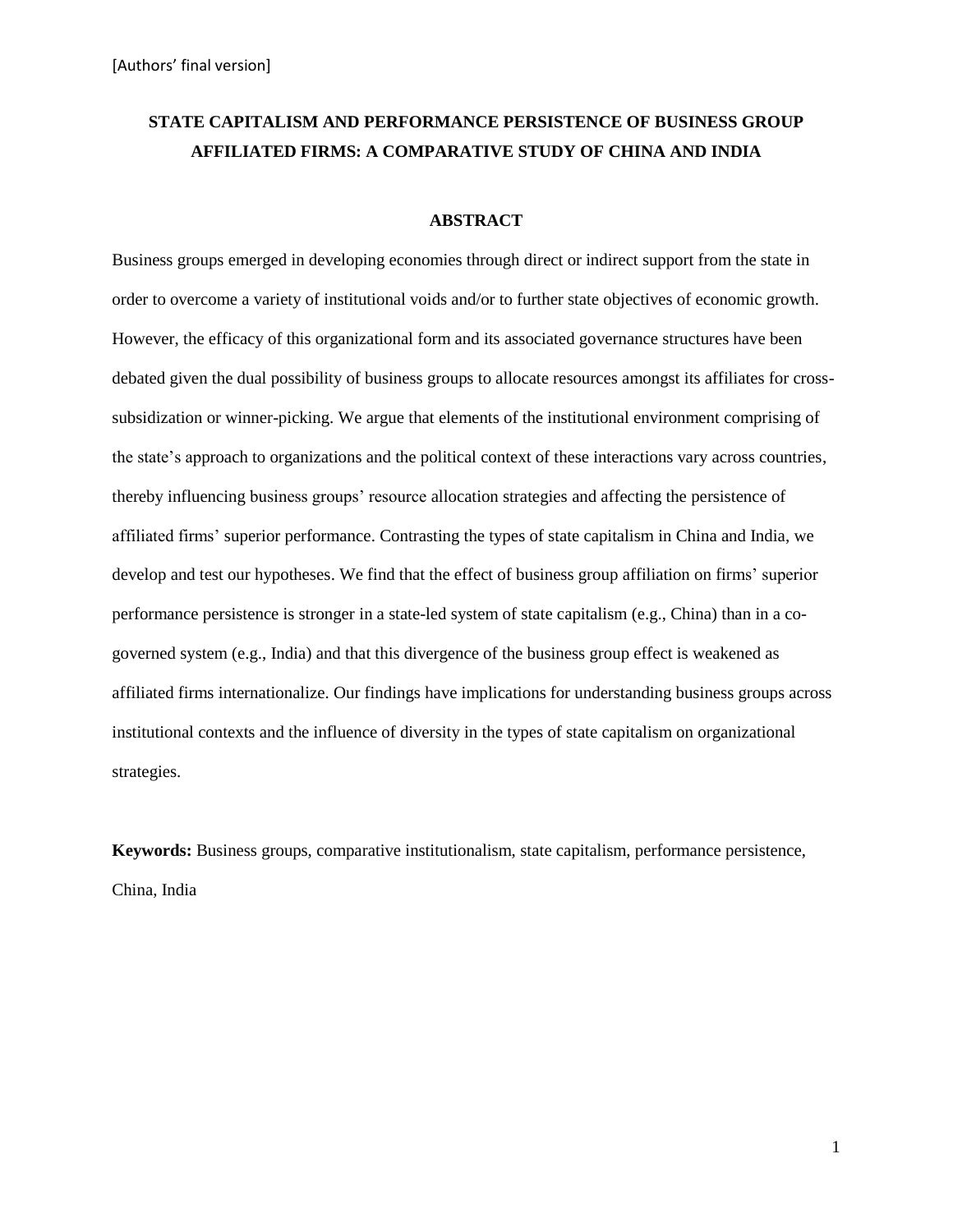#### **INTRODUCTION**

Business groups (BGs) are an important part of the organizational landscape in many countries (Carney, Gedajlovic, Heugens, Essen, & Oosterhout, 2011; Colpan, Hikino, and Lincoln, 2010). An important advantage of BGs is their role as an intermediate organizational form that can function as an internal market for resource allocation; they not only fill "institutional voids" when external markets fail (Khanna & Palepu, 2010: 6) but can also remain a source of advantage for affiliated firms in competitive market environments (Lamin, 2013; Manikandan & Ramachandran, 2015). However, individual affiliates do not benefit equally from BG internal markets, as BGs coordinate internal resource allocation strategically, and this may not align with the interests of individual affiliates (Gubbi, Aulakh & Ray, 2015).

The current literature presents two main internal resource allocation patterns in BGs. When responding to intensifying external market competition, BGs can allocate internal resources in a *crosssubsidizing* pattern to smooth environmental turbulence and offset survival threats to affiliates (Gopalan, Nanda, & Seru, 2007; Jia, Shi, & Wang, 2013; Lincoln, Gerlach, & Ahmadjian, 1996). Alternatively, BGs can restructure and upgrade the competitiveness of their affiliates (Khanna & Palepu, 1999) by concentrating resources to strengthen their core businesses (Ghemawat & Khanna, 1998; Siegel & Choudhury, 2012), enabled by a "*winner-picking*" pattern of resource allocation (Cestone & Fumagalli, 2005: 194). As a result, the performance persistence of a high-performing affiliate of a BG will either be weakened if it is required to subsidize weaker members or be strengthened if it is picked as the winner to receive prioritized support. Given these diverging consequences, it is important to understand the factors influencing BGs' choices between these internal resource allocation strategies*.*

We investigate this from an institutional perspective and *propose that BGs' choice between these alternative resource allocation mechanisms depends on the type of institutional environment from which they originate, which in turn alters the BG affiliation effect on the persistence of superior firm performance*. Institutional contingencies are key to understanding how affiliation with BGs influences member firms (Carney et al., 2011). From a theoretical standpoint, BG institutions that govern internal behaviors, such as resource allocation, and external institutions that govern the country economy "play a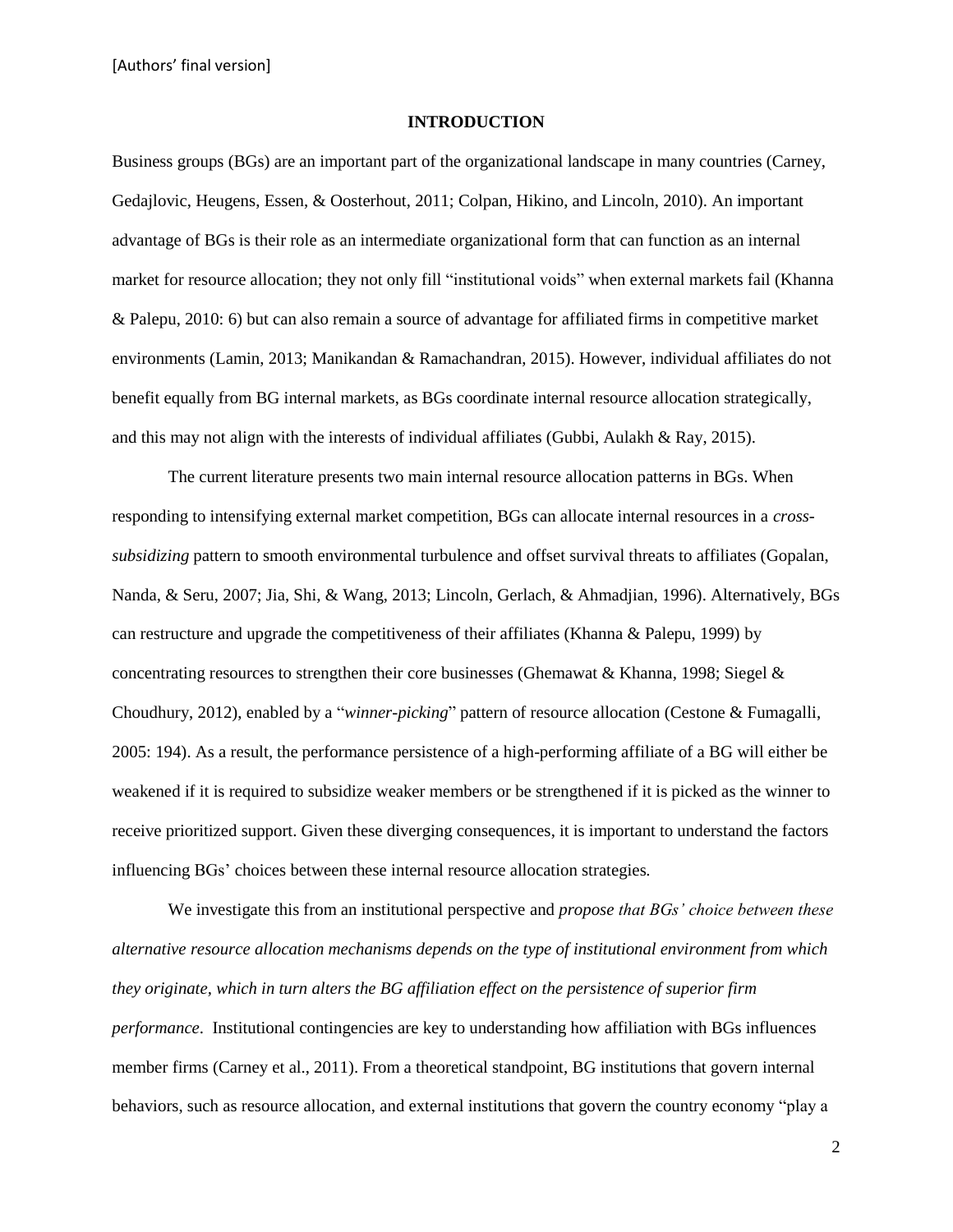complementary role in the governance of a firm when both exist and interact" (Chittoor, Kale, & Puranam, 2015: 1278). Our focus on the interaction of BGs and country-level institutions is also motivated by empirical evidence that BGs tend to converge on their resource allocation patterns within a country but differ systematically across countries (Khanna & Yafeh, 2005). Since "group attributes cannot (easily) explain intercountry differences" (Khanna & Yafeh, 2005: 333), we aim to offer countrylevel explanations for BGs' resource allocation pattern from an institutional perspective.

Prior studies have examined the functioning of BGs' internal institutions under varying degrees of external institutional development (Chacar & Vissa, 2005; Chittoor et al., 2015). However, country institutions differ not only in degree of development but also in type (Jackson & Deeg, 2008). In the emerging economy contexts, especially among Asian economies, the development of market institutions does not replace the critical role of the state in governing the economy (Carney & Witt, 2014; Hancké, Rhodes, & Thatcher, 2007). The nature of state-business interaction in economic governance can vary across countries, constituting varieties of state capitalism.

The functioning of BG internal institutions across types of state capitalism remains unexplained in the literature. As an initial attempt to theorize the varieties of state capitalism based on the institutional dimension of state-business interaction in economic governance, this study contrasts the state capitalist systems of the world's two largest emerging economies – China and India. The states of China and India both mix developmental and predatory elements in their overarching economic influence (Carney & Witt, 2014; Witt & Redding, 2013), and both are extensively involved in directing their economies, with substantial influence via state-owned firms (Kohli, 2004; Nee & Opper, 2007). However, "statecraft" in China and India differs substantially (Khanna, 2007: 31), reflected in very different power dynamics between the state and the business sector in economic governance. Using the typology of Zhang and Whitley (2013: 306), China and India generally represent "*state-led*" and "[state and business] *cogoverned*" types of state capitalist systems, respectively. <sup>1</sup> On the basis of this distinction, we elaborate on how BGs differ systematically in their resource allocation behaviors to respond strategically to the statebusiness power dynamics across these two countries.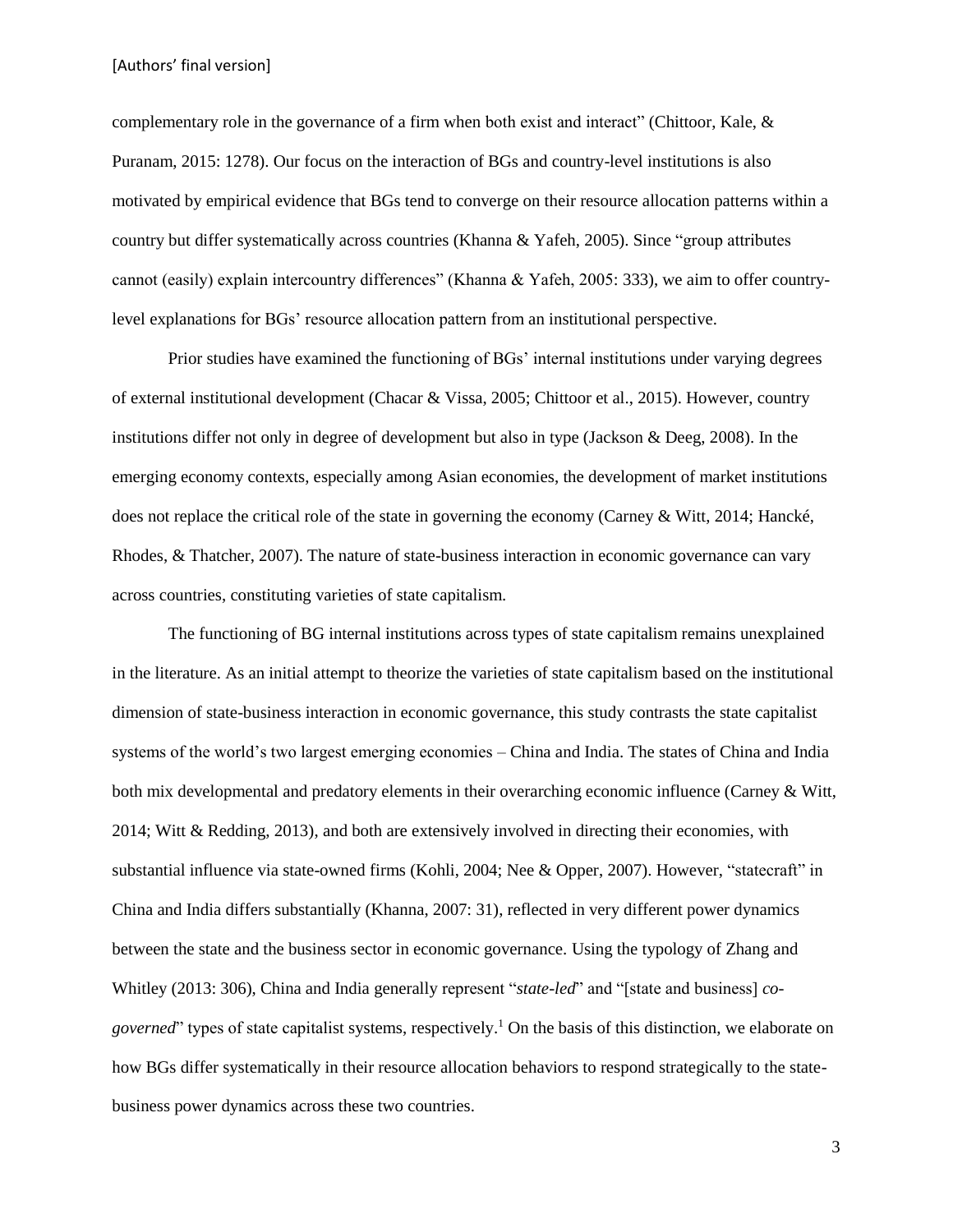Our theory draws on neo-institutional theory and the active agency of firms, which jointly explain firms' various strategic behaviors when interacting with external institutional actors (Oliver, 1991). Specifically, varying power dependency between organizations and institutions can lead to different organizational strategies of legitimizing, ranging from more compliance-based strategies as emphasized by neo-institutional theorists to more self-serving strategies reflecting active agency (Oliver, 1991; Suchman, 1995). We argue that in a state-led system such as China, BGs seek legitimacy by complying with state mandates, whereas in a co-governed system such as India, BGs build legitimacy by negotiating with the state based on their social, economic, and political power. Hence, Chinese BGs tend to engage in winner-picking to align their internal institution with the state's developmental economic policies and priorities, whereas Indian BGs have a greater incentive to build social and political influence and enhance their negotiation power vis-à-vis the state while maximizing self-interest, thus maintaining and expanding their scale and scope through cross-subsidizing. Moreover, we argue that such diverging practices of BGs are less impactful for an affiliated firm when it internationalizes. Resource gains from BG winner-picking are less effective for international competition, while the cross-subsidization effect is also weakened as the affiliate builds partnerships abroad and reduces operational and resource dependency on the business group. In other words, contact with new markets and institutional environments abroad reduces the home country's institutional effects. Empirically, we find support for the proposed performance persistence differentials based on the analyses of a panel of Chinese and Indian publicly listed firms over the period 2005-2010 after controlling for differences arising from BG and firm-level characteristics. 2

This study makes several contributions. First, it contributes to research on the interaction between BGs and institutional contexts by offering new insights into institutional variations arising from the different state capitalist systems in the two largest emerging economies. Second, existing BG research presents two opposing resource reallocation mechanisms, namely, cross-subsidizing and winner-picking. Integrating arguments related to institutional diversity and organizational response, we reconcile these opposing mechanisms by showing how the institutional environment influences the relative manifestation of each resource allocation strategy. Third, this study extends research on comparative institutionalism,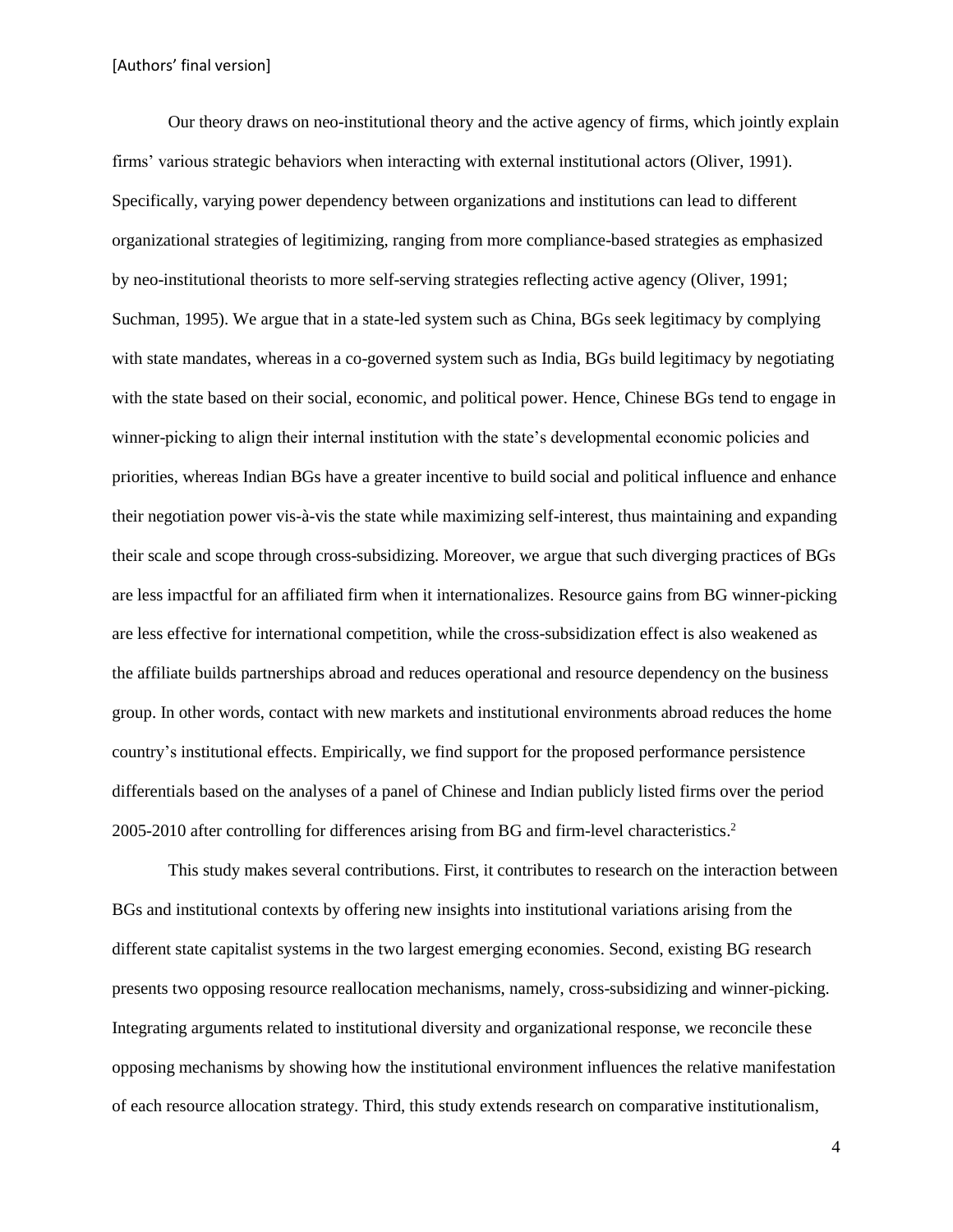which has important implications for international business research into cross-country differences (Jackson & Deeg, 2008). Prior studies employing the comparative approach have predominantly focused on the diversity of developed institutional systems, such as those of OECD countries (e.g., Hall  $\&$ Soskice, 2001; Hotho, 2014); and have recently expanded into other contexts (e.g., Witt et al., 2018). Extending this research stream, this study applies a comparative approach to examine the diversity of emerging economies with relatively underdeveloped formal institutions and state-directed capitalism.

# **THE ROLE AND POWER OF THE STATE IN ECONOMIC GOVERNANCE**

Political economists have highlighted the varying role of the state in the economic governance of countries. States can vary in their overarching postures toward national economic life, which can be regulatory, welfare-oriented, developmental, or predatory in nature (Carney & Witt, 2014; Whitley, 2003). The role of the state is also interdependent with other dimensions of country institutions in forming an internally consistent institutional configuration that underlies the different types of capitalist systems or national business systems (Hancké et al., 2007; Whitley, 1999; Witt & Redding, 2013). Among them, those systems that center on the view of economic statism, in which the state plays a major, necessary, and legitimate role in directing the economy, such as in China (Li, Cui, & Lu, 2014; Nee & Opper, 2007) and India (Kohli, 2006a, 2006b, 2007), are often referred to as state capitalism (Carney & Witt, 2014). In a state capitalist system, the state requires power relative to other economic actors to perform its role of economic governance. The power dynamics between the state and non-state economic actors, primarily in the business sector, are influenced by their mutual dependency and, more specifically, by the possibility and costs of the state (business) to afford an alternative economic (political) agent to achieve its goals.

From the perspective of business organizations, the possibility and costs of an alternative political agent are determined, to a large extent, by the political system in the country. For instance, in a unitary, one-party political system, the state's power is concentrated, and decision-making occurs by fiat. Switching to an alternative political agent is highly costly (e.g., regime change through revolution). Businesses are therefore less able to resist the state's directive economic policies. Kohli (2004) demonstrates how unitary political systems during certain historical periods in South Korea (dictatorship)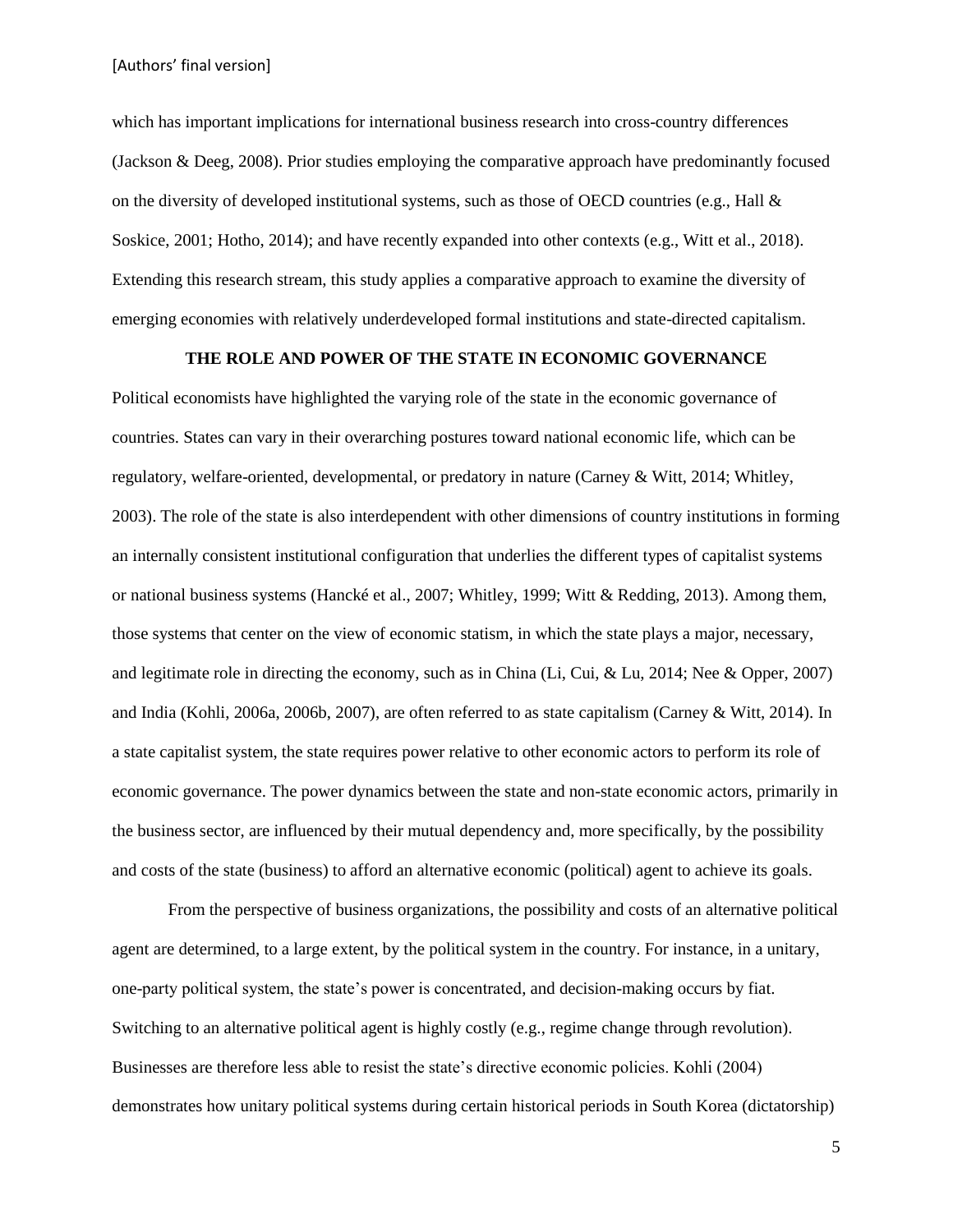and Brazil (military rule) allowed those countries to implement state-directed economic growth strategies. By contrast, in a federal multiparty political system, given the electoral channel of switching the political agent, the public has more voice and power. Therefore, the "states are not in a position to define their goals … narrowly" (Kohli, 2004: 11), and the state's decision-making is based on a consensus of multiple constituents, giving business organizations the opportunity both to build appropriate coalitions and to resist institutional demands that may adversely affect their goals.

By contrast, from the perspective of the state, the possibility and costs of an alternative economic agent are influenced by the state's direct involvement in business activities. An important feature of state capitalism is that the state may maintain direct involvement in the economy through state-owned enterprises (SOEs) (Musacchio et al., 2015) as an alternative to private businesses. SOEs give the state the option to influence the economy "either by owning majority or minority positions in companies or through the provision of subsidized credit and/or other privileges to private companies" (Musacchio & Lazzarini, 2012: 3). Countries may also differ in how the state and private business systems are specialized in the national economy, where they may be either interwoven in all strategic sectors or largely separated into different sectors. If the two types of business are interwoven and thus compete with each other, their coexistence gives the state the choice between the two types of businesses as alternative engines of economic growth (Kohli, 2004). As the state can vacillate between affording primacy to each type of business to achieve its economic goals, it reduces its economic dependency on business organizations while increasing its own power to ensure compliance with its expectations. By contrast, if SOEs and private businesses operate separately in different sectors, their direct competition can be avoided, and private businesses can improve their bargaining power vis-à-vis the state. For example, the economic model of South Korea in the 1960s-1970s relied on the private sector as the engine of growth (Kohli, 2004), leading to the emergence of large private BGs with significant economic, social, and political influence.

Overall, while the state plays the central role of economic governance in state capitalist systems, the power dynamics between the state and business can vary substantially. The power of the state is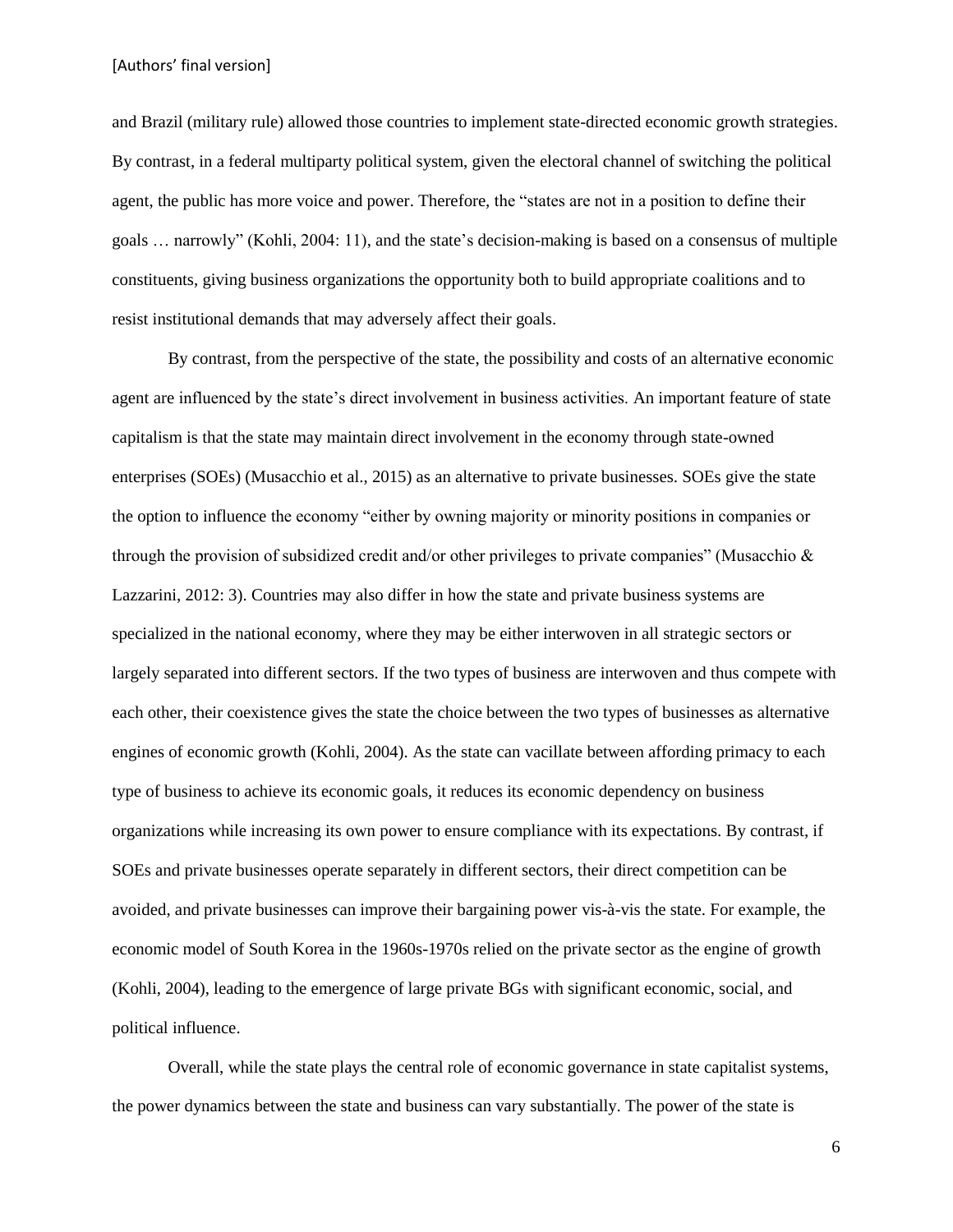greater when the political system is unitary rather than pluralistic and when the state can alternate between SOEs and private businesses to achieve economic goals. The variation in the power of the state is therefore a key factor in distinguishing the types of state capitalism.

# **China and India as Distinct Types of State Capitalism**

China and India, the two largest emerging economies in the world, share strong similarities in terms of the degree of their formal institutional development<sup>3</sup>, the prevalence of BGs in the economy (Khanna  $\&$ Yafeh, 2007; Carney, Shapiro, Tang, 2009), historical parallels of institutional evolution, and the changing roles of state and private business systems (Khanna, 2007; Witt & Redding, 2013). However, they also represent two distinct types of state capitalist systems in which the power dynamics and interaction between the state and BGs differ significantly. <sup>4</sup> Focusing on the varieties of state capitalism in Asia, Zhang and Whitley (2013) propose a typology of political-economic organization based on the state's direction of the economy and business coordination of economic action. China and India both have states that are highly involved in directing the economy (Khanna, 2007; Kohli, 2004; Nee & Opper, 2007; Witt & Redding, 2013), albeit in different ways. Moreover, they vary in terms of the power of the state relative to business and hence in the level of business coordination of economic action. Largely consistent with the typology of Zhang and Whitley (2013), China represents a *state-led* variety of capitalist development, whereas India represents a *co-governed* variety.

The state-led system in China features a powerful state that dominates economic governance. The Chinese economic reforms have supported the continuation of a strong state at the core along with the devolution of economic activities to regional levels and private enterprises (Nee, 1992). Politically, the unitary one-party political system of China limits the power of business organizations to resist state mandates. The state implements directive economic policies to establish institutional expectations and policy incentives for specific business activities (e.g., the consecutive five-year plans, the "go-out" policy, the "One Belt, One Road" policy, etc.), which may not necessarily reflect individual firms' commercial interests. The state-led system played an important role in the formation and development of BGs in China. BGs, or more specifically state-owned BGs, were established by the government during its SOE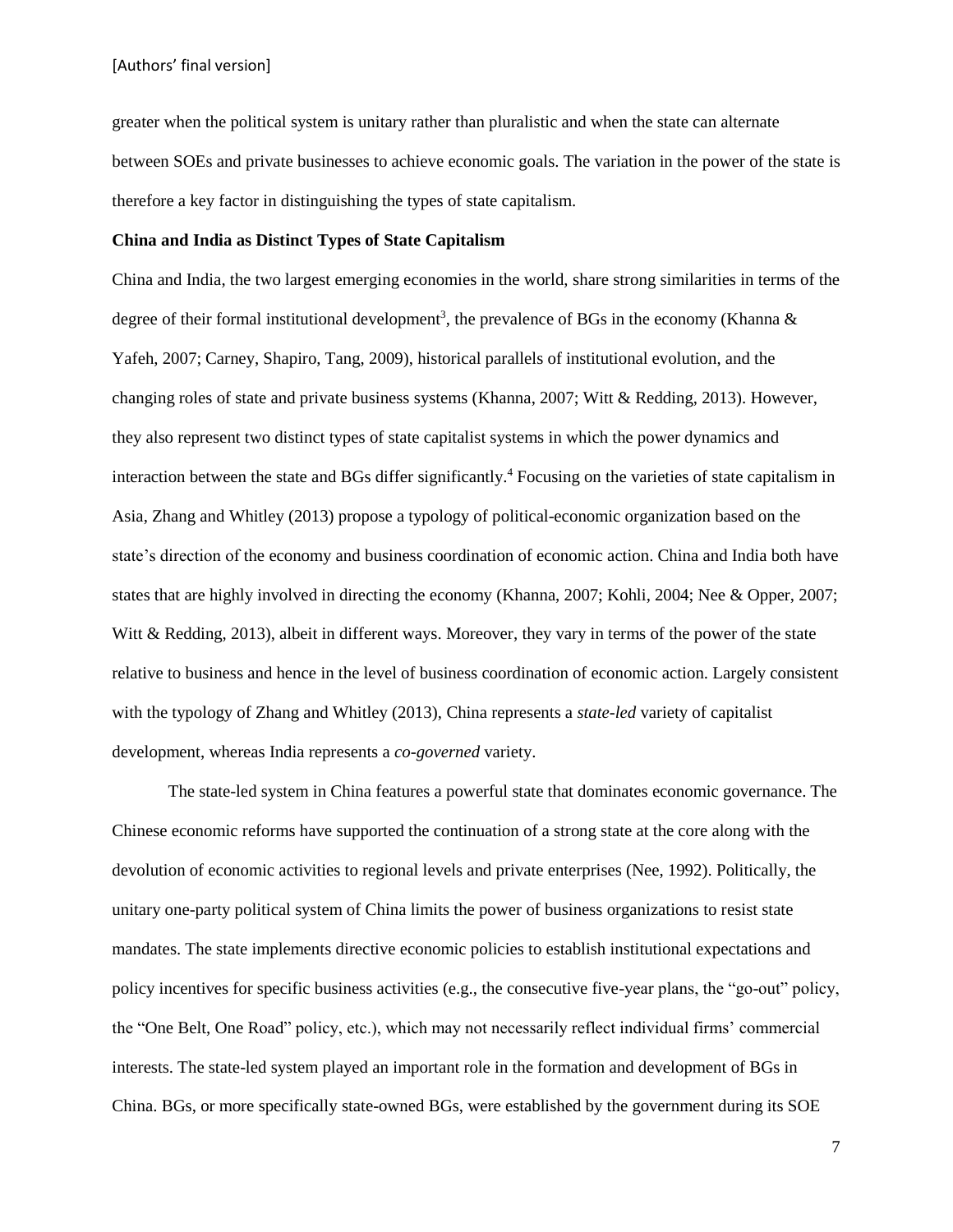reforms in the mid-1980s when the key focus was on achieving economies of scale and specialization (Keister, 2000). In the early 1990s, the Chinese government emphasized building the "highly competitive largest BGs" in its national economy to promote international competitiveness (Lee & Kang, 2010: 219). State-led policy initiatives such as the "Strong-Strong Combination" (Lee & Kang, 2010: 220) and "National Champions" (Guest & Sutherland, 2010: 617) with strong financial backing have helped many Chinese firms, including BGs, enter the international stage and became globally competitive (Buckley, et al., 2018; Gaur, Ma & Ding, 2018). As suggested by Ramamurti & Hilleman (2017: 43-44), the main reason for the distinctive internationalization of Chinese firms is "the competence with which the Chinese government used the policy levers at its disposal…."Since the 2000s, different types of ownership structures have emerged and gained momentum. For instance, Lee and Kang (2010) report that the percent of privately owned BGs increased from 19 percent in 2000 to 44 percent (of 2,856 BGs) in 2007. Similarly, SOEs' dominance is contested and balanced by private businesses in the business domain (The Economist, 2012). In summary, the state maintains its influence across economic sectors via large SOEs (Huang, 2008; Lee, 2009) along with the selective diffusion of market principles that are attributable to ongoing privatization and China's integration into the global economy (Li et al., 2014; Lin & Milhaupt, 2013). The vacillation of the state with respect to the relative importance of the various economic actors has been achieved by continuous policy changes (Huang, 2008). Under this state-led system, businesses in China, state-owned or private, are underpowered relative to the state and therefore cannot effectively influence, let alone challenge, the state's direction of the economy.

Under the overarching state-led nature of China's state capitalism, the interaction between the state and businesses in China is dynamic and complex. Since the 1980s, the Chinese state has "fixed its course to remake the economic institutions of state capitalism not by revolution but by reform" (Nee, 1992: 1). However, the reform process has been implemented unevenly across the country, which has led to substantial variations in the degree of marketization across subnational locations (Banalieva, Eddleston, & Zellweger, 2015). As a result, the state's influence on the economy is subtler and more indirect in more marketized provinces than in those provinces whose local economy remains highly regulated and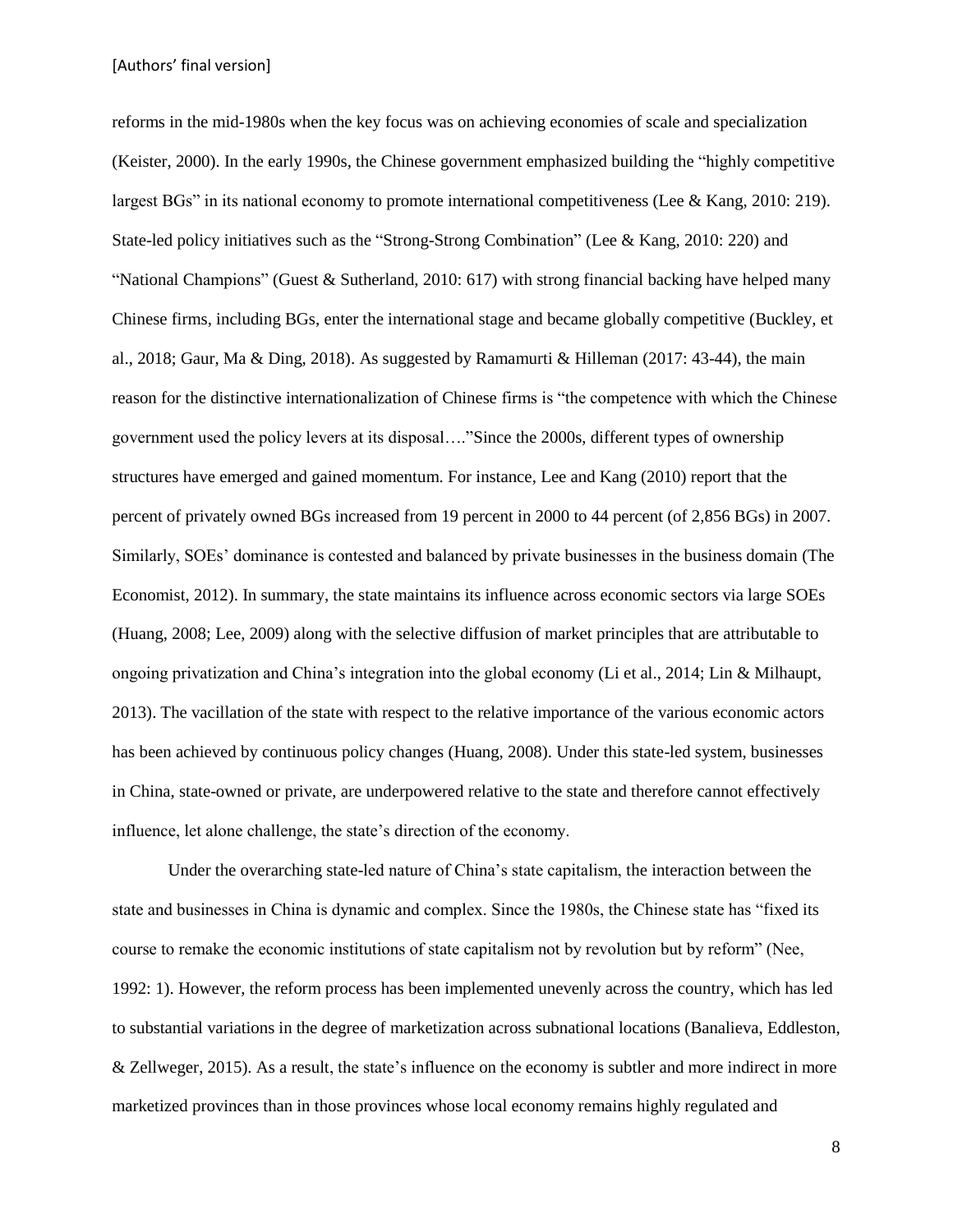dominated by SOEs. Moreover, the decentralization of the state's economic coordination also created different state-business dynamics between central and local levels. At the central level, the state focuses its influence on selected strategic industries with policy implications, whereas at the local level, pressured by social and economic responsibilities, local states remain deeply engaged with the economy and have invested interests across local businesses (Li et al., 2014). However, the administrative and economic decentralization in China is not a linear process. Huang (2008: xvii) suggests that the state's strong coordination role in the economy has led to numerous underlying policy changes that have reversed experiments at the local level and afforded primacy to centrally owned and controlled SOEs and other private enterprises. Despite the differences between central and local levels and across subnational locations, one sustaining element of China's state capitalism is the unchallenged political position of the one-party state. As long as state-business interactions occur in a unitary political system, business organizations have limited active agency to resist institutional pressures from the state and fundamentally influence institutional processes. The power of the state and the lack of active agency of businesses are constant indications of China's state-led system.

In the case of India, by contrast, a co-governed system is achieved by the relative power balance between the state and business organizations. The Indian institutional environment is characterized by a less interruptive government that also supports private businesses in economic coordination (Kumar & Chadha, 2009). Politically, India has a federal multiparty system. To solicit political support from multiple constituencies, successive Indian governments have had to align their economic policies with the needs of these constituencies, including big businesses (Kohli, 2006a, 2006b, 2007; Rodrick & Subramanian, 2005). After its independence in 1947, similar to other developing economies, India relied on the principles of import-substitution industrialization for its economic development model. However, this policy was implemented through a combination of establishing SOEs and encouraging the formation of private BGs. Until the 1980s, India could be classified as a "fragmented-multiclass [state] … where leaders need[ed] to worry about political support" (Kohli, 2004: 11) and simultaneously promote economic growth and redistributive objectives. Furthermore, "the relationship of the state to the private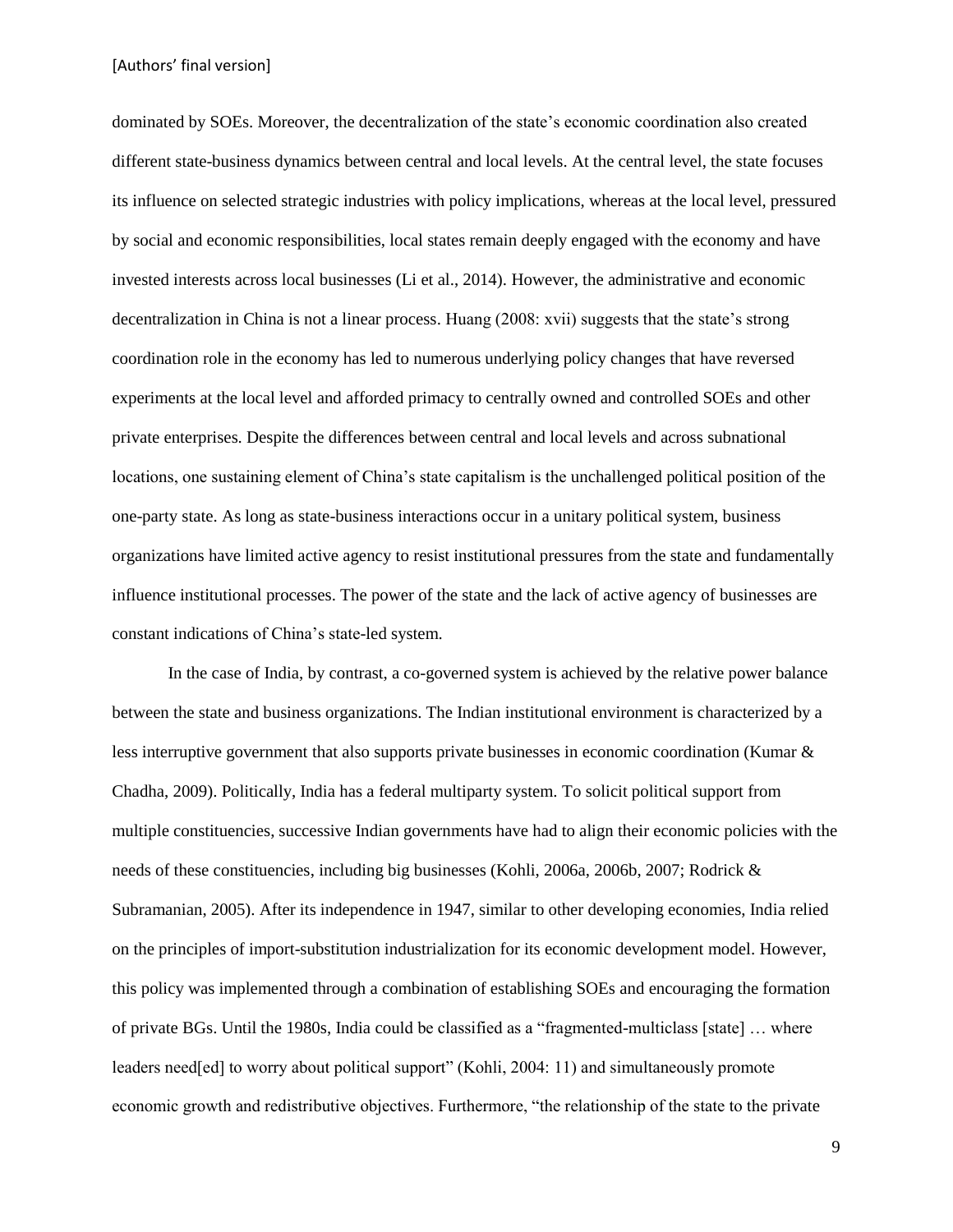sector [was] more complex, ... sometimes cooperative but just as often conflictual" (Kohli, 2004: 14). Although formal economic reforms in India were initiated in 1991, state capitalism in India was transformed earlier in the mid-1980s (Kohli, 2006a, 2006b, 2007; Rodrick & Subramanian, 2005). Successive Indian governments moved toward promoting economic growth over redistributing policy objectives. This transformation was implemented through a pro-private business orientation. According to Rodrick and Subramanian (2005: 195), a pro-market orientation "focuses on removing impediments to markets and aims to achieve through economic liberalization. It favors new entrants and consumers. A pro[-]business orientation, in contrast, focuses on raising the profitability of the established industrial and commercial establishments. It tends to favor incumbents and producers." Evidence suggests that India's state capitalism model is one where the state has deferred economic coordination to the private sector, while SOEs primarily operate in a few sectors, such as public utilities, banking and finance, and social sectors. For instance, the share of SOEs in manufacturing GDP decreased from 35.62% in 1993 to 14.22% in 2006, and the share in utilities from 90.51% to 67.73% (Mishra, 2009). A variety of industrial policy reforms in the 1990s further removed constraints on the Indian private sector through de-licensing, opening sectors formerly reserved for the SOEs, and offering tax concessions (Kohli, 2006b). Accordingly, large firms (usually affiliated with BGs) continue to play a very powerful role in the economy, holding 70 percent of corporate sector assets in 2006 (Sarkar, 2010). Furthermore, unlike in China, where BGs were initially created by the state, Indian BGs are mainly family-owned, having maintained a highly concentrated ownership structure for decades. Some leading family BGs such as Tata and Birla were established in the second half of the 19<sup>th</sup> century and have witnessed various phases of India's institutional development, from the colonial period of pre-independence to the economic liberalization since the 1990s, working alongside the government to sustain and expand their businesses.

Under this co-governed economic system operating in a pluralist political context, business organizations can resist institutional pressures and even influence economic policy. Owing to their heft, arising from large scale and scope, BGs have been able to use their political power over policy domains for their own ends (Majumdar & Sen, 2007). Sarkar (2010: 311) notes that some large BGs were able to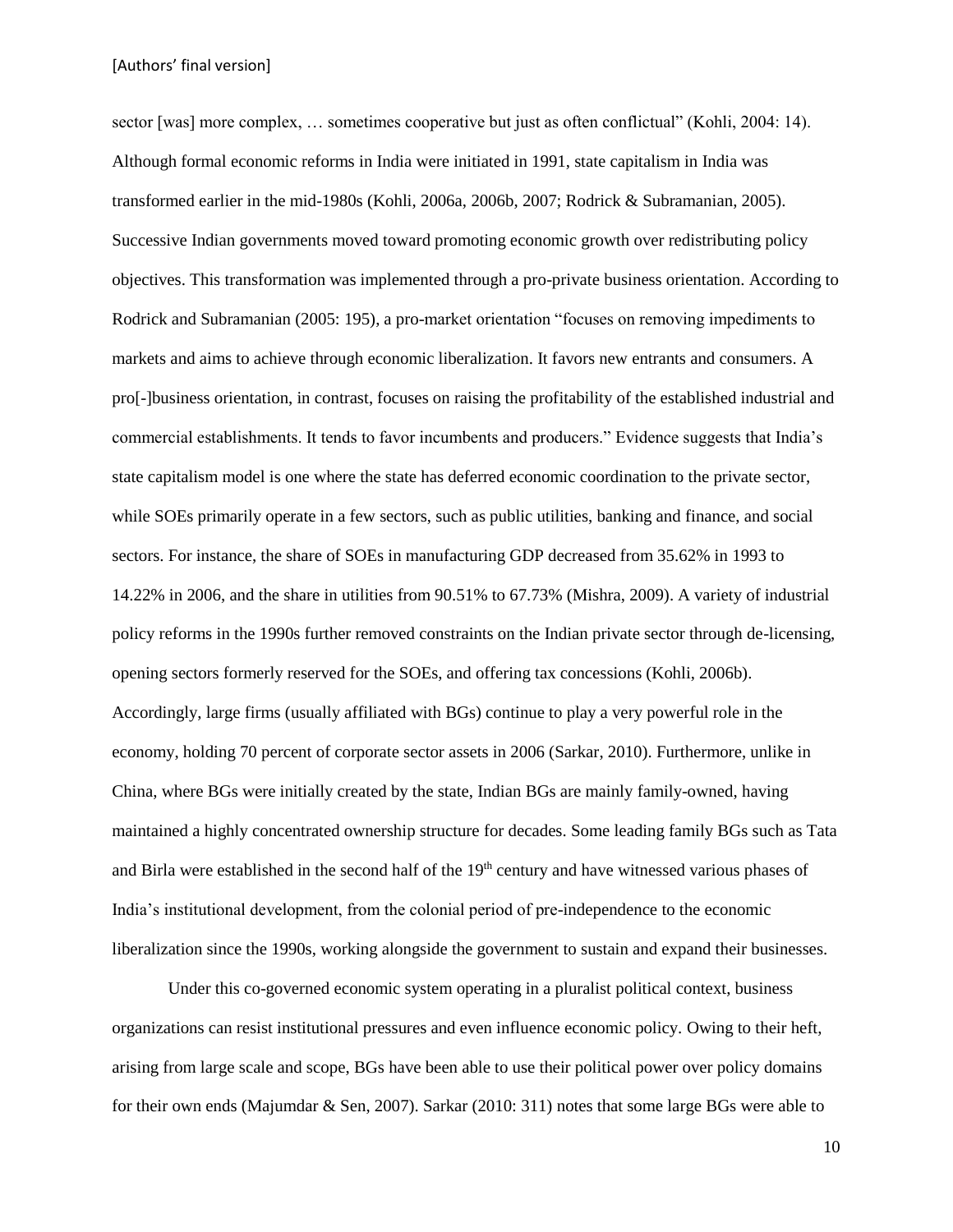obtain state support and to "maneuver the government" to their advantage by obtaining a disproportionately high number of industrial licenses during the license raj period. Similarly, Kochanek (1996) reports that by actively participating in trade associations and extensively lobbying political parties, private businesses in India were able to resist and delay opening the Indian economy to inward foreign direct investment (FDI). Thus, in the co-governed state capitalist system in India, there is more of a symbiotic relationship between the state and business organizations, which ascribes active agency to businesses (especially big business) to shape policy decisions.

#### **HYPOTHESES**

#### **BG Affiliation and the Persistence of Superior Firm Performance**

BGs serve as an effective substitute governance structure for market institutions to ensure that internal business transactions are facilitated in the presence of external market failures (Chacar & Vissa, 2005; Khanna & Palepu, 1997). However, the advantages of BGs are not confined to market failures or institutional voids (Manikandan & Ramachandran, 2015). For instance, through their internal markets, BGs contribute to their affiliates' competitiveness through economies of scope that maximize the utilization of value-adding assets, such as brands, technology, and information (Lamin, 2013). Thus, the literature has employed a variety of theoretical lenses, including market failures, transaction cost analysis, social networks, and the resource-based view, to explain the performance-enhancing benefits of BG affiliation (see Carney et al., 2011).

However, the literature remains divided as to whether competitive advantages arising from BG affiliation can help firms sustain their superior performance or whether such advantages will be outweighed by the associated governance and agency problems that may erode affiliated firms' superior performance (Chacar & Vissa, 2005; Chari & David, 2012; Chittoor et al., 2015; Estrin, Poukliakova, & Shapiro, 2009; Gedajlovic & Shapiro, 2002). Research suggests that the varied implications of BG affiliation for the persistence of the superior performance of an affiliated firm are due to different internal practices of BGs in allocating resources through their internal markets. Different internal resource allocation strategies have diverging effects on the persistence of the superior performance of affiliated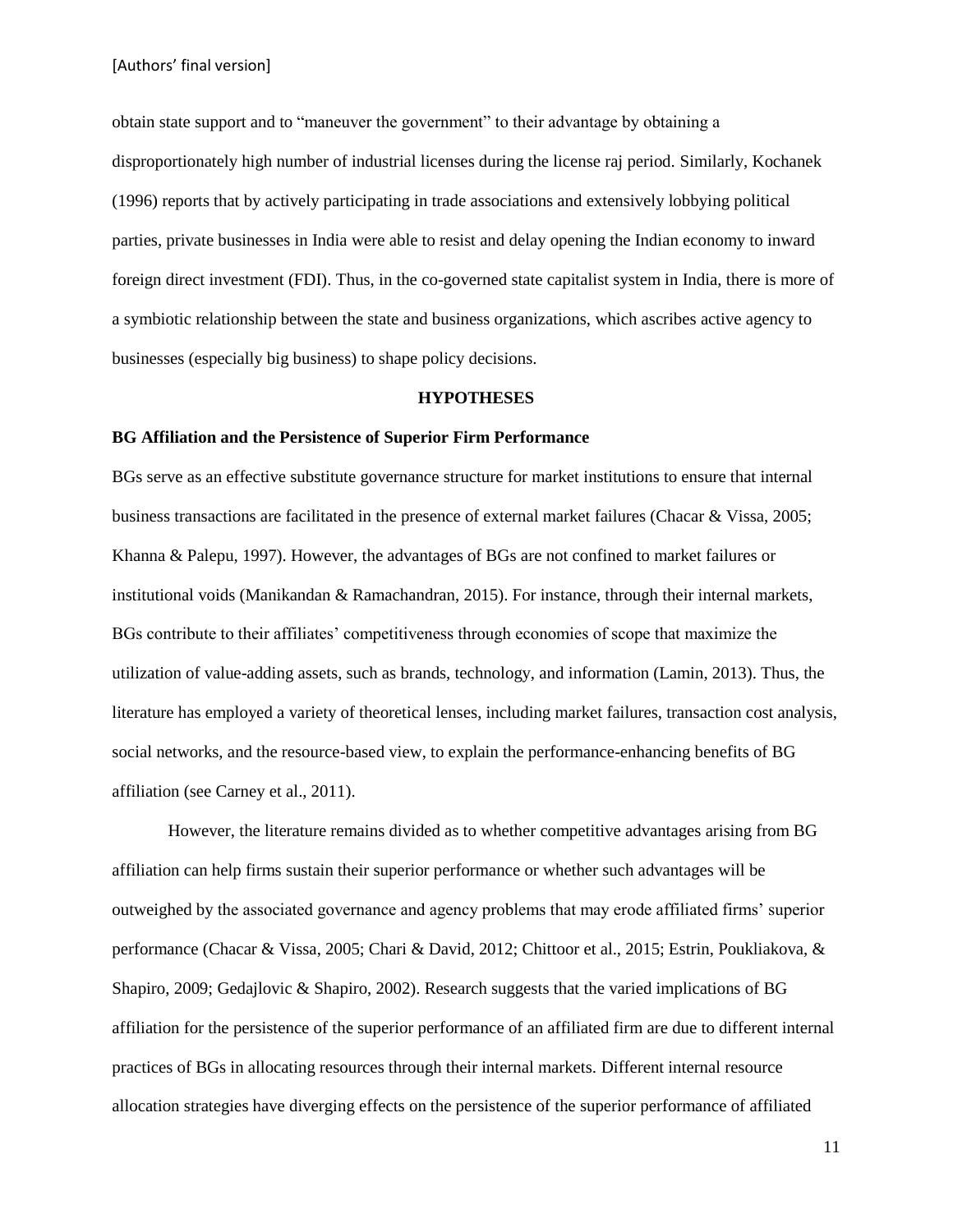firms in comparison to unaffiliated firms. While unaffiliated firms' performance persistence is mainly a function of their individual sustainable competitive advantages, the sustainability of BG affiliates' competitive advantages is subject to the group-level coordination of resource allocation. Relative to unaffiliated firms, BG affiliates may have higher persistence of superior performance if they are internally rewarded for their competitiveness by receiving prioritized resource support from the BG internal market to further sustain their competitive advantages. In an opposite scenario, relative to unaffiliated firms, BG affiliates may have lower persistence of superior performance if they are required to subsidize weaker members of the group and have their resources tunneled away through the BG internal market, undermining the sustainability of their competitive advantage. Accordingly, the observed difference between affiliated and unaffiliated firms' persistence of superior performance can be attributed to the BG affiliation effect, which depends on BG's internal resource allocation strategy. Prior studies point to two contrasting patterns for BG's internal resource allocation.

First, a safety-oriented internal coordination practice leads to a *cross-subsidizing* pattern of resource allocation among BG affiliates. Such resource allocation patterns respond to competitive pressure by offsetting survival threats to member firms (Gopalan et al., 2007; Lincoln et al., 1996). It can also allow BGs to tunnel funds away from profitable affiliates that would otherwise continue to perform competitively (Jia et al., 2013). As a result, relative to unaffiliated firms, the superior performance of affiliated firms is less persistent, with a cross-subsidizing pattern of resource allocation being institutionalized and implemented in BGs.

Second, a competitiveness-oriented internal coordination practice leads to the *winner-picking* pattern of BG resource allocation. Siegel and Choudhury (2012: 1796) show that BGs respond to competitive pressure more "honestly," suggesting that instead of propping up affiliates to survive a negative industry shock, BGs can cut back on scale to preserve profitable businesses. Estrin and colleagues (2009) conceptualize this competitiveness-oriented behavior of BGs where resources are allocated from weaker to stronger members as being consistent with what Cestone and Fumagalli (2005) termed winner-picking. Such group-level restructuring allows BGs to respond to intensifying external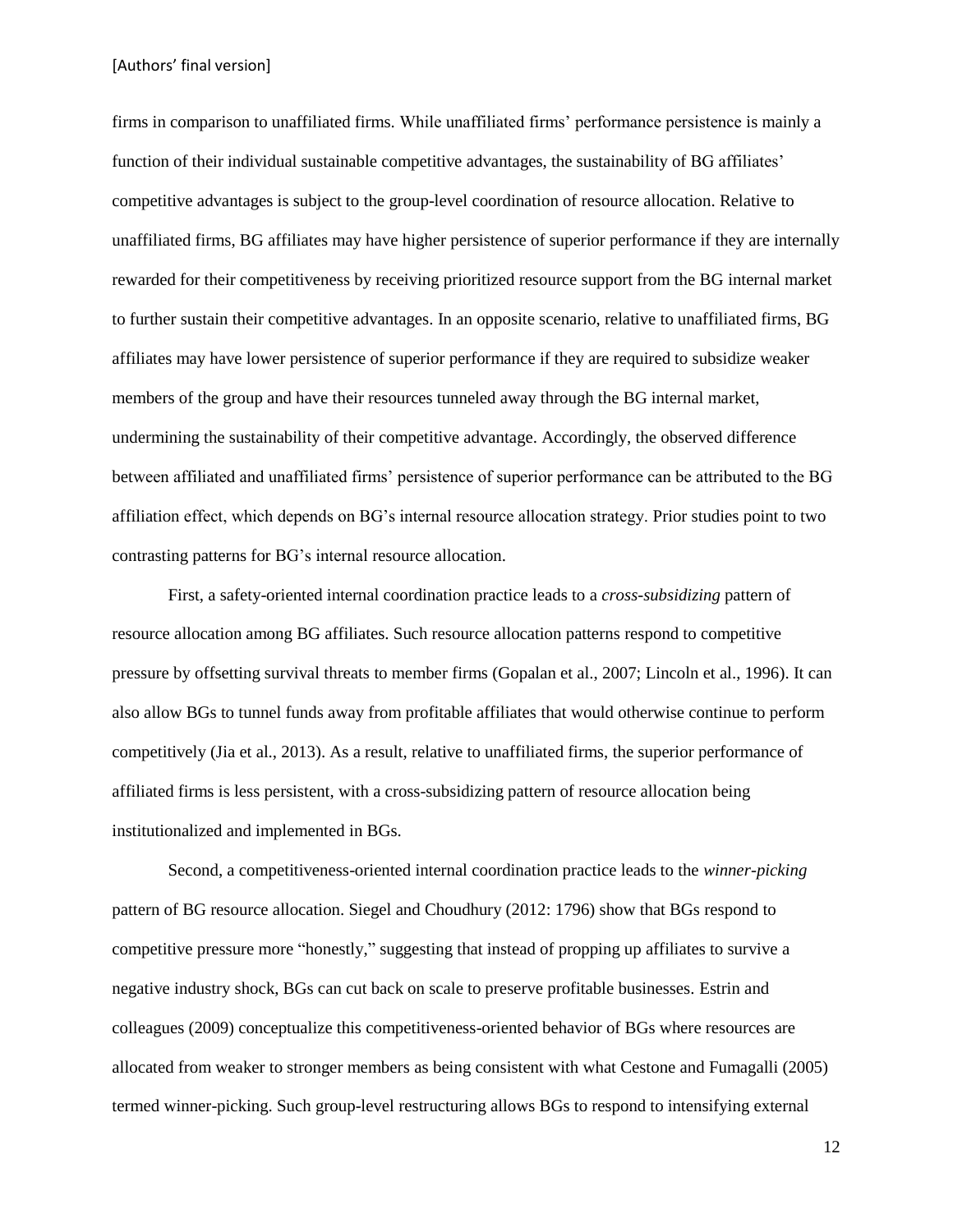market competition in which they divest unrelated businesses while strengthening core ones (Ghemawat & Khanna, 1998). Consequently, the more-competitive affiliates receive prioritized support from the BG, enhancing their performance persistence relative to unaffiliated firms.

These contrasting internal resource allocation mechanisms of cross-subsidizing and winnerpicking suggest that there is unlikely to be a universal BG affiliation effect. Indeed, prior empirical studies present mixed findings across country contexts, with BG affiliates showing both higher (e.g., Khanna & Yafeh, 2005; Lin & Milhaupt, 2013) and lower (e.g., Gopalan et al., 2007; Jia et al., 2013) levels of performance persistence in comparison to unaffiliated firms. Nevertheless, Khanna and Yafeh conclude that BGs tend to converge on their resource allocation practice *within* a country but differ systematically *between* countries and that "different group attributes cannot (easily) explain intercountry differences" (2005: 333). From an institutional perspective of state-business interaction, we argue that the type of state capitalism can explain intercountry differences in BGs' resource allocation patterns. The interaction between BG internal institutions and the type of external institutional environment will impact the *average effect* of BG affiliation on the persistence of superior firms. Moreover, key attributes of the focal affiliated firm, in particular the level of internationalization that distances the affiliate from its home state influence, can explain the within-country variation in the effect of BG affiliation on the persistence of superior firm performance. We elaborate on these predictions in more detail below.

#### **Divergence of the BG Effect between China and India**

In the state-led capitalist system in China, businesses are subject to direct and extensive institutional pressures from the state. Top-down changes to directive economic policies can increase survival pressure for organizations, whereas businesses are unlikely to influence or challenge such policy changes (Huang, 2008; Li et al., 2014; Lin & Milhaupt, 2013). As the state controls critical economic inputs and has the executive power to allocate them between state-owned and private sectors as dual engines of economic growth, it increases businesses' resource dependence on the state. High resource dependence, in turn, pressures businesses to conform to external institutional expectations (Oliver, 1991). Accordingly,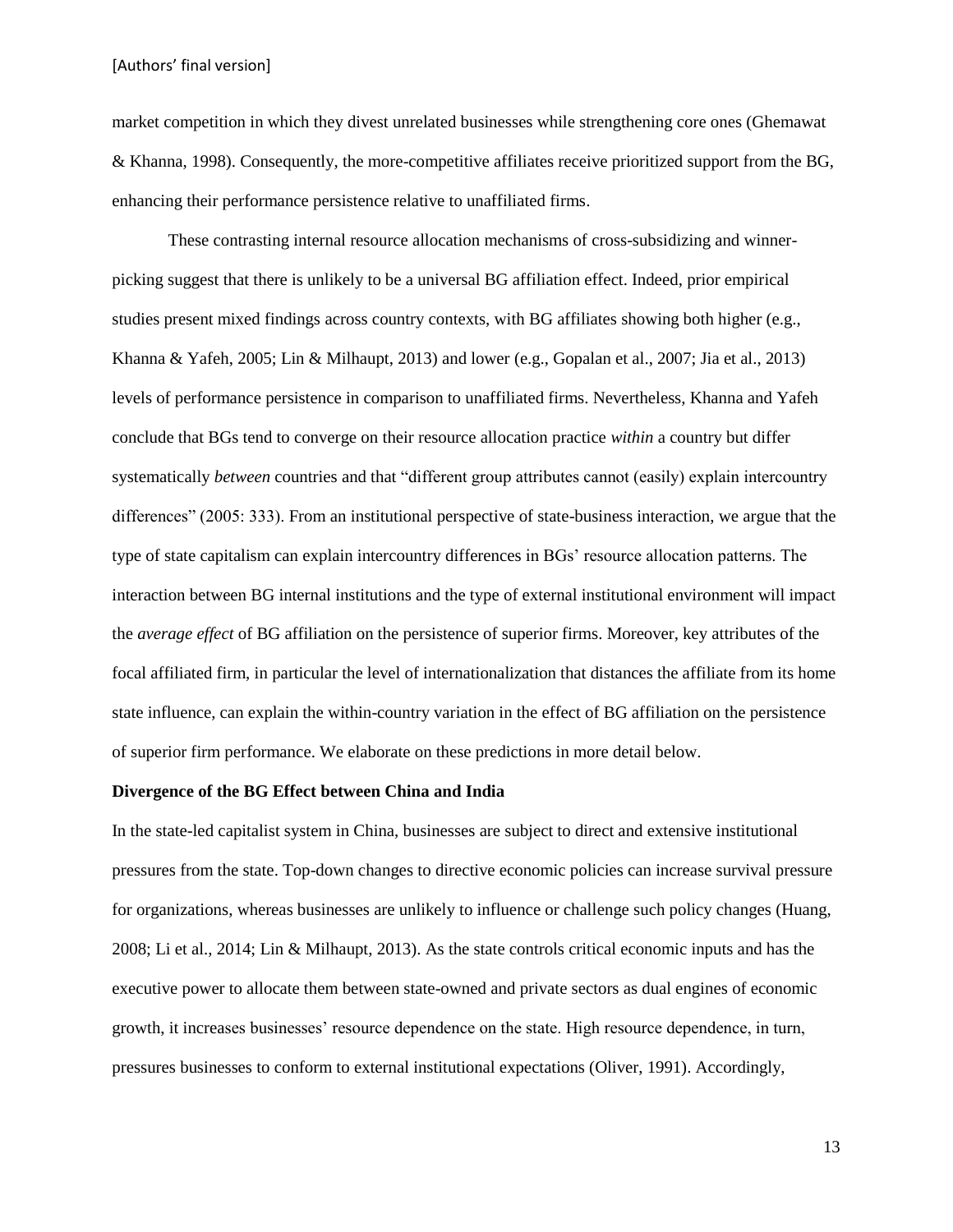Chinese BGs must maintain legitimacy with the state by conforming and adapting to policy changes to compete for state-controlled resources.

With a dominating state that is focused on developmental objectives (Witt & Redding, 2013), the Chinese government's economic policies are devised to replace missing market-coordination mechanisms from a competitive marketplace (Huang, 2008; Li et al., 2014), bestowing legitimacy on businesses with compatible practices that conform to the competitiveness-building expectations of the state. For BGs, the consistency between the resource allocation principles of their internal market and that of the state's external economy coordination reflects the compliance of BG practices with institutional expectations. Consistent with the state's resource allocation principle in support of its developmental goals (e.g., upgrading industries and promoting national champions for global competition), BGs can induce competitive mechanisms among affiliated firms to mimic market competition (Estrin et al., 2009). With the state allocating critical resources to enhance the competitiveness of the general economy, BGs are incentivized to strategically allocate internal resources to support affiliates with the potential to achieve future success, as evidenced by their current profitability, instead of supporting low-performing affiliates that have proven uncompetitive and that are also less likely to obtain legitimacy from the state. Consequently, BGs are likely to internally institutionalize the winner-picking pattern of resource allocation to shift resources toward (rather than away from) high-performing affiliates.<sup>5</sup>

This winner-picking pattern of internal resource allocation, although by no means the only possibility for all Chinese BGs, is likely to dominate China's state capitalist system despite the institutional diversity and complexity internal to China discussed above. The central and local states in China are not monolithic in respect to their preferences. However, the general trend of market-oriented economic reform is strong and persistent across the country, evidenced by the substantial effort toward the privatization and marketization of SOEs at both the central and local levels (Li, Cui, & Lu, 2017) and the continuous development of market-supporting institutions across all provinces (Fan, Wang, & Zhu, 2012). Moreover, by attracting inward FDI, local states can secure alternative sources of tax revenue and employment opportunities, reducing their incentives for propping up failing local businesses. Therefore,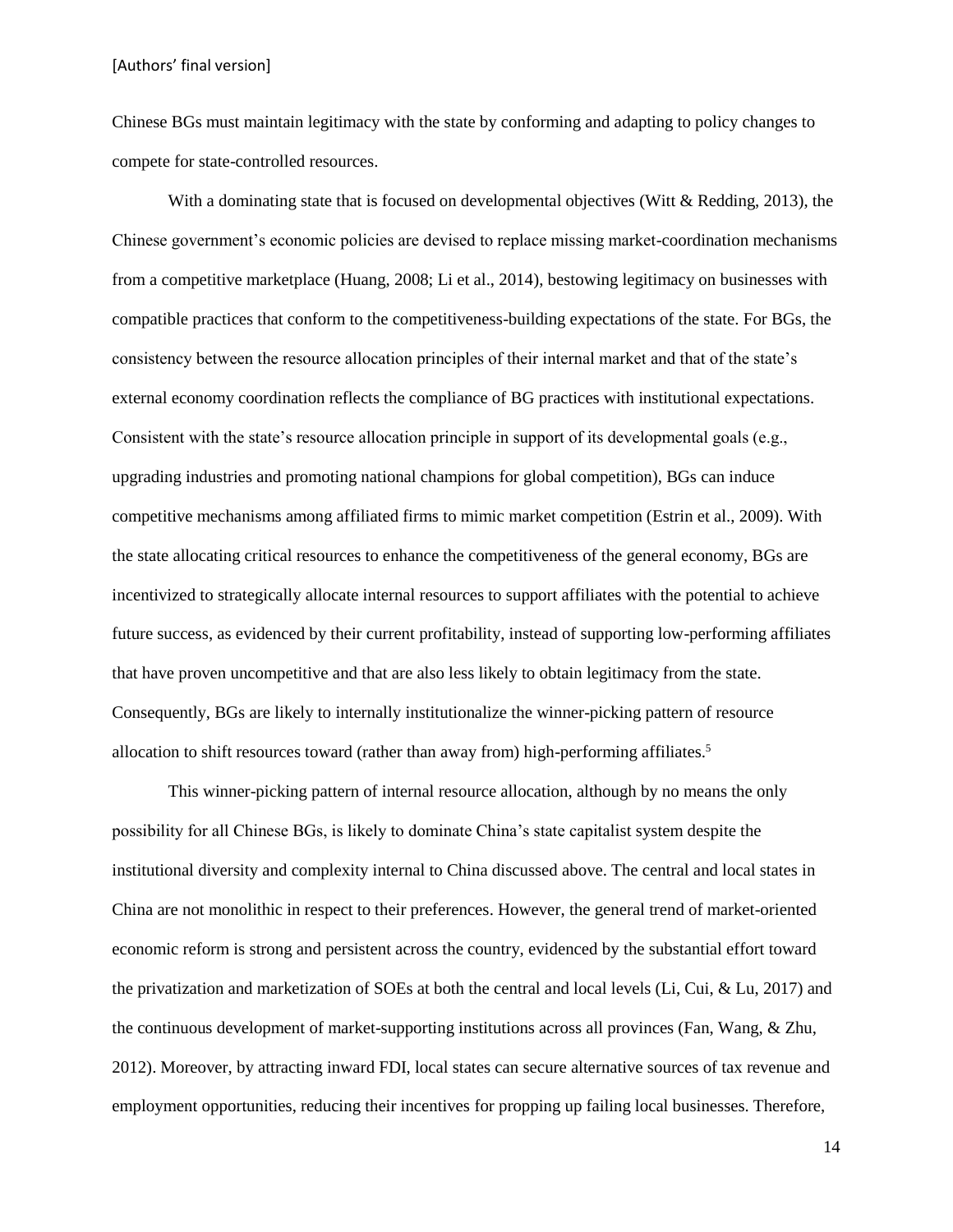other than a few strategic industries (e.g., steel manufacturing, critical infrastructure) where the state needs to manage the political and social consequences of marketization, the state logic in China promotes market competition, granting legitimacy to winner-picking rather than to the cross-subsidizing patterns of BG internal resource allocation.

In the co-governed state capitalist system of India, the state's acceptance of the private sector as the primary engine of economic growth, combined with its pluralistic political system, reduces the likelihood of frequent and directive policy changes that interfere with business practices. In this type of state capitalism, the state establishes the general regulatory frameworks and coordinates the economy at arm's length (Khanna & Yafeh, 2007). With a pro-business orientation, the state defers economic coordination to the private sector while making economic inputs available to incumbents to support their growth (Rodrick & Subramanian, 2005). Businesses in such an institutional environment are not strongly pressured to conform to external institutional expectations; indeed, they are empowered to resist or even manipulate institutional pressures (Kochanek, 1996). Thus, BGs build and maintain their legitimacy as a market-substituting governance structure not by conforming to external institutional expectations (as rule takers) but by expanding their market power and social and economic influences (as rule makers) to negotiate with the state for legitimacy. For instance, in the case of a large Indian business group, *The Economist* (2016a) suggests that "Tata's heft has indeed been useful in the past for entering new markets. Size helped it raise capital when it was scarce and to lobby government."

Research shows that Indian BGs are particularly capable of retaining their competitiveness by efficiently using internal capital, labor, and product markets and influencing market development, all of which have led to their long-term dominant position in the Indian economy (Khanna & Yafeh, 2007). The viability and benefits of sustaining internally institutionalized practices motivate BGs to maintain the scale and scope of their internal markets; thus, the success of an individual affiliate is frequently superseded by group objectives. Accordingly, BGs will utilize their group structure as a cross-subsidizing mechanism in which resources are allocated from successful affiliates to support other/weaker members to sustain the group's overall scale and scope (Gopalan et al., 2007) and maximize rent seeking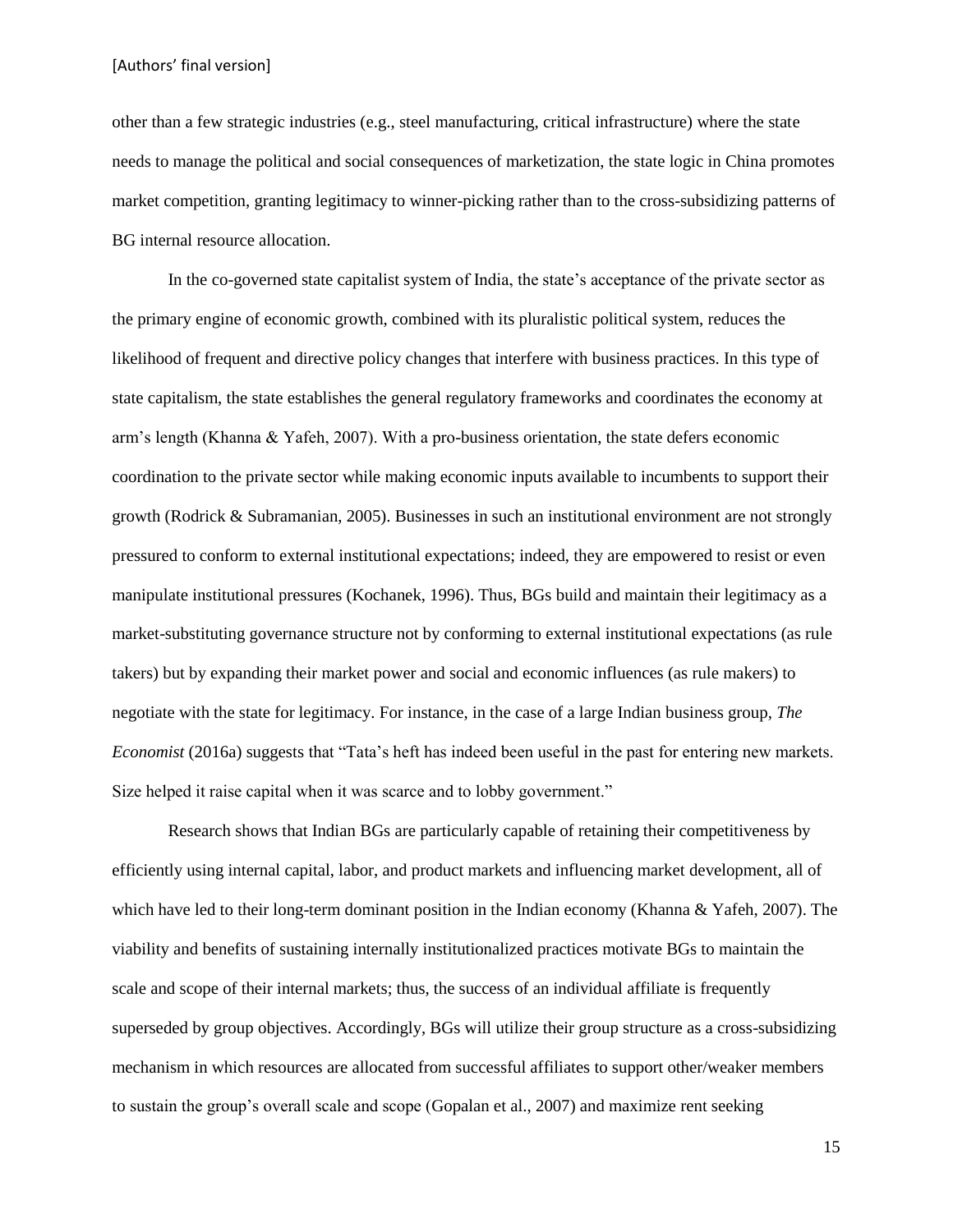opportunities (see Alfaro & Chari, 2014; Majumdar & Sen, 2007). The co-governed state capitalist system also affords Indian BGs greater agency to pursue self-interest while interacting with external stakeholders. Cross-subsidizing is an effective tool for securing family control and tunneling profits in BGs, and as a result, cross-subsidization is prevalent among India BGs. For example, recent reports on one of the most dominant BGs in India, the Tata group, suggest that only two or three affiliates are profitable and continue to support the majority of low-performing affiliates (*The Economist*, 2016a; 2016b). Institutionalizing this cross-subsidizing pattern of internal resource allocation moves resources away from high-performing affiliates, diminishing firms' ability to maintain superior performance.

In summary, although BG affiliation renders certain resource and synergy advantages to member firms that may benefit from their performance (Chang & Hong, 2000; Khanna & Rivkin, 2001), we argue that the effect of BG affiliation on the persistence of superior performance varies depending on the resource allocation mechanism internal to a BG that is compatible with its external institutional context. Given the distinct types of state capitalist systems between China and India, Chinese BGs obtain legitimacy through compliance with the state, whereas Indian BGs do so through negotiation with the state. In general, Chinese BGs signal legitimacy to the state by aligning with its developmental economic policies, but not by maintaining or expanding scale and scope. In practice, they tend to be more active in competitive restructuring and prioritizing resources, which requires a winner-picking pattern of internal resource allocation. Indian BGs, by contrast, tend to promote themselves as business elites that also possess considerable social and political influence in order to enhance their power over the government to influence policy-making. They do so by maintaining or expanding scale, horizontally diversifying into various sectors of the economy, and potentially building their corporate/BG brand to supersede national identity. This requires a cross-subsidizing pattern of internal resource allocation. Due to these different internal resource allocation emphases (not exclusive use) by Chinese and India BGs, we hypothesize:

*Hypothesis 1: The effect of BG affiliation on the persistence of superior firm performance is likely to be higher in China's state-led system than in India's co-governed system.*

### **Firm Internationalization and Convergence of the BG Effect**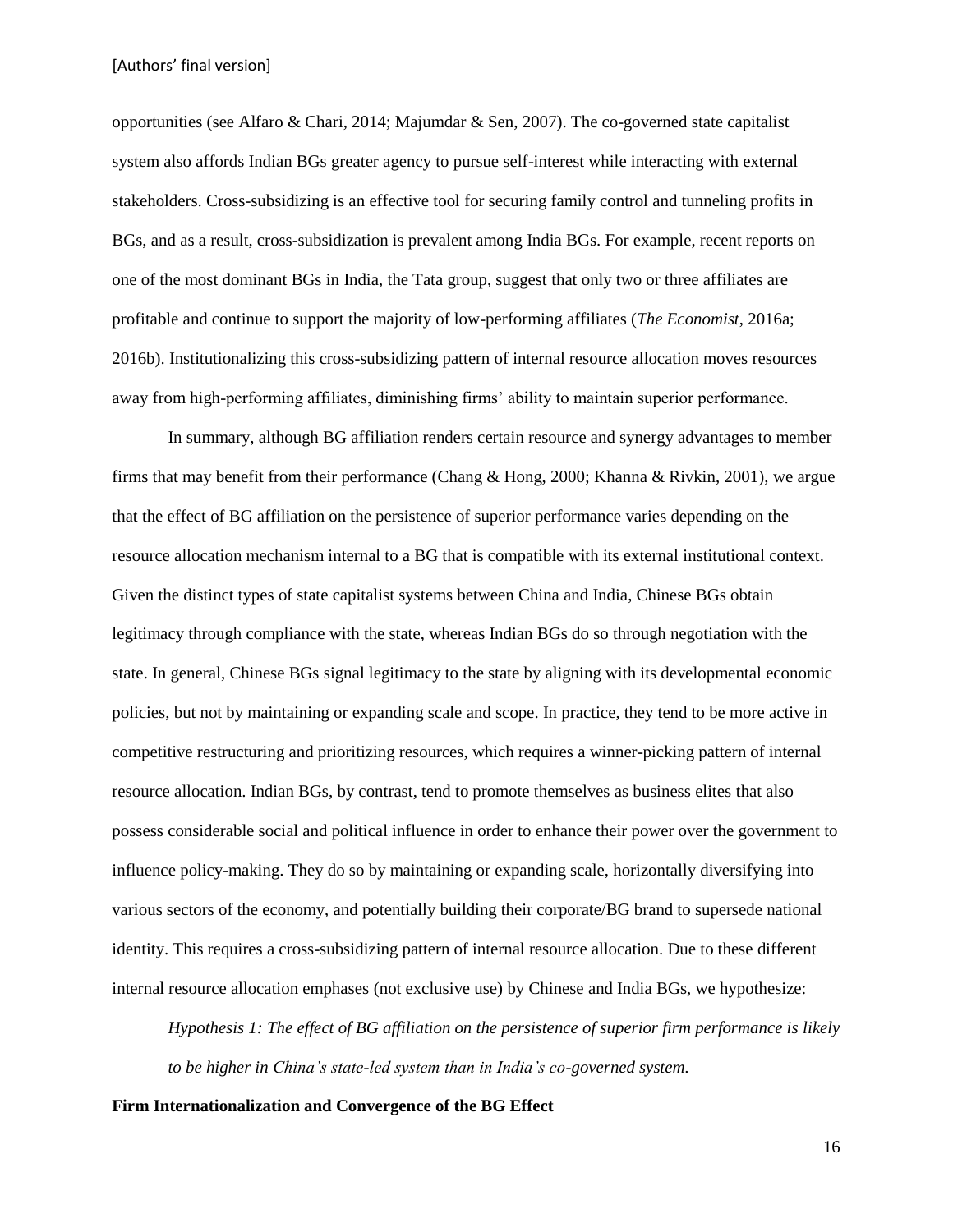While the above argument applies to BGs and their affiliates when they operate under the dynamics of state-business interaction shaped by the home institutional environment, what about affiliated firms that operate outside their home markets (i.e., internationalized firms)? Following the logic that BG internal resource allocation serves as a legitimation strategy of BGs when interacting with the home-country state, we argue that as affiliated firms are exposed to competitive and institutional pressures abroad, both the winner-picking and cross-subsidizing strategies will become less impactful on their performance persistence. In other words, contact with new market and institutional environments abroad reduces the home-country effects. Consequently, the diverging BG affiliation effect on performance persistence in different state capitalism environments, as hypothesized above, will converge as the focal affiliates internationalize.

For Chinese BG affiliates, the resource gains enabled by winner-picking are less effective for sustaining or enhancing competitiveness in foreign markets, where key competitive resources may differ from those in the home country. While winner-picking may align firm practices with the expectation of a dominating state at home and thus attain home institutional legitimacy, it does not automatically provide the firm with access to institutional support or resources in foreign markets that are more relevant for competitive advantages in those markets. Research suggests that as the rules of the game change, the productivity of previously accumulated competitive resources will diminish (Chari & David, 2012; Peng, 2003). As firms internationalize, they are exposed to new sets of rules that can have implications on their existing resource advantages (e.g., Marano, Tashman & Kostova, 2017). For Chinese BGs, various resource gains from winner-picking will become less impactful on their high-performing affiliates' performance persistence when they internationalize. Specifically, in terms of financial resources, profit redistribution from domestic to international affiliates faces many home-country regulatory constraints. China is vigilant about outward FDI being abused as a channel of capital flight by both state-owned and private corporations (Cui & Jiang, 2012) and has exerted extensive reporting and monitoring requirements in outward FDI administrative procedures. These home-country rules on internationalizing Chinese firms increase the cost of resource allocation toward these firms. In terms of human resources, while BGs may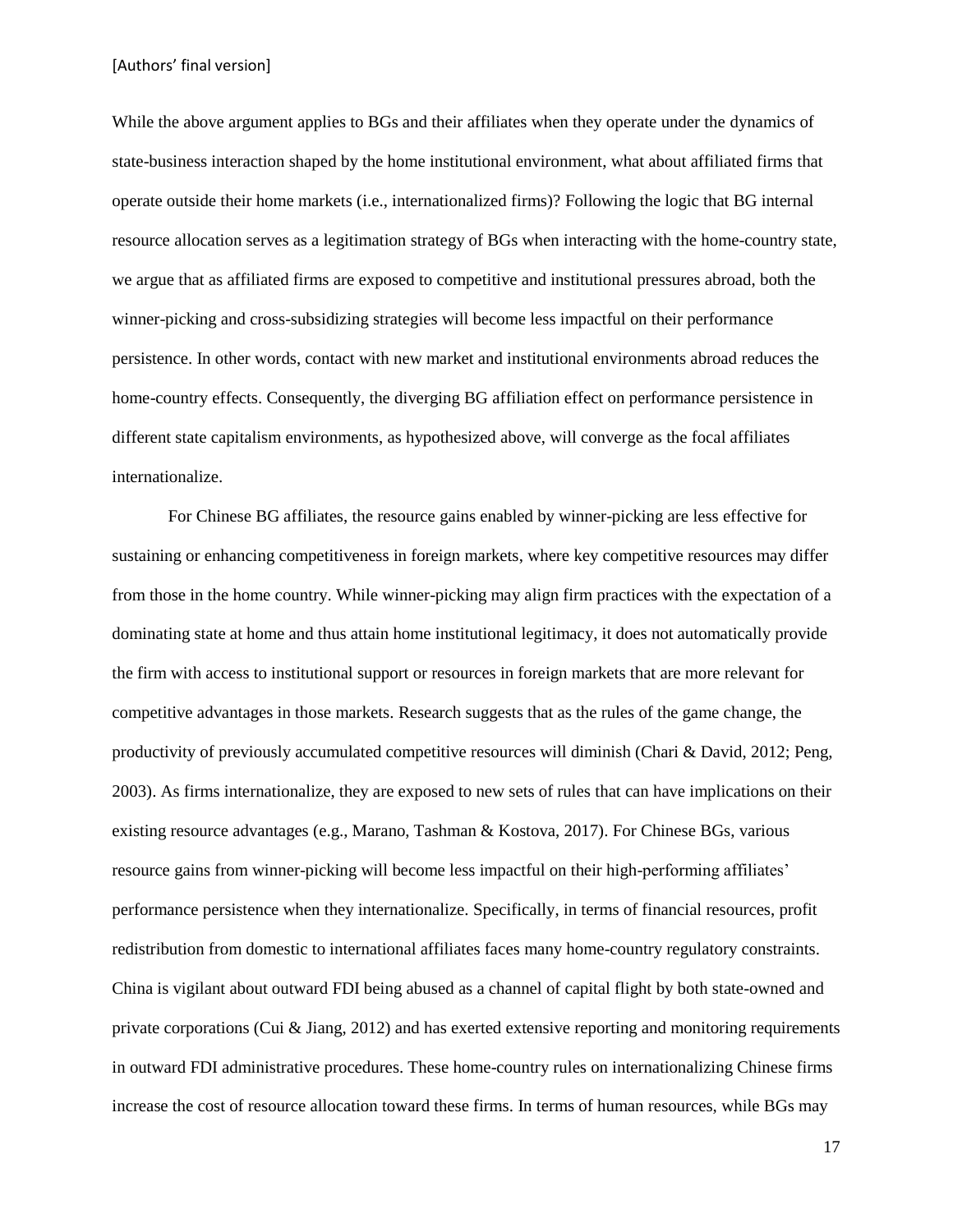pool their skilled labor and domestic social capital to support their winner affiliates, these resources are unlikely to solve the human resource bottleneck for Chinese firms' international success, most noticeably the "lack of global experience, managerial competence, and professional expertise" (Luo & Tung, 2007: 482). Similarly, other types of BG resource advantages, such as prioritized use of land and governmentgranted privileges (tax concessions, government procurement contracts, etc.) are also largely tied to domestic operations. As a result, while winner-picking grants high-performing Chinese BG affiliates more resource advantages to sustain their performance than unaffiliated firms, these advantages are less effective outside the home-country market, thus causing the positive BG affiliation effect on superior performance persistence to weaken for internationalized affiliates.

On the other hand, affiliates of Indian BGs will be less subject to cross-subsidizing when they internationalize. The primary motivation for cross-subsidizing is to maintain and expand the scale and scope of a BG's internal market so that the BG can ensure its social and economic dominance to legitimize its self-serving practices. To cross-subsidize weaker members of the group, BGs will compromise high-performing affiliates' ability to sustain superior performance (Gopalan et al., 2007). Nonetheless, high-performing affiliates are incentivized to comply with the BG's central coordination sustaining the "coinsurance" scheme (Jia et al., 2013: 2295) because they are resource-dependent on the group and/or are closely controlled by the BG through family ties. However, these resource and relational linkages are likely to weaken as the affiliates internationalize. First, the internationalization mode of many Indian firms (especially those entailing FDI) is through alliances with foreign firms as well as through foreign acquisitions. In such internationalization modes, the affiliated firms' resource dependency on the BG reduces as they increasingly rely on linkages with organizations abroad to fulfill their key strategic objectives of seeking foreign assets (Gubbi, Aulakh, Ray, Sarkar, & Chittoor, 2010). Second, management of overseas operations typically requires skills that may not be available among BG family members and therefore require BGs to transfer considerable decision-making power to outside professionals (Bhaumik, Driffield, & Pal, 2010). Consequently, compared with domestic affiliates, internationalized affiliates are less connected with the rest of the group through managerial ties, which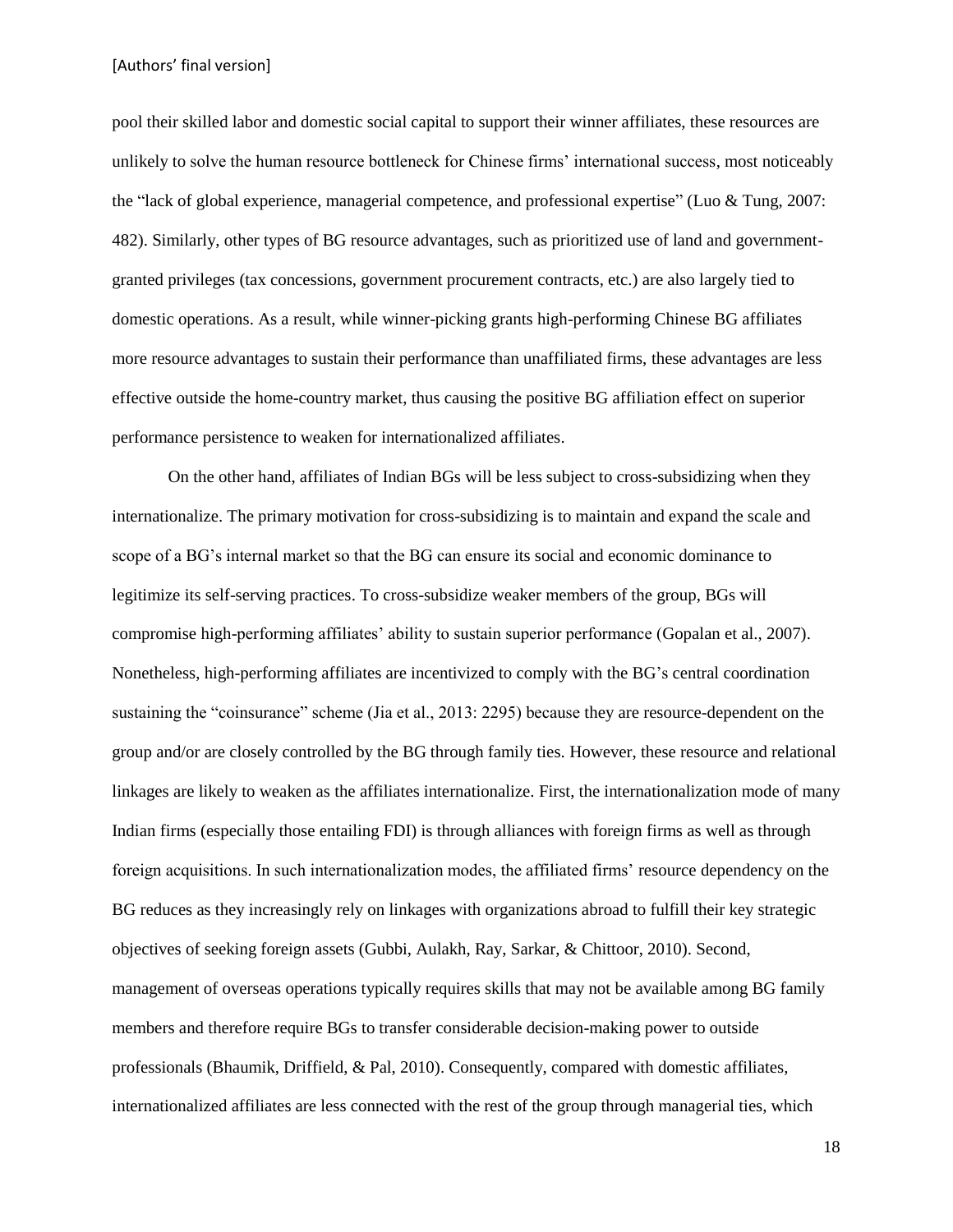serve as an important control mechanism for BG central coordination. In addition to the changes in bonding with parent and new partnerships, internationalization also exposes Indian firms to the "external scrutiny of regulators, investors, creditors, and credit-rating agencies" (Bhaumik et al., 2010: 440) as they become more dependent on these external stakeholders for capital and legitimacy to operate abroad. With this heightened exposure, BG cross-subsidizing by expropriating high-performing internationalized affiliates will be subject to greater regulatory penalties and reputational damage, especially when they operate in foreign markets with more stringent corporate governance practices. Overall, as Indian BG affiliates internationalize, both their internal incentives and the external feasibility of cross-subsidizing decline, weakening the negative BG affiliation effect on the persistence of their superior performance.

In summary, we argue that both the winner-picking and cross-subsidizing resource allocation practices of BGs become less effective as affiliated firms internationalize despite the contrasting institutional difference in their country of origin. As such, the divergence of BGs' resource allocation practices across different types of state capitalism will weaken as affiliated firms leave the home institutional environment, leading to a convergence of the BG affiliation effect on firms' persistence of superior performance. Accordingly, we hypothesize:

*Hypothesis 2: The divergence of the BG affiliation effect on the persistence of superior firm performance between China and India (as stated in Hypothesis 1) weakens as firms internationalize.* 

# **METHODS**

#### **Sample**

Based on our conceptual framework contrasting the institutional environments of China and India, our empirical analysis focuses on these two large emerging economies. To examine the effect of BG affiliation on the persistence of firms' superior performance, we draw our research sample from publicly listed manufacturing firms in China and India with market capitalizations of greater than USD50 million. We choose this sampling approach because such firms provide a viable sample to compare the internationalization and persistence of superior performance of Chinese and India BG firms, and this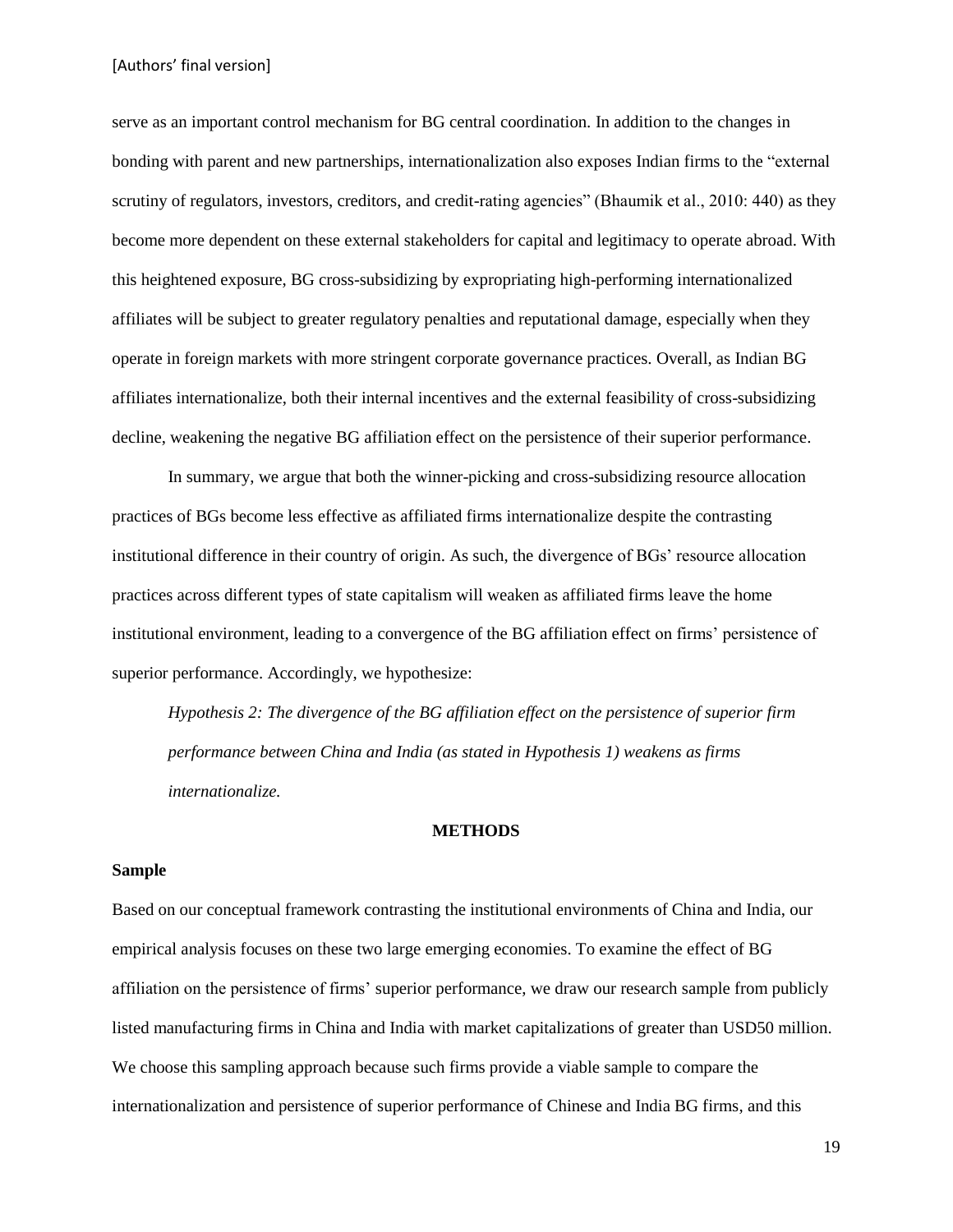approach enables us to obtain more available and reliable data over a six-year span from 2005 to 2010. Based on the Osiris database, a commercially available database used in prior studies in the Chinese (Cui & Jiang, 2012) and Indian (Bhaumik et al., 2010) contexts, 641 Chinese firms and 512 Indian firms were identified by our sampling criteria. Table 1 presents descriptive information for our sample. More than 40% of Chinese firms and 60% of Indian firms were affiliated with a BG during our sampling period. The total market capitalization of the sample firms represents a significant proportion of the applicable national GDP of both China (11.72%) and India (21.47%).

#### [Place Table 1 about here]

Our panel dataset of sample firms for the 2005-2010 period comes from several sources of BGand firm-level data. Data related to firm financials and internationalization are obtained from the Osiris database, whereas firms' BG affiliation and other BG-related data are from the China Large Business Group Yearbook and the Osiris database for Chinese firms (Guest & Sutherland, 2010; Singh & Gaur, 2009) and from the Prowess database for Indian firms (Chacar & Vissa, 2005; Gubbi et al., 2010). These data resources are further supplemented and triangulated with information from firms' annual reports and websites. Lagged effects must be incorporated into an examination of firms' performance persistence (see Chacar, Newburry, & Vissa, 2010; Chacar & Vissa, 2005), which reduces our panel length to five years. Since our study focuses on the persistence of superior firm performance, after dropping firms whose profitability is equal or below the industry average of their country (see detailed explanation in the later section), we retain an unbalanced panel of 1,875 observations, including 1,125 and 750 observations for Chinese and Indian firms, respectively.<sup>6</sup> Finally, all the continuous variables were winsorized at the 1% level to mitigate the influence of outliers.

# **Models and the Dependent Variable**

Performance persistence reflects "the percentage of a firm's previous year performance remaining in the present period" (Chacar et al., 2010: 1127). In line with previous studies on performance persistence (e.g., Chari & David, 2012; Choi & Wang, 2009), we adopt a dynamic first-order autoregressive model to test the persistence of firms' superior performance in China and India. The following models are generated: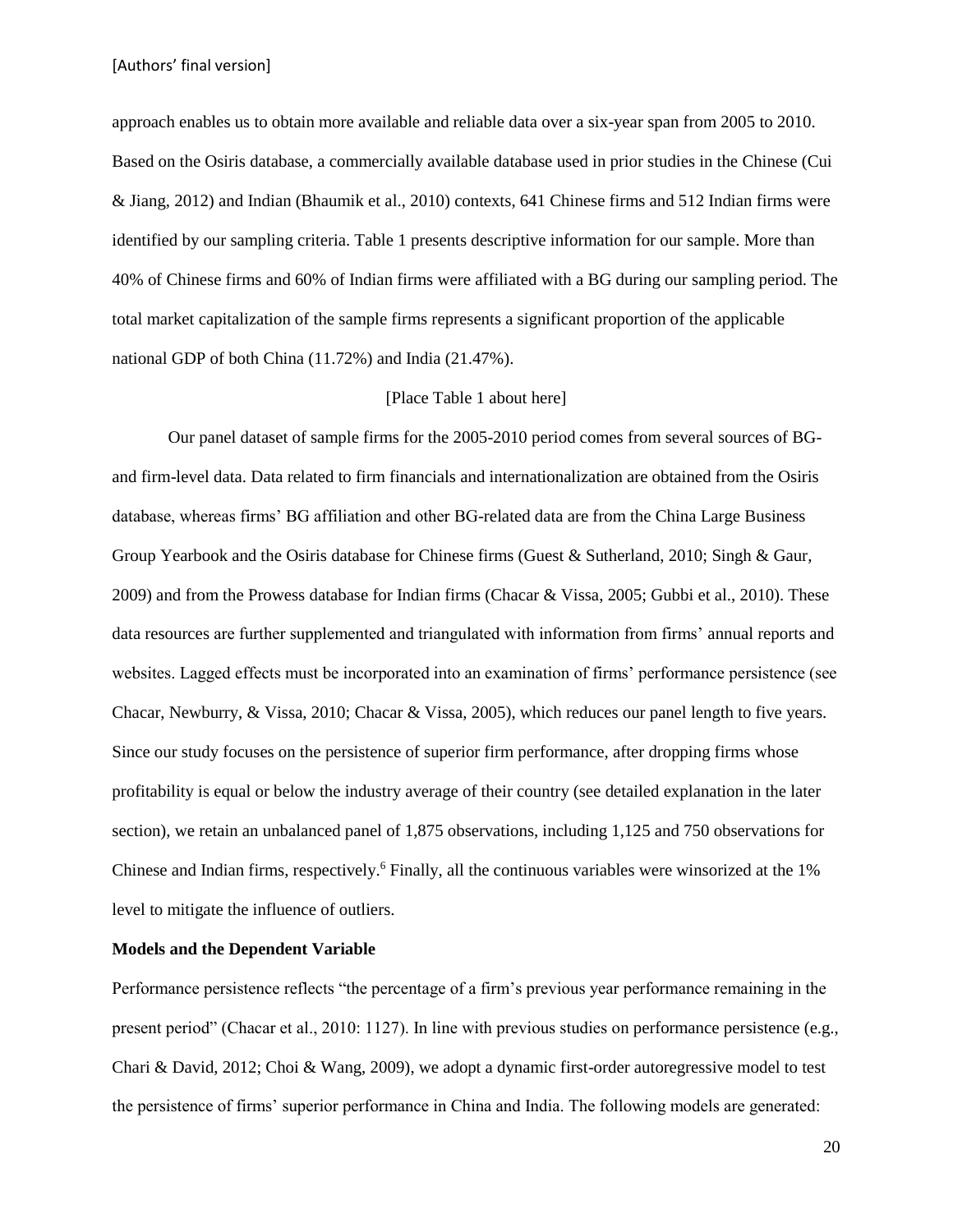Model for Hypothesis 1: 
$$
P_{j,t} = \alpha_j + \beta_l x_{j,t-1} + \beta_2 P_{j,t-1} + \beta_3 BG_{j,t-1} + \beta_4 BG_{j,t-1} \times P_{j,t-1} + \beta_5 China_j
$$
  
+  $\beta_6 China_j \times BG_{j,t-1} + \beta_7 China_j \times P_{j,t-1} + \beta_8 China_j \times BG_{j,t-1} \times P_{j,t-1} + \varepsilon_{j,t}$ 

Models for Hypothesis 2 (split sample of domestic/international firms):  $P_{j,t} = \alpha_j + \beta_l x_{j,t-1} + \beta_2 P_{j,t-1}$ 

$$
_{1}+\beta _{3}BG_{j,t-1}+\beta _{4}BG_{j,t-1}\times P_{j,t-1}+\beta _{5}China_{j}+\beta _{6}China_{j}\times BG_{j,t-1}+\beta _{7}China_{j}\times P_{j,t-1}
$$

 $+\beta_8$ *China*<sub>*i*</sub>×*BG*<sub>*i,t-1</sub>*×*P*<sub>*i,t-1</sub>* +  $\varepsilon$ <sub>*i,t*</sub></sub></sub>

Models for Hypothesis 2 (China/India split sample):  $P_{i,t} = \alpha_i + \beta_i x_{i,t-1} + \beta_2 P_{i,t-1} + \beta_3 BG_{i,t-1} + \beta_4 BG_{i,t-1}$ 

$$
{}_{1}\times P_{j,t-1}+\beta_{5}INT_{j,t-1}+\beta_{6}INT_{j,t-1}\times BG_{j,t-1}+\beta_{7}INT_{j,t-1}\times P_{j,t-1}+\beta_{8}INT_{j,t-1}\times BG_{j,t-1}\times P_{j,t-1}+\varepsilon_{j,t}
$$

In the equations above, *P* denotes the performance of a firm; subscripts *j* and *t* represent the firm and year, respectively;  $P_{i,t}$  denotes the performance of the firm at time  $t-1$ ; *x* is a vector of control variables (discussed later in this section); and *BG*, *China*, and *INT* are independent variables that measure the firm's BG affiliation (BG), country dummy (China), and internationalization (INT).

Following prior studies on performance persistence (Chacar & Vissa, 2005; Chari & David, 2012), we use *firm-specific rent (FSR)*, measured as the country-industry-year-adjusted return on assets (ROA) as our dependent variable. This measure removes country, industry, and year effects caused by country-level differences in economic conditions and accounting practices, as well as industry-level (based on 3-digit NAICS codes) differences among firms for each country and year (Chacar & Vissa, 2005). To identify firms with superior performance, we followed Chacar and Vissa's (2005) approach by selecting firms whose FSR value is greater than the average FSR in their country. This selection criterion yields a reduced subsample of 1,875 firm-year observations, as mentioned earlier. Alternative to this measure, following some prior studies (Estrin et al., 2009; Khanna & Palepu, 2000), we also use unadjusted ROA as the dependent variable in a range of robustness tests, which returned consistent results.

### **Independent and Control Variables**

Consistent with prior BG research (e.g., Khanna & Palepu, 2000; Khanna & Yafeh, 2005; Singh & Gaur, 2009), we used the dummy variable *BG* to capture a firm's affiliation with a BG. This variable takes a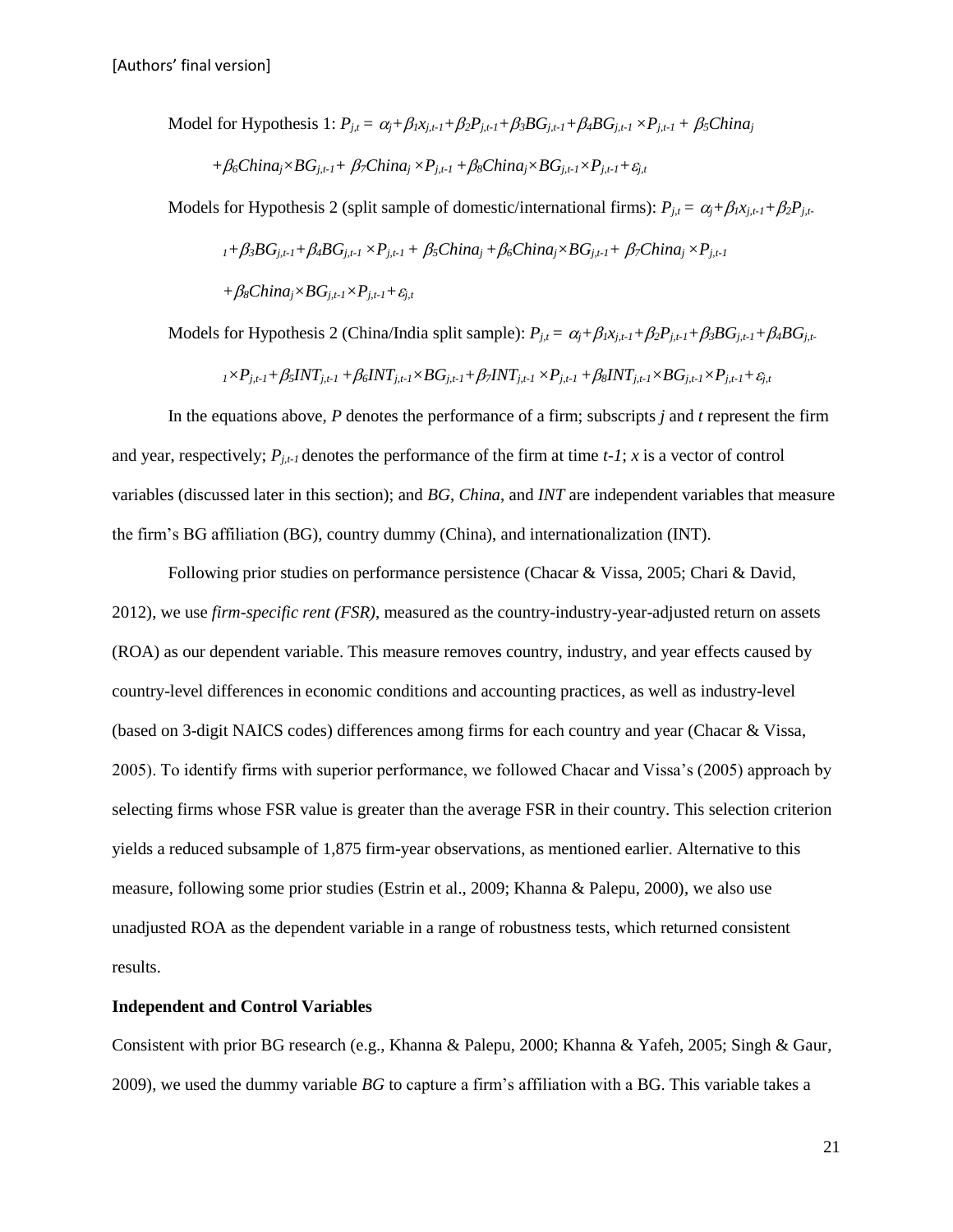value of "1" if a firm is affiliated with a BG and "0" otherwise. For robustness tests, we used BG ownership as an alternative measure of BG affiliation following some prior studies (Carney et al., 2009). BG ownership is calculated as the total percentage of shares held by a BG and its affiliates in the focal firm. Robustness tests using this alternative measure returned consistent results.

*China* is a dummy variable that distinguishes the country of origin of our sample firms, with a value of "1" assigned to Chinese firms and "0" assigned to Indian firms. This dummy variable approach is both theoretically consistent with our research objective and empirically feasible in our research context. First, our theoretical focus is to capture the difference in the role of the state between China and India. The nature of this difference determines the type of measure we use. Comparative institutionalism research suggests that cross-country institutional variations are better captured by the difference in type, rather than in degree, because individual elements of a country's institutional environment (such as the role of the state) do not vary independently from other institutional elements but evolve as an internally consistent configuration in a path-dependent manner (Hall & Soskice, 2001; Jackson & Deeg, 2008). Consistent with this logic, political science research has a tradition of distinguishing the role of the state by typologies (e.g., Carney & Witt, 2014; Whitley, 2003; Zhang & Whitley, 2013) rather than by any quantitative scale. Accordingly, the role of the state between China and India represents two distinct types of state capitalism, which can be distinguished by a dummy variable. Second, using a dummy variable to capture between-country institutional differences follows the approach of prior empirical studies (Chacar & Vissa, 2005; Lin, Peng, Yang, & Sun, 2009). These studies show that when other significant betweencountry differences are adequately accounted for in statistical analyses, a dummy variable can effectively capture the between-country difference in the institutional dimension of interest. In our analyses, we control for an extensive range of BG- and firm-level factors that may be correlated with country-level economic and institutional differences between China and India. These control variables are discussed below in more detail. While acknowledging the inherent empirical limitations of cross-national studies and the related methodological hurdles of isolating country-level effects, we believe that, similar to other recent comparative studies in international business (and more specifically related to BGs) (e.g., Chang,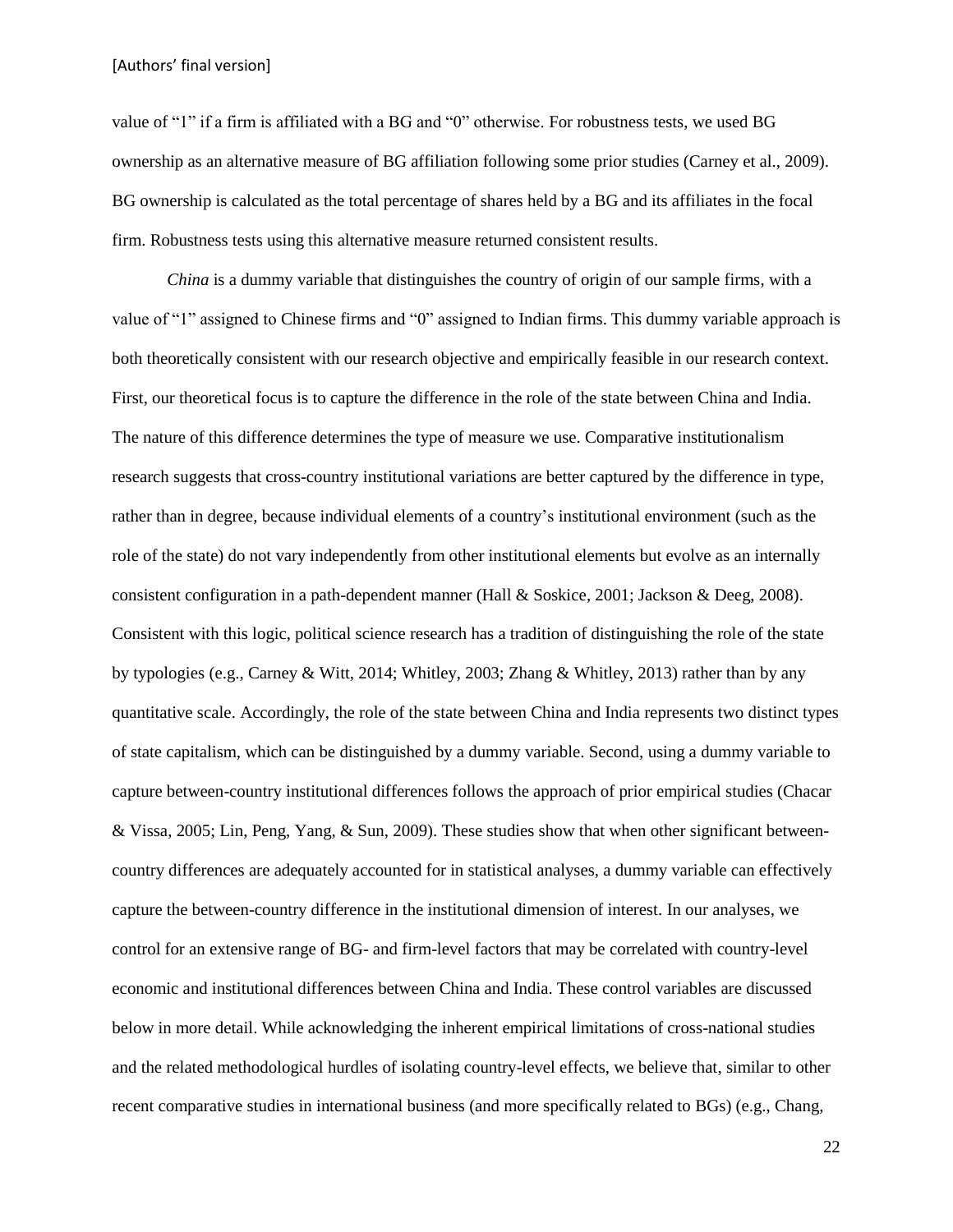Chung & Mahmood, 2006; Chacar & Vissa, 2005), by incorporating extensive controls in our analyses, our results provide evidence of the differences in state capitalisms as a plausible factor influencing organizational strategies.

Firm *internationalization (INT)* is measured by the total number of foreign subsidiaries of the focal firm to capture its degree of internalization activity in the form of FDI, which is the highest commitment level among all foreign market entry modes (Lien et al., 2005). This measure reflects the structural dimension of firm internationalization (Sullivan, 1994). Alternatively, we measure the performance dimension of firm internationalization by using the ratio of a firm's foreign sales to its total sales (Sullivan, 1994), which has been widely used in the extant literature to measure firms' degree of internationalization (Brouthers & Dikova, 2010; Tallman & Li, 1996). Both measures returned largely consistent results.

We include several BG- and firm-level variables to control for firms' performance differences. For BG-affiliated firms, *BG size* is measured by the natural logarithm of the total assets (in thousands of US dollars) of the BG with which a focal firm is affiliated. Similarly, *BG diversification* is measured by the total number of SIC 2-digit equivalent industries in which the BG operates (Khanna & Palepu, 2000). Adding these BG-level control variables is necessary to rule out potential confounding effects, thus allowing us to identify the hypothesized country effect after accounting for the major systematic differences between BGs in the two countries.

At the firm level, *firm size* is measured by the natural logarithm of a firm's total assets (in thousands of US dollars), and *firm age* is measured by the number of years that have elapsed since a firm was incorporated. *Sales growth* represents a firm's non-financial performance and is measured as the annual increase in sales. *Leverage* is a debt-asset ratio that assesses a company's ability to obtain external funding. We also control for a firm's *market power* because the firm's standing in its industry may affect its performance. Following Gubbi et al.'s (2015) calculation of market power, we calculate a ratio of a firm's previous market share (i.e., total sales in year*t-1*) relative to that of its industry leader to measure the firm's market power. The range of this variable is from "0" to "1", where "1" means the focal firm is the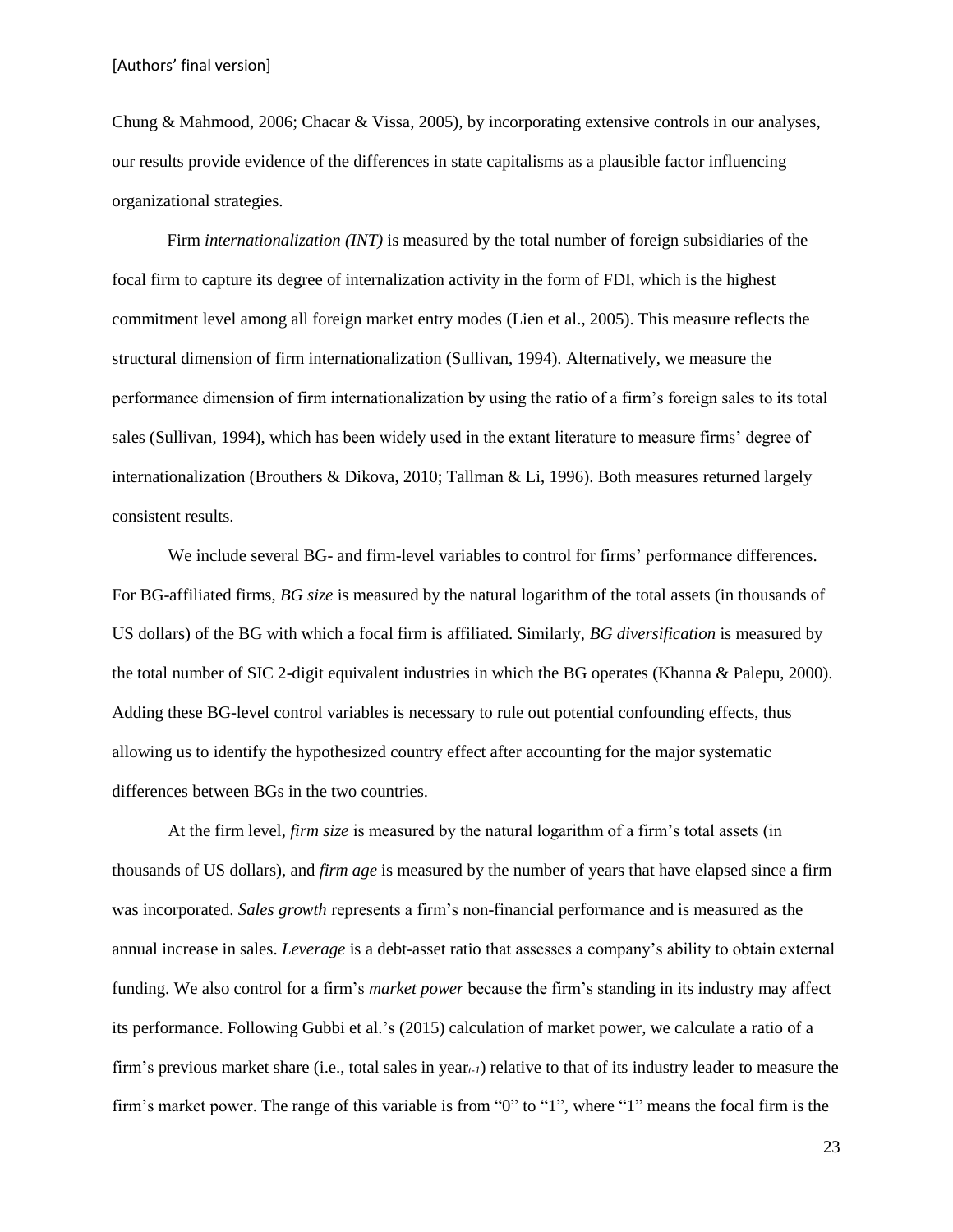industry leader. Moreover, in emerging economies, government ownership of firms can play an important role in resource allocation and performance expectations (Musacchio et al., 2015). In China, the BG as an organizational structure was first introduced in SOEs, and large Chinese BGs tend to be owned by the state (Lee & Kang, 2010). To tease out this effect, we include *state* as a dummy variable that is coded "1" if a firm is affiliated with the government through state ownership and "0" otherwise (Dastidar, Fisman, & Khanna, 2008). We also include the interaction term *State×FSRt-1* to control for any state ownership influence on the performance persistence of the firms.

Furthermore, to control for self-selection into listing, especially in China, where listing prior to 2001 was more influenced by the government (Jeffries, 2006), we add two control variables, a firm's *IPO age* and *state financial institutional (SFI) ownership*, into all our models. *IPO age* is measured by the number of years that have elapsed since a firm listed on a stock exchange in its country, and *SFI ownership* is measured by the percentage of ownership (within the top ten) held by state-owned financial institutions. In addition, large individual shareholders also play an important role in the functioning of firms in emerging economies. We incorporate *individual (IND) ownership* as a control that is measured as the percentage of ownership (within the top ten) held by the firm's individual and family owners (Carney, Shapiro, & Tang, 2009). We also include *foreign (FOR) ownership* of the focal firm to control for possible differences in corporate governance quality in the Chinese and Indian firms. Following Hu and Cui (2014), FOR ownership is measured as the percentage of ownership (within the top ten) held by the firm's foreign owners. Finally, independent, moderating, and control variables are lagged by one year in our model analysis both to ensure a more accurate examination of the framework and to mitigate potential endogeneity problems.

#### **Analyses**

This study uses panel data consisting of both cross-sectional and time-series data on the sample firms for the period of 2005-2010. We employ dynamic panel models because one of the study's independent variables is a lagged dependent variable (specifically, previous year performance), implying that such lagged dependent variable  $P_{i,t}$  is correlated with the error term  $\varepsilon_{i,t}$  (Baltagi, 1995). Common estimation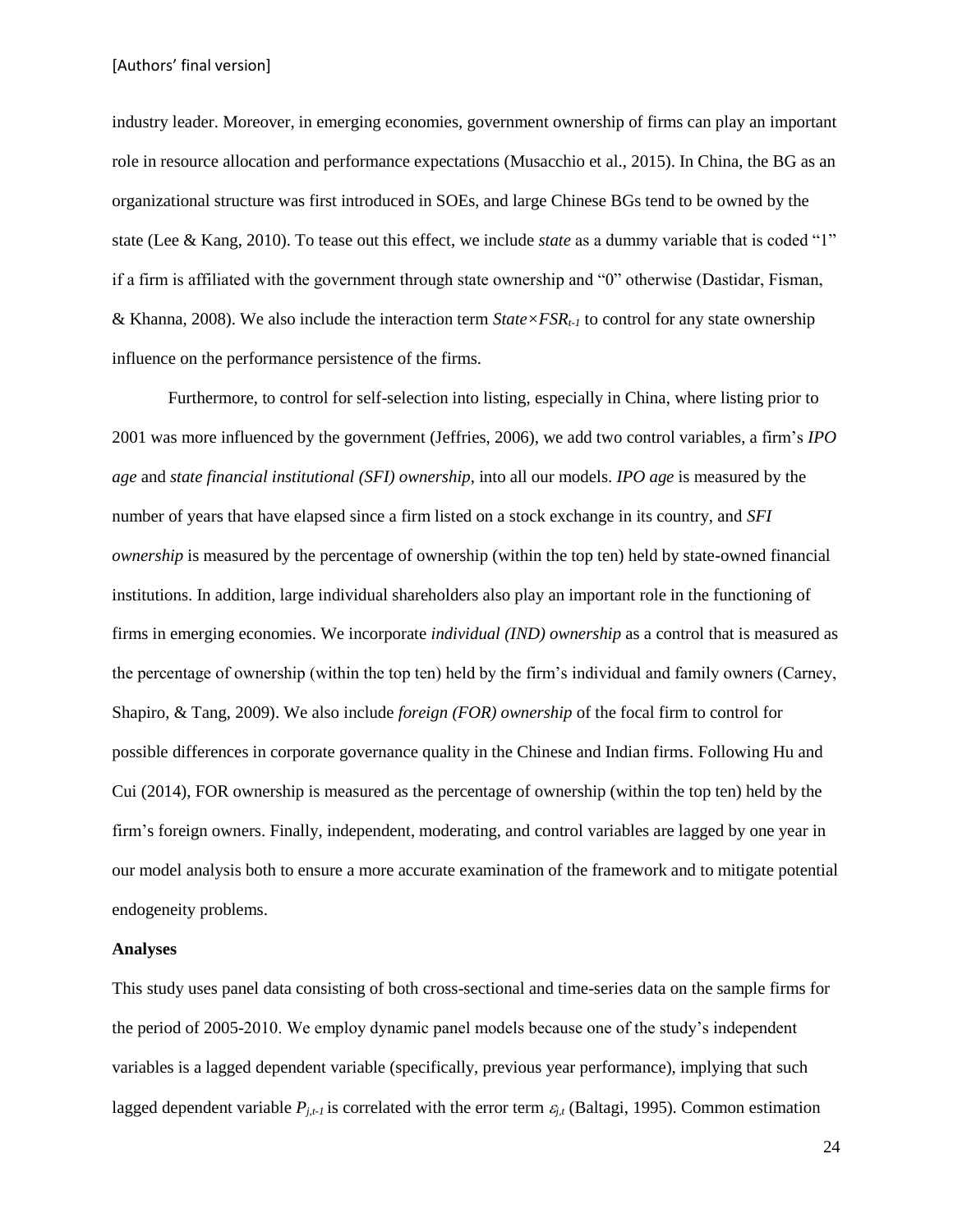techniques such as fixed- or random-effects or least squares dummy variable approaches are biased because of the correlation between the estimation models and the lagged dependent variable (Nickell, 1981). In line with prior studies on performance persistence (e.g., Chacar & Vissa, 2005; Chari & David, 2012; Choi & Wang, 2009), we employ Nickell's method of bias correction for dynamic panel models (Phillips & Sul, 2007).

To determine the appropriate empirical model, we first conduct a Breusch-Pagan Lagrange Multiplier test. The results from this test reveal that the data contain unobserved individual effects, indicating that panel models instead of pooled ordinary least squares models should be used. Furthermore, we perform the Hausman test, which returns results in favor of random-effects models over fixed-effects models. Random-effects models are appropriate for our analysis because most of the predictors in our models, such as the country dummy and the BG affiliation dummy, are time-invariant binary variables. In addition, we perform robustness tests using fixed-effect models and Arrellano-Bond dynamic panel models, which are discussed in a later section.

#### **RESULTS**

#### **Descriptive Statistics**

Table 2 reports the descriptive statistics and correlation matrices of the selected superior performers for the full sample (Panel A), the Chinese subsample (Panel B), and the Indian subsample (Panel C). This table reveals that the examined Chinese firms show a similar level of superior firm performance (in terms of FSR and  $FSR_{t-1}$ ) to the Indian firms. Although the Chinese firms are generally younger than their Indian counterparts, their average IPO age is slightly older than that of the Indian firms. Furthermore, China has a higher percentage of government-affiliated firms than India, whereas India, on average, has a much higher percentage of firms with individual/family ownership than China. Further, the average ownership of both the state-owned financial institutions and foreign owners is higher in the Indian firms than in the Chinese firms. The degree of internationalization measured by the number of foreign subsidiaries is also higher in the Indian firms than in the Chinese firms. As expected, the current and oneyear-lagged FSR measures are highly correlated, indicating the continuation of firms' performance level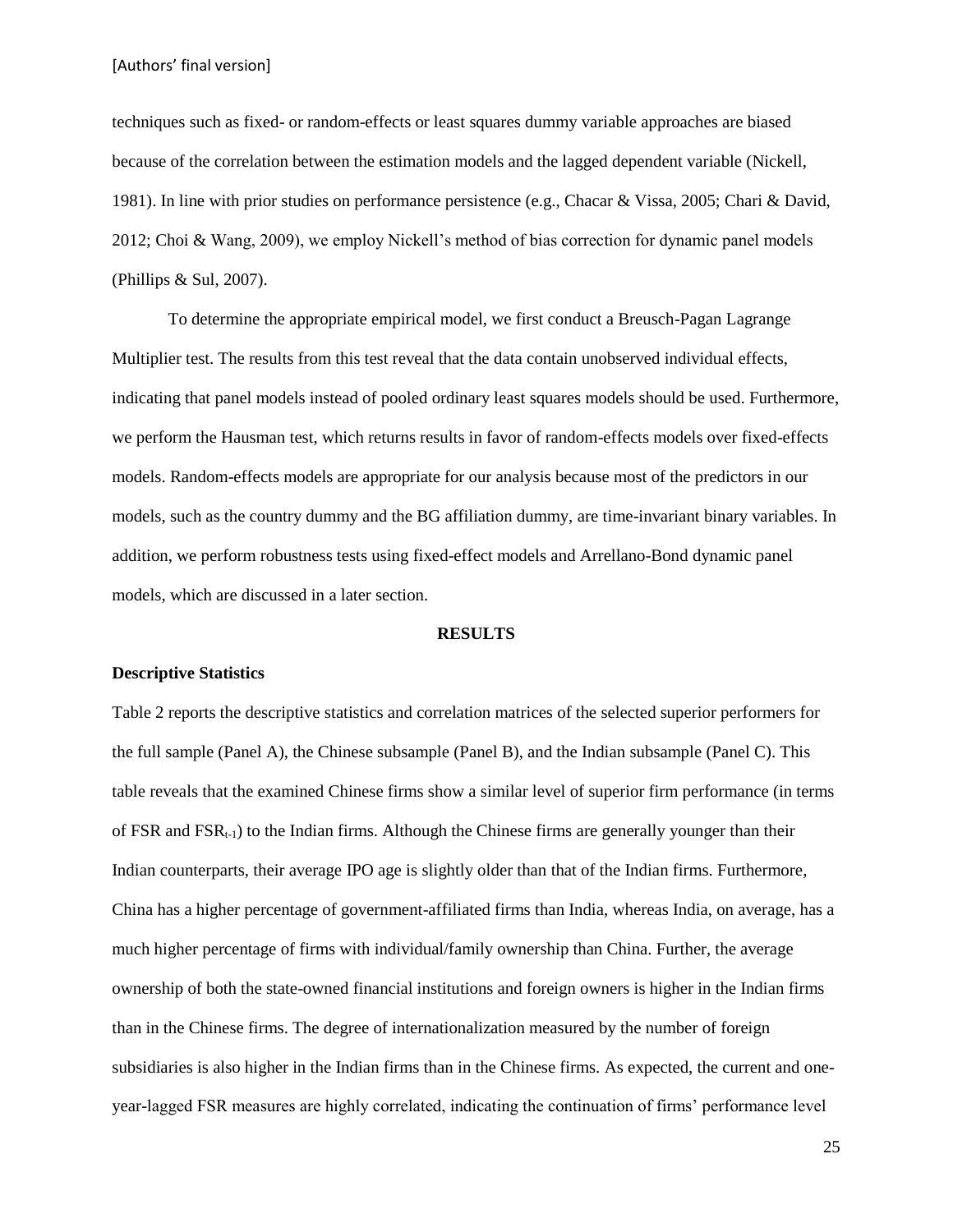over time. We centered the independent and moderating variables for the interaction terms, and our collinearity diagnostics indicate that the variance inflation factors (VIF) of the examined variables are all less than 7, and the average VIF is 2.75, suggesting that multicollinearity is not a concern in the analysis.

[Place Table 2 about here]

#### **Hypotheses Testing**

We test the hypotheses in a series of random-effect dynamic panel models (Table 3). Model 1 includes all the control variables and the baseline model. We find positive and significant coefficients for the lagged performance variable ( $FSR_{t-1}$ ) and the interaction term between BG and lagged performance (b=0.10; *p*=0.014), suggesting that performance persistence (the influence of the previous year's performance on present performance) is strengthened by BG affiliation.

#### [Place Table 3 about here]

Hypothesis 1 posits that due to the different types of state capitalism, the BG effect on a firm's persistence of superior performance is more pronounced in China than in India. This hypothesis is tested in Model 2 of Table 3, which includes the three-way interaction of BG affiliation, lagged performance, and country dummy. The coefficient of this three-way interaction term is positive and significant (b=2.04; *p*=0.002), suggesting that the BG effect on performance persistence is significantly higher in China than in India. Therefore, Hypothesis 1 is supported. To examine the effect sizes, we plot the three-way interaction effects<sup>7</sup> and follow Dawson and Richter (2006) to perform slope difference tests between each pair of slopes. As the slopes (namely, the relationship between past and current performance) represent the levels of performance persistence of various groups of firms, we calculate the effect sizes related to our hypotheses based on the slope differences. We find that BG-affiliated Chinese firms have a performance persistent slope that is 5.5 times that of unaffiliated Chinese firms, and this slope difference is significant (2.602 vs. 0.475,  $t=2.799$ ,  $p=0.005$ ). However, BG-affiliated Indian firms are no more persistent than unaffiliated Indian firms, as the slope difference is non-significant ( $t=1.116$ ,  $p=0.265$ ). Accordingly, the BG effect is higher in China, where the BG effect size is 450%, than in India, where the BG effect is not statistically significant. This effect size differential further supports our Hypothesis 1.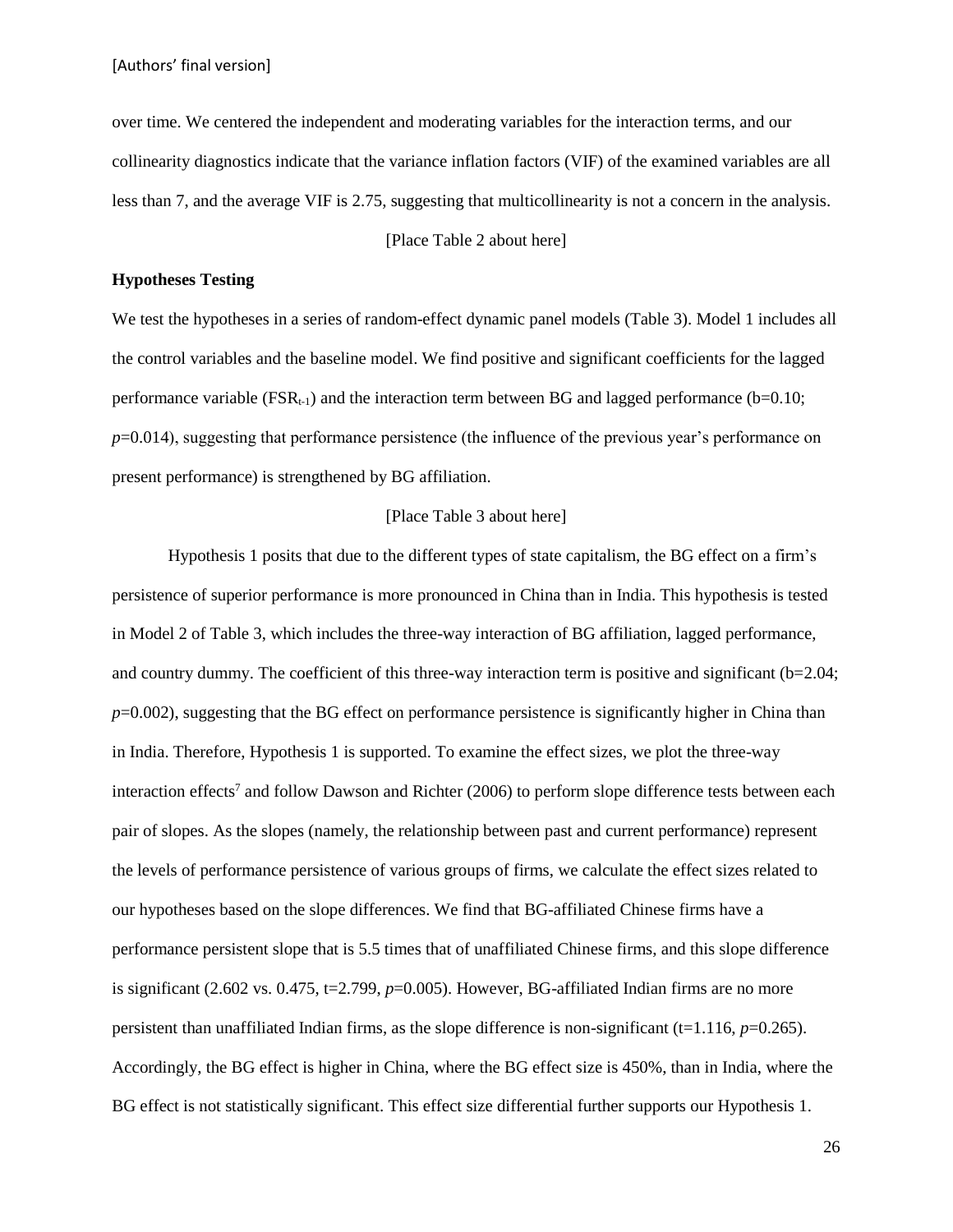Hypothesis 2 predicts that the country effect will reduce as firms internationalize, leading to a convergence of BG effects on firm's persistence of superior performance between China and India. We test this hypothesis through two sets of split sample random-effect dynamic panel models. In the first set, we compare domestic firms and internationalized firms, for which the results are reported in Models 3 and 4, respectively. If internationalization weakens the country effect, we expect to see a smaller and less significant three-way interaction between BG affiliation, lagged performance, and the country dummy in the internationalized firm subsample than in the domestic firm subsample. Model 3 (the *domestic* firm subsample) shows that the three-way interaction remains positive and significant ( $b=3.34$ ;  $p=0.000$ ), indicating that the country influence that differentiates BG affiliation effect on performance persistence is strong among domestic firms. Model 4 (the *international* firms subsample), however, returns a nonsignificant three-way interaction ( $b=-0.53$ ,  $p=0.733$ ), showing that when firms internationalized, the country influence diminishes. Furthermore, we conduct a z-score difference test on the coefficients of the interaction term between Models 3 and 4. The test statistic (Z-score) is 2.290, which is significant  $(p=0.022)$ , indicating that internationalization significantly reduces the country effect. All these results support Hypothesis 2.

In a second set of split sample tests, we compare Chinese and Indian firms, and the results are reported in Models 5 and 6. If our convergence prediction holds, we expect to see that internationalization weakens the BG effect in the Chinese subsample but strengthens the BG effect in the Indian subsample. Model 5 (the *Chinese* firms subsample) shows that the three-way interaction of BG affiliation, lagged performance, and internationalization is negative and marginally significant (b=-0.16; *p*=0.086), whereas Model 6 (the *Indian* firms subsample) shows that this three-way interaction is positive and significant (b=0.09; *p*=0.036). These results are consistent with our expectation about the convergence effect, thus providing further support to Hypothesis 2. We plot the three-way interactions of these two split sample tests to examine the effect sizes<sup>8</sup>. For the Chinese firm subsample, when firms are internationalized, BG affiliation does not make the firms' superior performance any more persistent, as the slope difference between affiliated and unaffiliated firms is non-significant  $(t=0.159, p=0.873)$ . For Chinese firms that are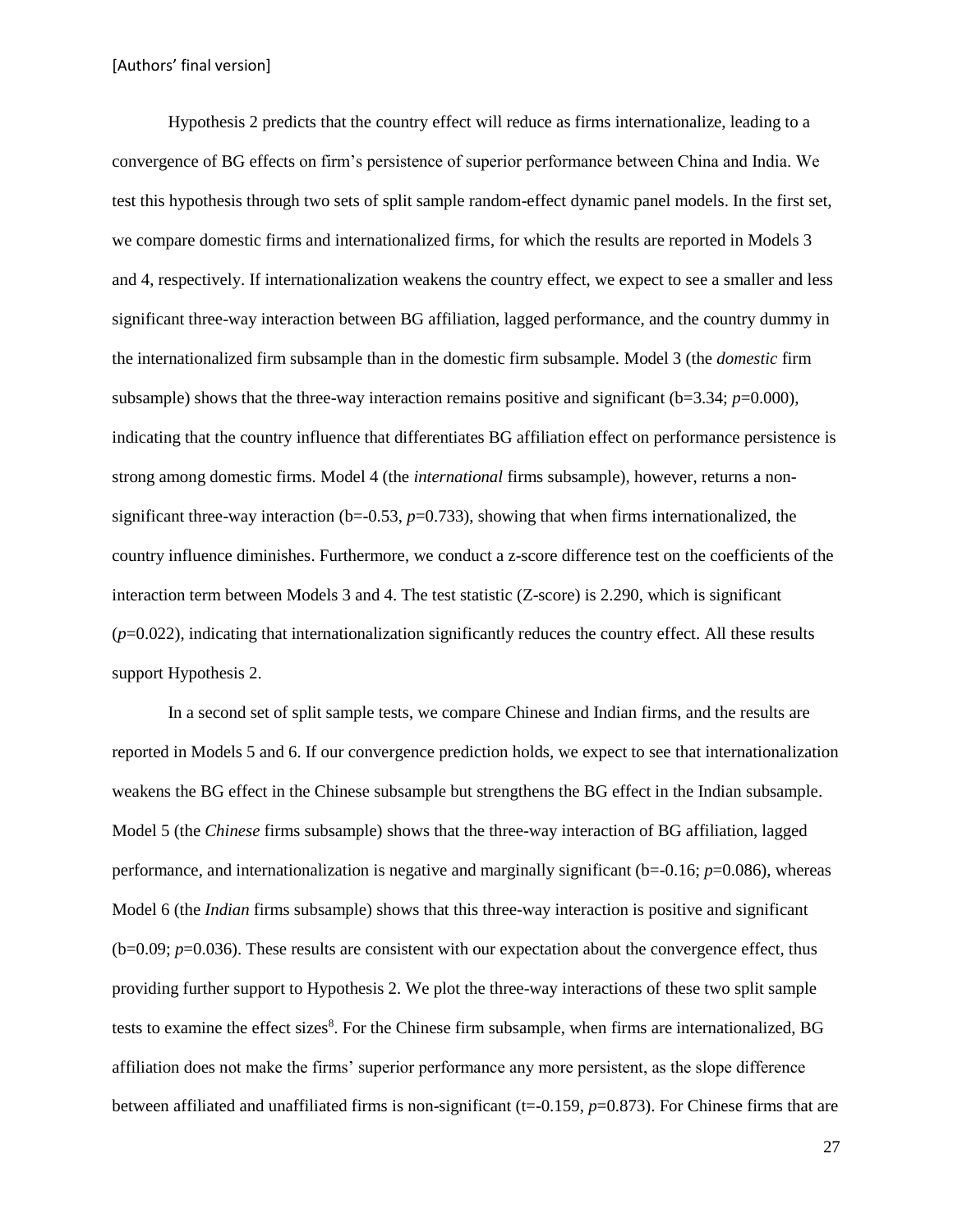not internationalized, BG affiliation makes firms  $81\%$  more (slope for affiliated = 0.533, slope for unaffiliated  $= 0.294$ ) persistent than unaffiliated firms, as this slope difference is significant (t=29.426, *p*=0.000). Overall, the slope differences show that once firms are highly internationalized, the positive effect of BG affiliation on Chinese firms' persistence of superior performance disappears. For the Indian firm subsample, when firms are not internationalized, BG affiliation makes firms 23% less (slope for affiliated  $= 0.253$ , slope for unaffiliated  $= 0.328$ ) persistent than unaffiliated firms, as the slope difference is negative and significant ( $t = -2.153$ ,  $p = 0.032$ ), indicating the consequence of the cross-subsidizing behaviors of BGs in their domestic context. When Indian firms are internationalized, the negative effect of BG affiliation on performance persistence disappears, as the slope difference between affiliated and unaffiliated firms is non-significant ( $t=0.984$ ;  $p=0.325$ ). Combining the above effect size evidence, we conclude that internationalization weakens both the positive BG effect for Chinese firms and the negative BG effect for Indian firms, resulting in a convergence of BG effects between the two countries. These additional finding further support Hypothesis 2.

#### **Robustness and Supplementary Tests**

*Subsample of privately owned (non-SOEs) listed firms only*. To further test our theoretical argument on the types of state capitalism by removing any potential confounding effects between *state ownership* and *the role of the state* in influencing state-business relationships, we re-estimated the models in their entirety in a subsample of organically developed privately owned listed firms with superior firm performance. We examined this group of firms because a relatively large number of firms in China are state-owned, so to test the robustness of our results, we want to remove any potential effects that are caused by direct state ownership. Further, since some Chinese privately owned listed firms were transformed from previous SOEs, we also excluded such private firms from our subsample. As a result, we obtained a subsample of organically developed privately owned listed firms in China and India, and the sample size for China (N=295) is much smaller than that of India (N=654). Model 2 in Table 4 reports that the positive effect of BG affiliation on superior performance persistence is stronger in the Chinese firms than in their Indian counterparts. Models 3 and 4 show that the moderating effect of state capitalism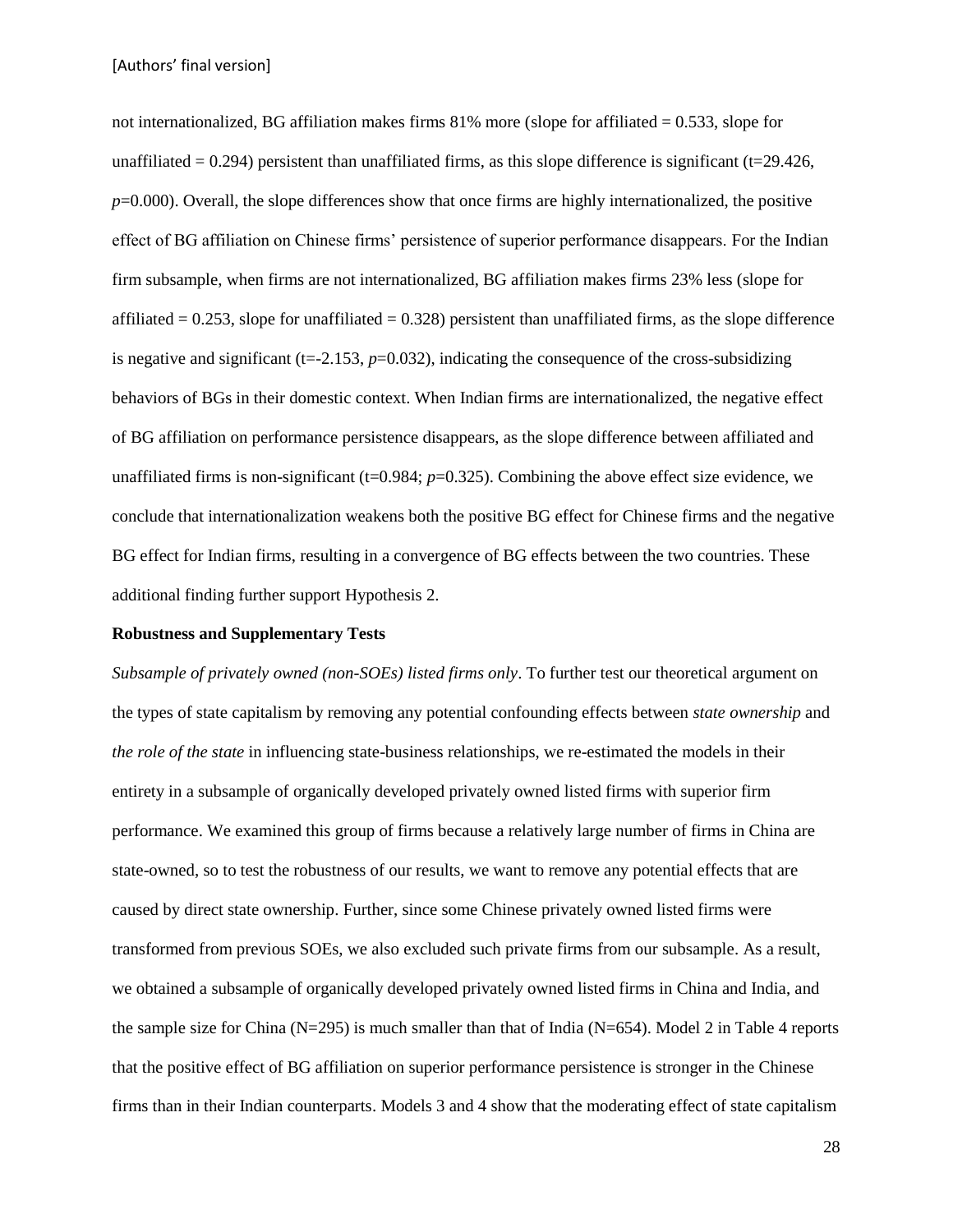(as stated in Hypothesis 1) is weaker for internationalized firms than for purely domestic firms; Models 5 and 6 show that the moderating effect of firm internationalization on BGs' performance persistence effect is weakened in China but strengthened in India. Therefore, these findings provide strong support for the hypotheses, leading us to conclude that our original results in Table 3 are robust.

#### [Place Table 4 about here]

*Resource allocation mechanisms.* To further test the theoretical mechanisms of contrasting resource allocation arrangements within BGs, we utilized some intermediate outcome variables substantiating these mechanisms, which in turn influenced the performance persistence of Chinese and Indian firms. First, we examined the long-term *solvency* capability of a firm, measured by the firm's longterm debt over its current assets (Gulati & Westphal, 1999). Long-term solvency indicates a firm's "ability to cover debt obligations in the long run" (Gryglewicz, 2011: 366), which is particularly relevant to our study, as it examines firms' capability to maintain superior financial performance over time. It is also regarded as an important indicator for a firm's cash flow policies, such as demand for corporate liquidity (Gryglewicz, 2011), or for making resource allocation decisions within a business group (Khanna & Rivkin, 2001). Therefore, we focus on the solvency capability to examine the effects of firms' past performance and their interactions with BG affiliation in China and India. Results are reported in Table 5. Model 1 shows that when a firm performs well, its solvency capability increases, and Model 2 shows that this increase is greater for BG firms than for independent firms. Model 3 shows that this BG effect is greater for Chinese firms than their Indian counterparts, which supports our argument that resource injection such as net income or reduced debt by BGs into their high-performing affiliates is stronger in China than in India. The results of split-country subsamples show that the solvency of Chinese BG firms (Model 4) significantly increased when they performed well, whereas the Indian BG firms' (Model 5) solvency decreased when they performed well. This finding provides further support for our winner-picking and cross-subsidizing resource allocation arguments for China and India, respectively.

[Place Table 5 about here]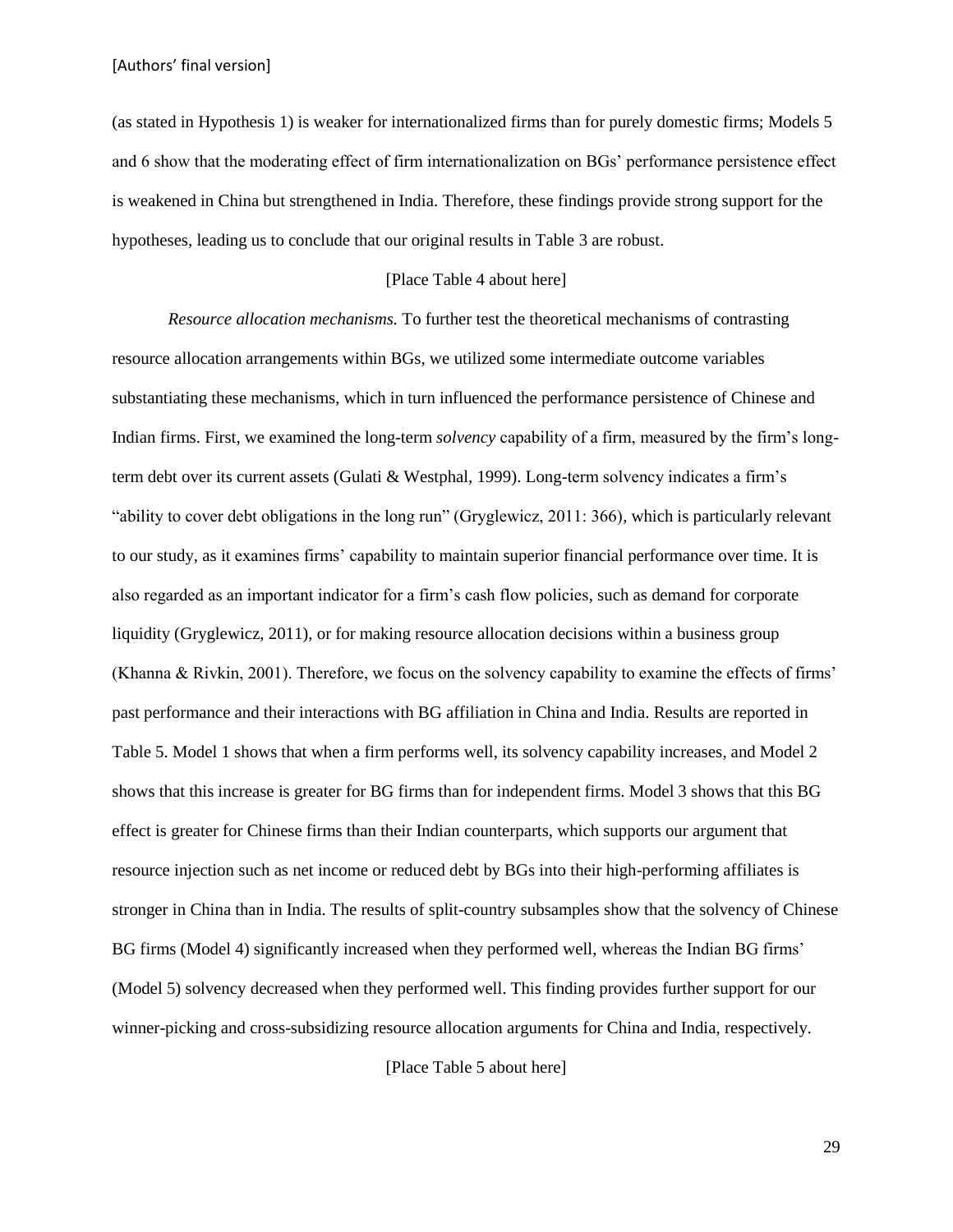Second, to more explicitly test direct resource allocation within BGs, we conducted two supplementary analyses. First, by following Lincoln et al.'s (1996) research on Japanese BG firms, we identified two cross-subsidization ties that are particularly relevant to our study: debt tie (i.e., net outstanding borrowing from the BG) and equity tie (i.e., ownership held by the BG) between the focal firm and its BG. As Lincoln and colleagues point out, debt tie indicates direct economic transactions with the group while equity tie shows the BG's control relations "that are superimposed on the network of business dealing but do not entirely conform to it" (1996: 75).<sup>9</sup> Through debt financing and equity control, these cross-subsidization ties enable the BG to realign its affiliates' resources and prospects to its interests. Similarly, Jia et al. (2013) also identify loan-based related party transactions as a key mechanism by which BGs channel financial resources from high-performing affiliates to subsidize other affiliates, creating debt ties between the affiliates and the BG controller. Carney et al. (2009) highlight that BG affiliates vary in the degree to which they are connected to the group, which results in different directions of resource flows in the BG for tightly coupled and loosely coupled affiliates. They capture this "hierarchical aspect of business group structure" that directs BG internal resource flow using affiliate's equity tie with the BG, namely the percentage of ownership in an affiliate held by the BG (Carney et al., 2009: 172). Thus, following Lincoln et al.'s (1996) approach, we used these two cross-subsidization ties to separately regress on country-industry-year-adjusted ROA. Model 1 of Table 6 shows that debt tie strengthens the performance persistence of BG affiliates, thus suggesting there is resource allocation within BGs. Similarly, Model 4 also finds that equity tie strengthens the performance persistence of BG affiliates, which is consistent with the finding for the debt tie. Furthermore, the debt tie in the Chinese and Indian subsamples (Models 2 and 3) indicates that there is a winner-picking resource allocation effect in BG firms in China, whereas a cross-subsidizing resource allocation strategy is practiced in BG firms in India. Similarly, we also find such effects in the equity tie in the Chinese and Indian subsamples (see Models 4 and 5).

Second, we used the debt tie as the dependent variable to more precisely examine the capital injection the focal firm received from its BG based on its past performance. Using the subsample of BG-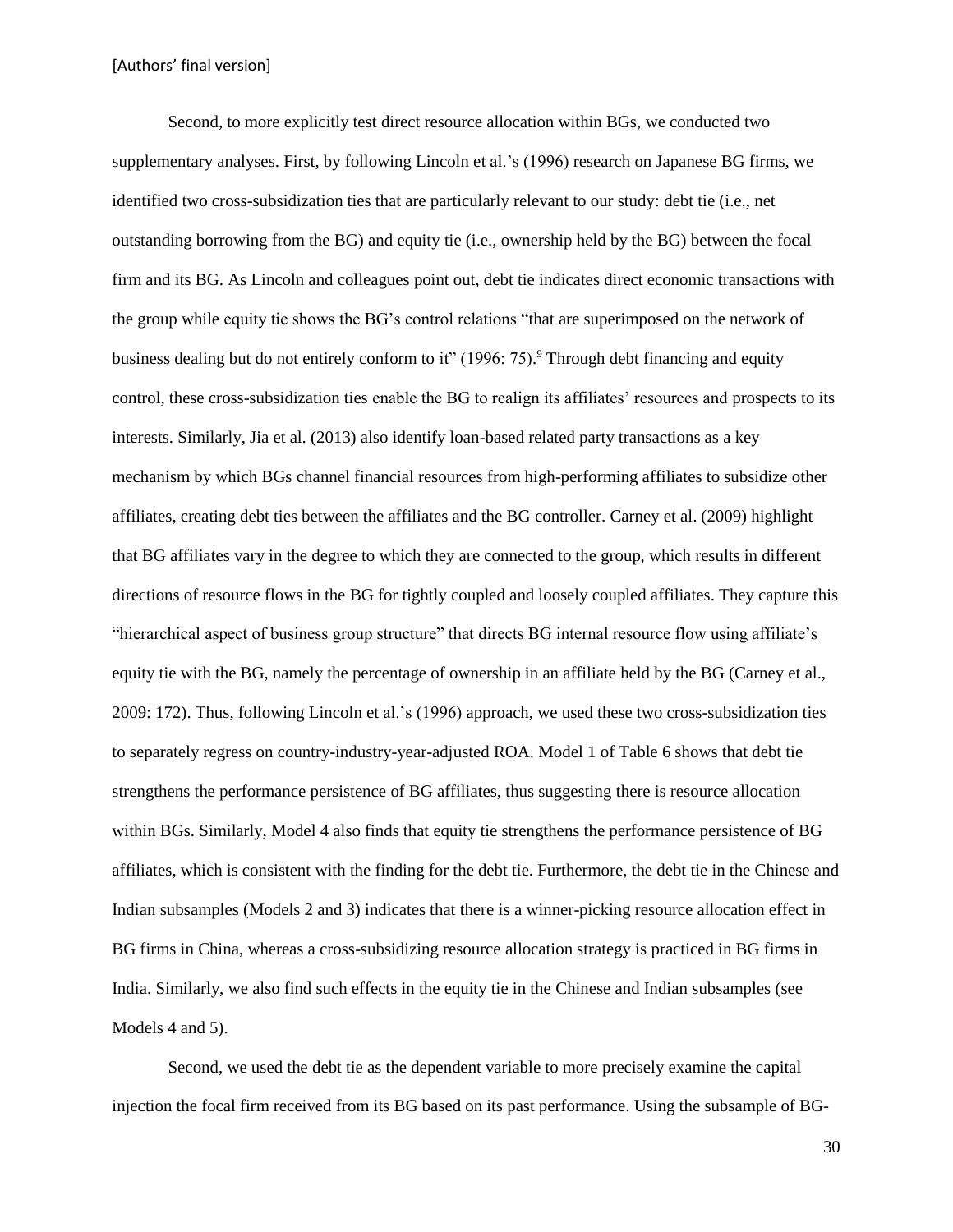affiliated firms, Model 1 of Table 7 shows that BG affiliates generally receive more capital injections from their BGs when they perform well. Model 2 shows that such capital injections are greater for Chinese BG firms than Indian BG firms. The country samples in Model 3 (Chinese subsample) and Model 4 (Indian subsample) also provide similar findings. Therefore, the results in Table 7 also support our argument that resource injection by BGs into high-performing affiliate(s) is much stronger in China than in India.

# [Place Tables 6 and 7 about here]

*Tests using alternative measures of key variables.* We conducted several other robustness tests using alternative measures and techniques. First, we used alternative dependent and independent variables that were used in prior studies to re-estimate all the hypotheses*.* We employed *ROA* as the alternative dependent variable for firm performance (Estrin et al., 2009; Khanna & Palepu, 2000), *BG ownership* (an alternative variable for BG dummy) to measure the combined shareholding of a BG (promoter) in its affiliated firms (Bhaumik et al., 2010; Carney et al., 2009), and the ratio of a firm's foreign sales to its total sales as an alternative variable for INT, which has been widely used in the extant literature to measure firms' degree of internationalization (Brouthers & Dikova, 2010; Tallman & Li, 1996) in rerunning all the models using fixed-effect models (suggested by the Hausman test). We find similar results to the original results reported in Table 3. Second, following Chari and David (2012) and Roberts and Dowling (2002), we used a new cut-off point (i.e., FSR values greater than zero) to categorize firms with superior performance. This selection criterion yielded a greater subsample of 3,388 firm-year observations with a lower FSR value (mean=0.02, SD=0.06), and we again obtained results consistent with our original findings.

*Accounting for potential endogeneity*. In addition to the random-effects dynamic panel models with Nickell bias corrections, we used Arrellano and Bond's (1991) two-step system-generalized method of moments (GMM) technique (employing the "*xtabond2*" command in the Stata software package) to reestimate all our models. Consulting prior studies (e.g., Gubbi et al., 2010; Xia & Walker, 2015), we identified two instruments, namely, *net profit margin* and *corporate ownership*, for the lagged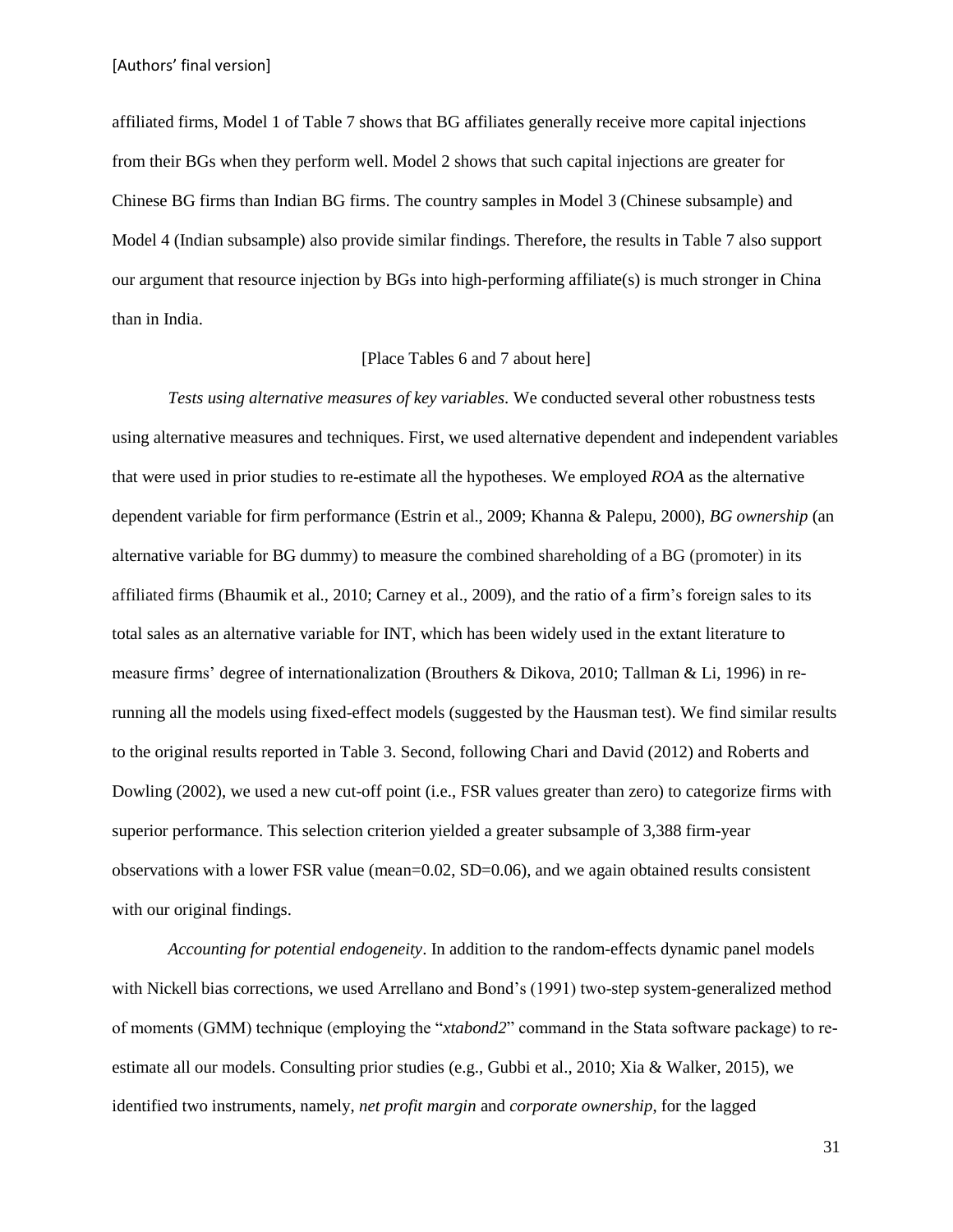performance measure. The results obtained from GMM estimations were consistent with the findings reported in Table 3 with only minor changes in the values of coefficients, thereby suggesting our results are robust.

Lastly, we examine the possibility that firms' BG affiliation is self-selected, either due to superior prior performance or market power, making the BG variable potentially endogenous. Conceptually, this possibility is low, as sample firms are not selected into BG on a yearly basis. Rather, their BG affiliation appears to be stable over time. Nonetheless, to empirically eliminate this possibility, we conducted endogeneity correction procedures using treatment regression (Stata's "*etregress*" command) (Certo, Busenbark, Woo, & Semadeni, 2016) with firm's market power and prior performance as instrumental variables, and the results are consistent with the results reported in Table 3 (Models 1 and 2). All robustness test results are available upon request.

### **DISCUSSION**

Integrating the literature related to the differential roles of the state in directing economic activities with neo-institutional theorists' concerns about organizational responses to institutional forces (e.g., Greenwood et al., 2011; Kohli, 2004; Oliver, 1991; Witt & Redding, 2013; Zhang & Whitley, 2013), we focus on two different state capitalist systems to explain organizational performance heterogeneity arising from the institutional environments of two large emerging economies, namely, China (representing a state-led system) and India (representing a co-governed system). We theorize that this institutional diversity imposes different expectations on business organizations. Accordingly, we investigate the diverging effect of BGs, an organizational form that emerges with the direct and indirect encouragement of the state, on the persistence of superior firm performance in these two contrasting institutional environments. We then examine the moderating role of the affiliated firms' internationalization strategy.

Our empirical analysis of a panel of large Chinese and Indian manufacturing firms provides support for our institutional contingency hypothesis. Advancing from the baseline effect of BG affiliation on the persistence of superior firm performance, which remains a debated issue in the literature (Chari  $\&$ David, 2012; Chittoor et al., 2015; Estrin et al., 2009), our findings suggest that this BG effect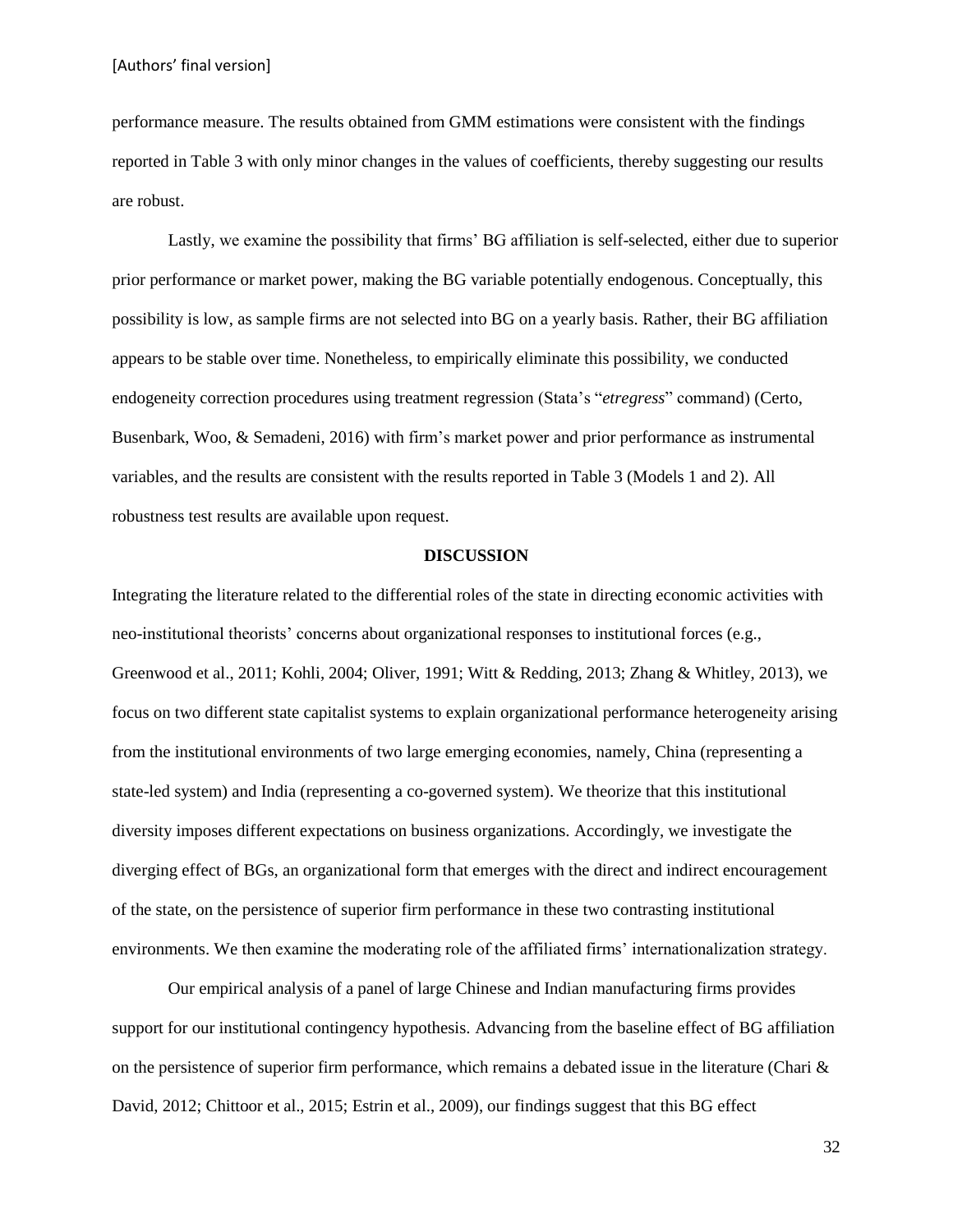significantly differs across contrasting institutional environments. Specifically, the influence of BG affiliation on superior performance persistence is, on average, stronger in China's state-led system than in India's co-governed system. This finding (along with robustness tests directly measuring resource allocations) suggests that different BG resource reallocation mechanisms are likely to be emphasized as a strategic response to institutional pressures. Our theorized effect of different types of state capitalism on the resource allocations of BG firms is further strengthened by the findings that as firms move away from the primacy of their home institutional context (i.e., through internationalization), the effect of BG affiliation on superior performance persistence (and associated resource allocation strategies) tends to converge between Chinese and Indian firms. Furthermore, robustness tests related to comparing just the non-state-owned firms across the two countries as well as resource allocation within the BG firms, along with the incorporation of additional aspects related to power and ownership and testing for endogeneity concerns, also provide further evidence for our theorized mechanism related to different types of state capitalism in explaining differences in the performance persistence of BG-affiliated firms.

Our study makes several contributions to related streams of research. First, we contribute to the BG literature. Much of the existing literature on BGs in developing economies has focused on the emergence of this organizational form as a structural response to external market failures, owing to the presence of institutional voids. However, there is less research on the strategic choices and associated performance implications of the underlying attributes and governance structures of BGs. Such research is particularly important, as prior studies show that the BG effect on affiliates' performance varies even within environments with similar institutional voids. For instance, Carney et al. (2011: 452) caution researchers about "drawing broad conclusions regarding institutional development" and call for an exploration of alternative mechanisms that explain the efficacy of BGs. Our study contributes to this line of thinking by identifying alternative institutional factors that influence organizational outcomes in BGs. In particular, we show that BG effects are associated with the diversity in forms of state capitalism in developing economies. The implication is that the absence of market-supporting infrastructure in certain economies does not create a vacuum of institutions (Chakrabarty & Bass, 2014; Mair, Marti, &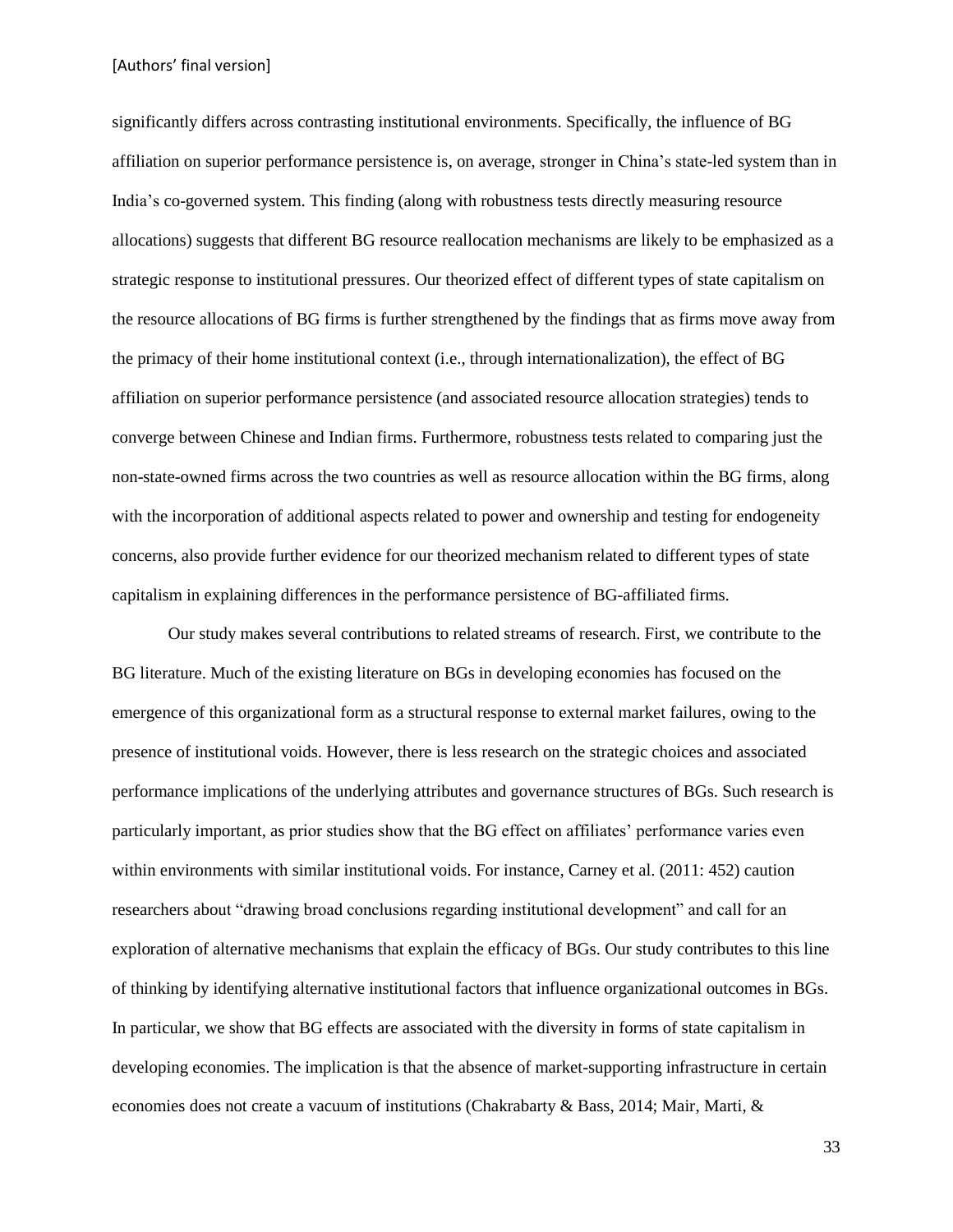Ventresca, 2012); instead, it allows the state to develop alternative mechanisms that influence the behavior of economic actors. Incorporating the role and context of the state in its interactions with organizational actors allows us to better understand the diverging organizational responses in developing economies where state capitalism serves as an alternative economic coordination mechanism that fills the voids of well-established formal market institutions (Doh, et al., 2017). Furthermore, we demonstrate that BGs emphasize different resource allocation mechanisms because of the diversity in home institutional environments and show that the choice of mechanism is conditioned by BG affiliates' exposure to external institutional contexts when they internationalize. By emphasizing the diversity of state capitalism across institutional contexts and elucidating their implications for BGs' strategic choices, our study complements and expands the institutional void approach to BGs.

Second, in focusing on state-business interactions in economic governance to conduct an institutional comparative analysis, our paper extends research on comparative institutionalism, both theoretically and empirically. Existing comparative institutionalism research typically uses a multidimensional view that focuses on institutional differences reflected in different domains of a country's institutional or business systems, such as regulatory, financial, education, and industrial relations (Hall & Soskice, 2001; Jackson & Deeg, 2008). Emphasizing the different role of the state in coordinating the economy allows us to look at alternative aspects of the underlying institutional differences in a comparative setting and hence offer new insights into institutional variations arising from the difference in type, rather than the difference in degree.

Third, our study contributes to the recent literature that has called for more research on how nonmarket institutions and logics influence organizational actions and outcomes. In their study of Spanish firms, Greenwood et al. (2010) demonstrate how the influence of the state and church (two nonmarket institutions) across the country's sub-regions in Spain influences firms' decisions regarding organizational downsizing. Our study advances the understanding of the evolution of state capitalism across two countries (China and India) with contrasting systems and shows how the political-economic context leads to different institutional expectations for organizations (Khanna & Yafeh, 2007). We then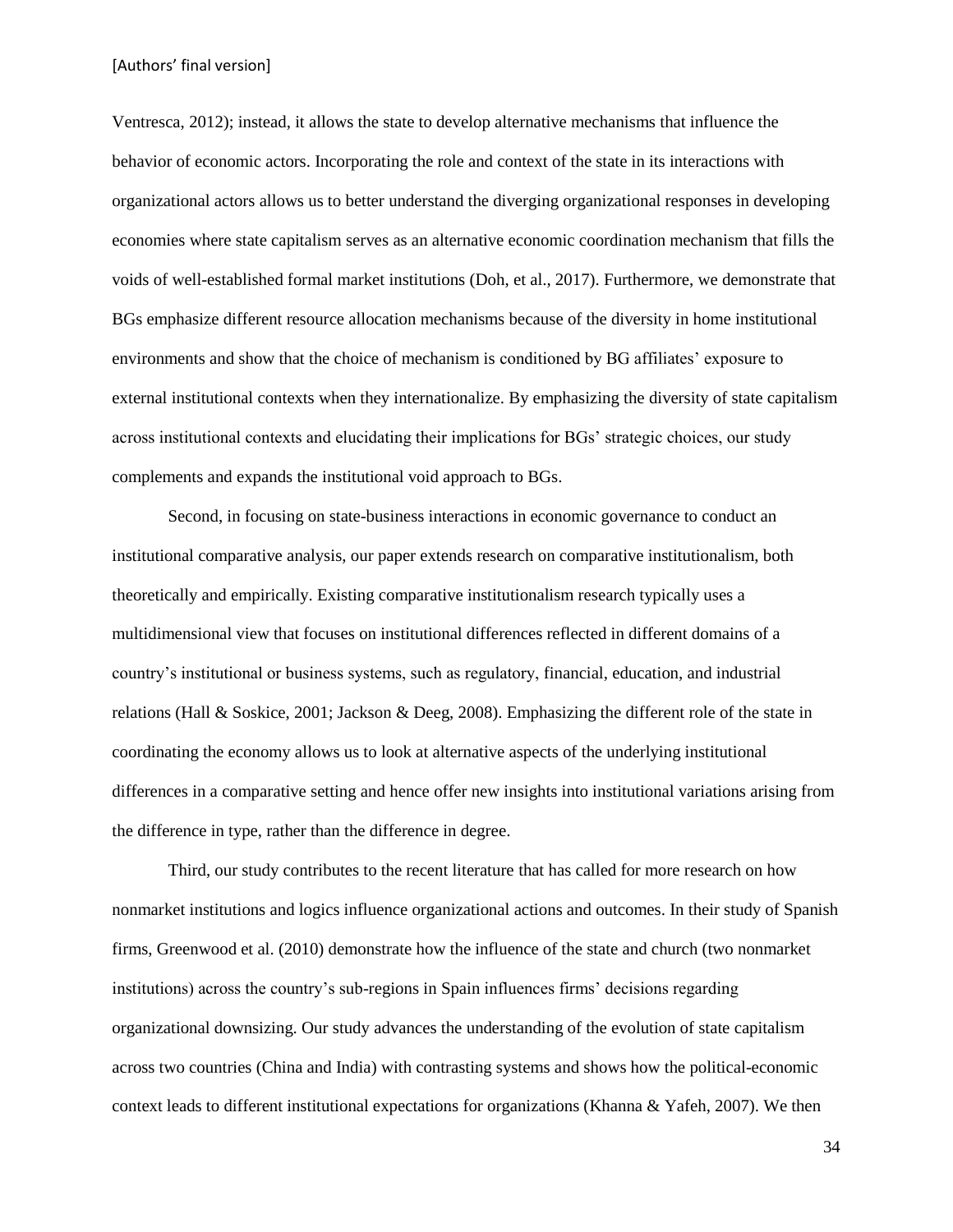show that the diversity of institutional expectations and the associated legitimacy requirements in turn influence organizational strategies, especially in the context of BGs. This diversity in forms of state capitalism and their associated logics, along with other nonmarket logics related to the primacy of family, social structure, and religion that are prevalent across countries, opens new frontiers for future research in international business (see Buckley, Doh & Benischke, 2017).

This study also offers managerial implications for BGs in relation to internationalization strategy. At the group level, as BGs expand into other institutional environments, they will need to adjust their coordination functions. While the advantages associated with a BG structure in filling institutional voids can be extended into other emerging economies with institutional voids, BGs need to pay attention to the specific type of institutional environment into which they expand, as the type of institutional environments will determine the emphasis of their coordination efforts in terms of how resources should be reallocated among affiliated firms to attain institutional legitimacy and foster group success. As BG affiliates internationalize, their ability to maintain superior performance will change depending on the type of institutional environment in which they operated prior to internationalization. Their performance persistence may deteriorate if they have benefited from group-coordinated resource prioritization as a response to the institutional expectations of their home state before internationalization. As such, BG affiliates need to account for the change in their ability to maintain performance while making internationalization decisions.

We acknowledge several limitations of the current study, as they also provide avenues for future research. First, we used the empirical contexts of China and India to illustrate the different types of institutional environments in emerging economies. Given the distinct state capitalist systems in these countries (Khanna, 2007) but also their shared development paths and liberalization reforms during the time period of our study, we used these two countries as exemplars to develop preliminary theorization on how the two systems can influence the organizational strategies of a particular type of organizational form: the business group. Such a descriptive comparative approach, while benefiting from the possibility of theory development in its early stages, also has limitations because of the small number of comparative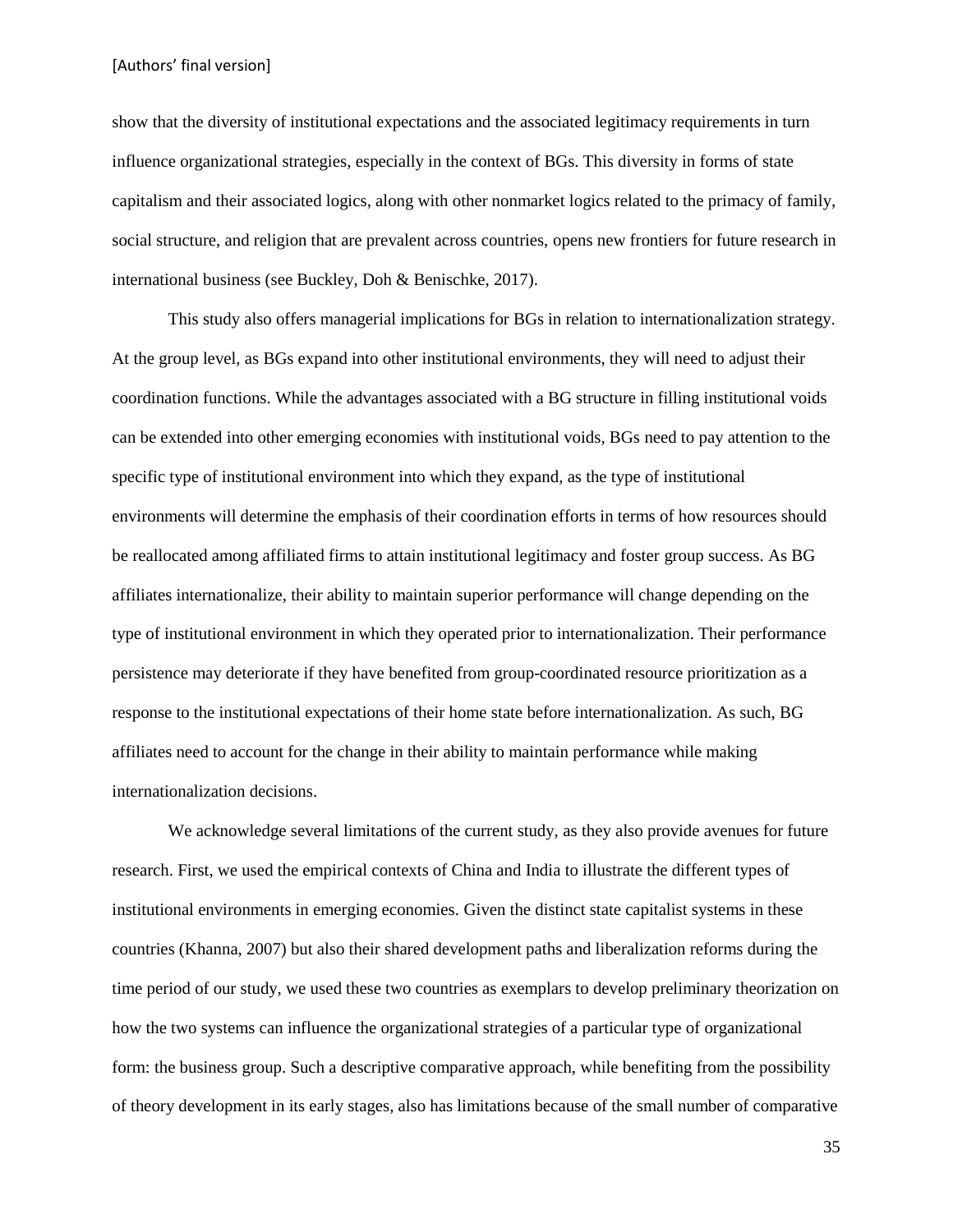cases, as well as the difficulty of isolating the theorized mechanisms (Rueschemeyer, 2003). We acknowledge this limitation and claim that our results are suggestive of the possibility of differences in state capitalism influencing organizational strategies. Research has revealed a variety of Asian capitalist systems (Carney et al., 2009; Kohli, 2004) that may differ from the two state capitalist systems used in the current paper. Extending the theoretical and empirical scope of this two-country comparison and theorizing how different types of institutional systems influence different categories of firms as well as different aspects of organizational behavior, would enable us to better understand the full variety of institutional environments in emerging economies, which presents great opportunities for future research.

Second, this study focuses on the effect of BGs on the persistence of affiliated firms' superior *financial* performance. While financial profitability is a key indicator of business success in the management literature, firm performance is multidimensional (Miller, Washburn, & Glick, 2013). Exploring the effect of BGs on other aspects of firm performance may thus add new insights to the BG literature. Future research may utilize longitudinal data with a greater time span to examine the profitability, growth, and long-term strategic implications of the interaction of the BG effect with the diversity of institutional environments.

Third, despite our focus on publicly listed companies that present more consistent and reliable data in their annual reports because of the compliance to the information disclosure requirements set by law (Xia, Ma, Lu, & Yiu., 2014), data reliability is always a challenge, especially in emerging economies. We hope future research can overcome this limitation with more refined and robust data. Lastly, the institutional environments in emerging economies (and in all countries for that matter) are dynamic rather than static. Therefore, the diversity of state capitalism in these environments may evolve over time owing to top-down institutional reforms and bottom-up social and organizational processes. Future research could thus add a change dimension to the evolution of state capitalist systems, which may contribute to our understanding of the dynamic institutional environments in emerging economies and beyond.

In conclusion, despite the aforementioned limitations, this study offers theoretical arguments and evidence that contribute to a deeper understanding of the institutional perspective of emerging market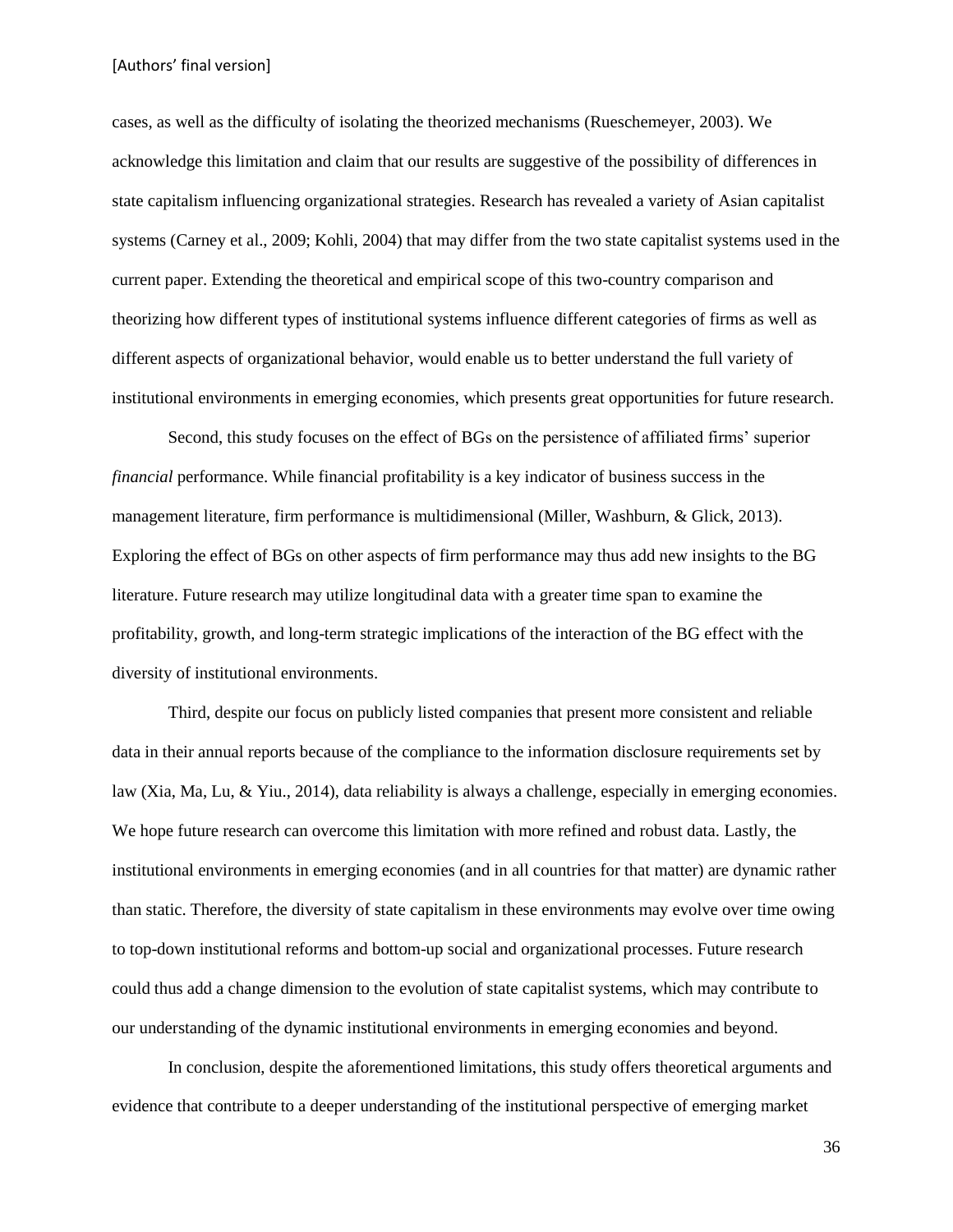studies. In particular, we demonstrate that diversity in the types of state capitalism explains the power dynamics and the interaction between the state and the business sector, which helps unravel the variation in BGs' resource allocation strategies and subsequently the performance persistence of their affiliates. Thus, this study provides an important contribution toward achieving an understanding of the boundary conditions that institutions impose on firm performance in emerging markets.

# **ENDNOTES**

 $\overline{\phantom{a}}$ 

<sup>1</sup> Zhang and Whitley (2013) do not include either China or India in their analyses. In the theory section, we use some of their core ideas about the role of the state to elucidate the specific state-business interactions relevant for the two countries.

<sup>2</sup> Similar to other comparative empirical studies (e.g., Chacar & Vissa, 2005; Chang, Chung & Mahmood, 2006; Singh & Gaur, 2009), our results are descriptive and do not allow us to isolate the precise theoretical mechanisms behind the results (see Chacar & Vissa, 2005). However, given the extensive incorporation of controls related to firm, group, state ownership, etc., and the change in BG effect across the two countries and between purely domestic and internationalized firms, we believe that our theorized mechanism is plausible and could be guiding the differences.

<sup>3</sup> According to Worldwide Governance Indicators 2010 (global ranking in percentile), both countries have comparable degrees of formal institutional development (Government effectiveness: China 57.89, India 56.46; Regulatory Quality: China 44.50, India 39.23; Rule of Law: China 45.50, India 54.50; Control of Corruption: China 32.38, India 36.19).

<sup>4</sup> The contrast between the unitary (and autocratic) political context in China and the pluralistic political context in India is consistently demonstrated by secondary indices of the political environment. For instance, based on Freedom House's 2009 survey in which political freedom is ranked on a scale ranging from 1 (high freedom of citizens to influence political institutions) to 7 (low freedom), China scored 7 on political rights and 6 on civil liberties, whereas India scored 2 and 3, respectively. In addition, based on the Political Constraint Index (POLCON) dataset (Henisz, 2000), in which constraint on state power is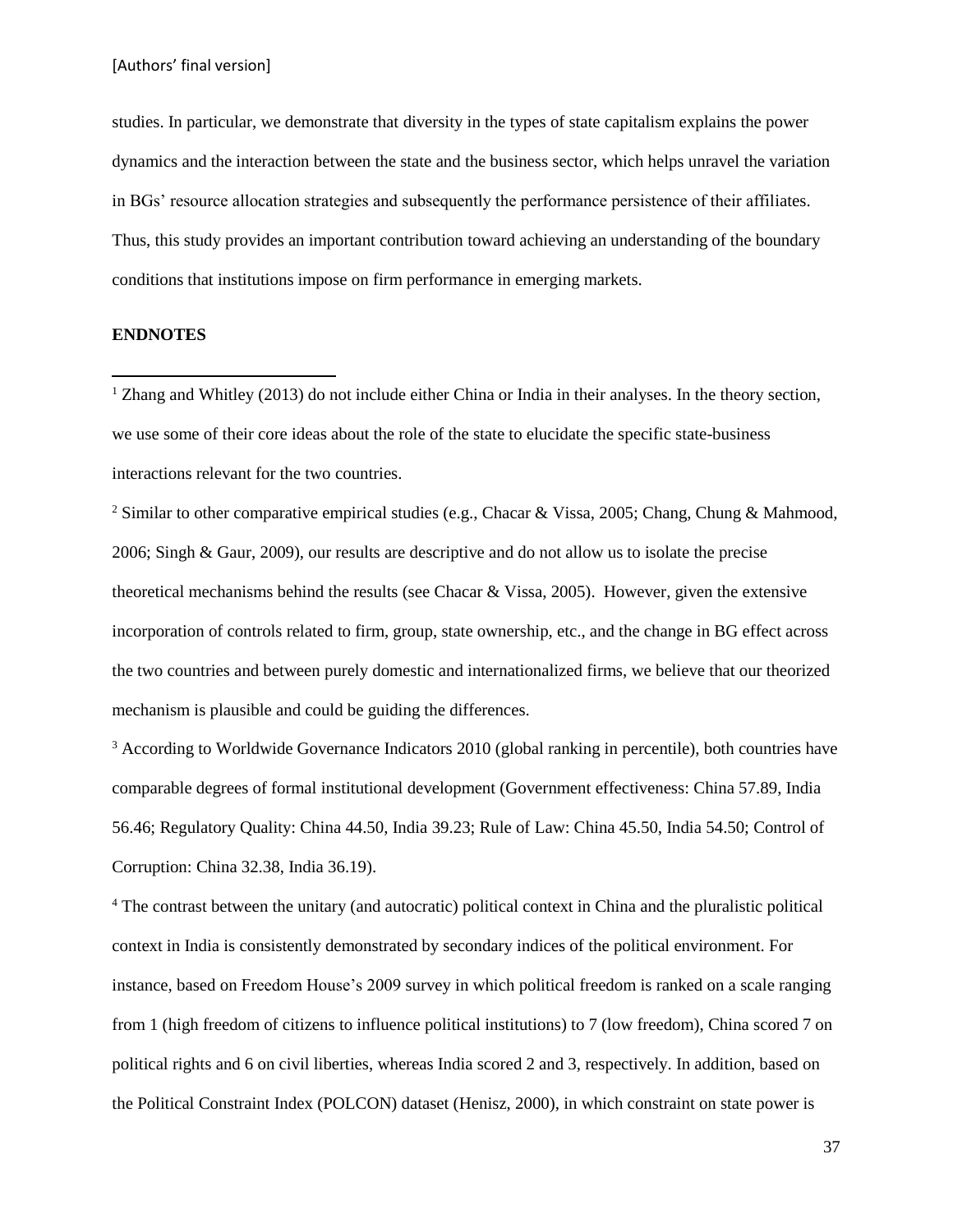**.** 

ranked on a scale ranging from 0 (low restrictions) to 1 (high restrictions), China scored 0 on both restrictions on executive behavior and restrictions on policy changes, whereas India scored 0.74 and 0.41, respectively. These data suggest that the political system in China affords the state high power with few restrictions, whereas the political system in India is characterized by greater checks and balances. <sup>5</sup> In this study, we are primarily focused on the resource allocation strategies at the firm level. As correctly pointed out by one of the reviewers, managers may also behave opportunistically by diverting resources for their own interests (especially in the context of China, where there may be collusion between party members and their appointed CEOs for personal gain). While we do not discount this possibility (as well as the general tunnelling issues identified in the BG literature), we believe that managers' job security and legitimacy within the organization are tied to their ability to implement state directed initiatives, i.e., their professional survival depends on the firm-level strategic decisions they make that are aligned to the overall state expectations. While opportunistic managers may try to find alternative ways to seek personal gains, incentives for personal opportunistic gains through strategic decisions will be tempered by the need to maintain their position within the organizational and state hierarchies.

<sup>6</sup> We thank one reviewer for suggesting the need to restrict our sample to firms with superior financial outcomes. In this version of the paper, we followed this advice and used the approach of Chari and David (2012) by including only firms with profitability above the industry average.

 $<sup>7</sup>$  Plot figure is available upon request. In addition to the simple slope plot, we also plotted the marginal</sup> effect, which leads to the same conclusion regarding the effect sizes.

<sup>8</sup> Same as the above.

<sup>9</sup> In addition, Lincoln et al.'s (1996) study also included trading partners (trade) tie and interlocking directors (director) tie to examine BGs' sphere of influence. However, since data on these ties are not only hard to obtain with accuracy (Lincoln and colleagues only tested two years of trade and director ties) but also less relevant to the empirical context of our study, we have not included them in our supplementary analyses on resource allocation.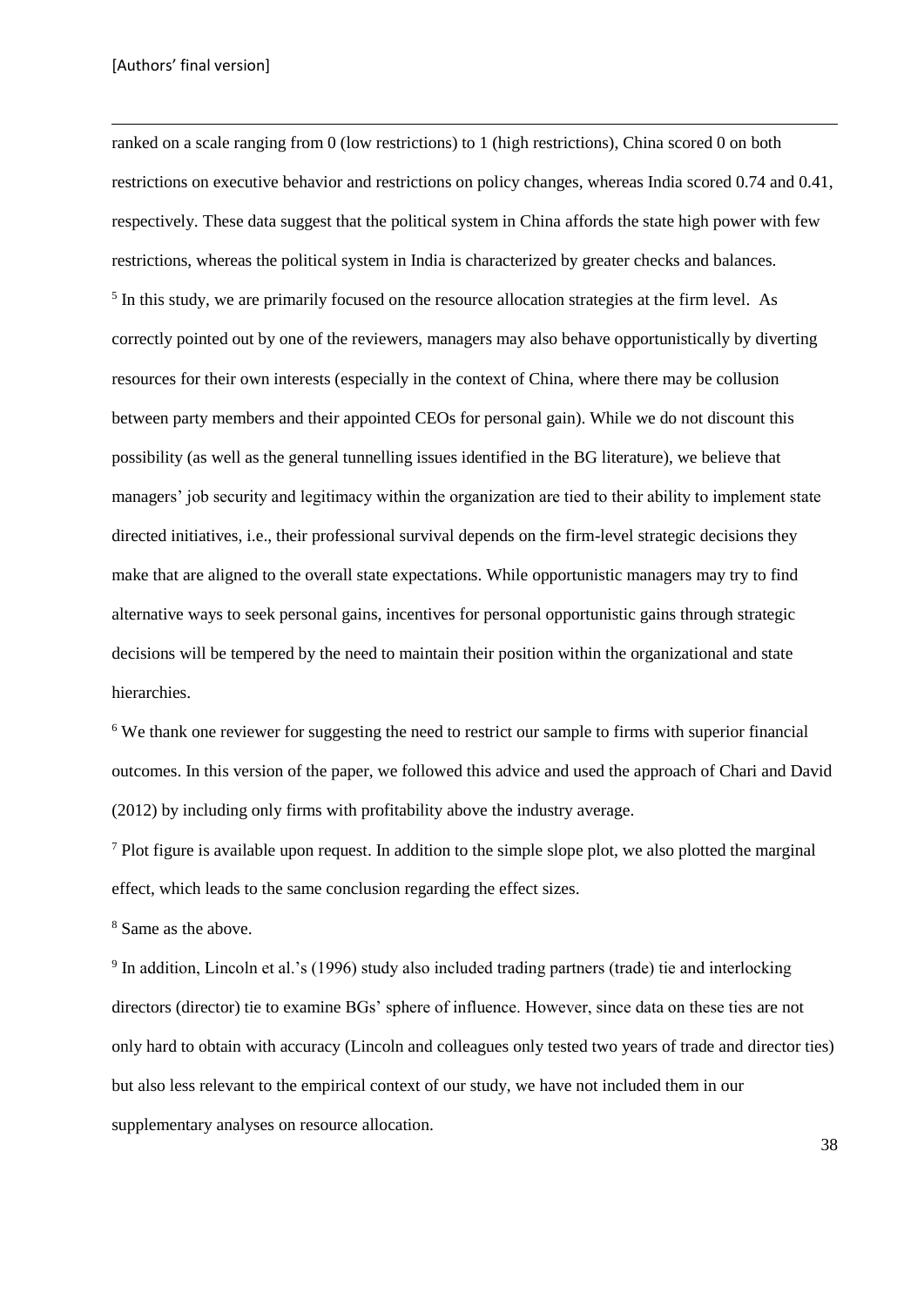#### **REFERENCES**

- Alfaro, L., & Chari, A. 2014. Deregulation, Misallocation, and Size: Evidence from India. *Journal of Law and Economics*, 57:897-936.
- Arrellano, M., & Bond, E. 1991. Some tests of specification for panel data. *Review of Economic Studies*, 58: 277-297.

Baltagi, B. 1995. *Econometric analysis of panel data*. New York: Wiley.

- Banalieva, E. R., Eddleston, K. A., & Zellweger, T. M. 2015. When do family firms have an advantage in transitioning economies? Toward a dynamic institution-based view. *Strategic Management Journal*, 36(9): 1358-1377.
- Brouthers, K. D., & Dikova, D. 2010. Acquisitions and real options: The greenfield alternative. *Journal of Management Studies*, 47(6): 1048-1071.
- Buckley, P.J., Clegg, L.J., Voss, H., Cross, Adam R., Liu, X. & Zeng, P. 2018. A retrospective and agenda for future research on Chinese outward foreign direct investment. J*ournal of International Business Studies*, 49: 4-23.
- Buckley, P.J., Doh, J.P. & Benischke, M.H. 2017. Towards a renaissance in international business research? Big questions, grand challenges, and the future of IB scholarship. *Journal of International Business Studies*, 48: 1045-1064.
- Carney, M., Gedajlovic, E., Heugens, P., van Essen, M., & van Oosterhout, J. 2011. Business group affiliation, performance, context, and strategy: A meta-analysis. *Academy of Management Journal*, 54(3): 437-460.
- Carney, M., Shapiro, D., & Tang, Y. 2009. Business group performance in China: Ownership and temporal considerations. *Management and Organization Review*, 5(2): 167-193.
- Carney, R. W. & Witt, M. A. 2014. The role of the state in Asian business systems. In M. A. Witt & G. Redding (Eds), *The Oxford handbook of Asian business systems*: 538-560. Oxford: Oxford University Press.
- Certo, S. T.; Busenbark, J. R.; Woo, H., & Semadeni, M. 2016. Sample selection bias and Heckman models in strategic management research. *Strategic Management Journal*, 37: 2639-2657.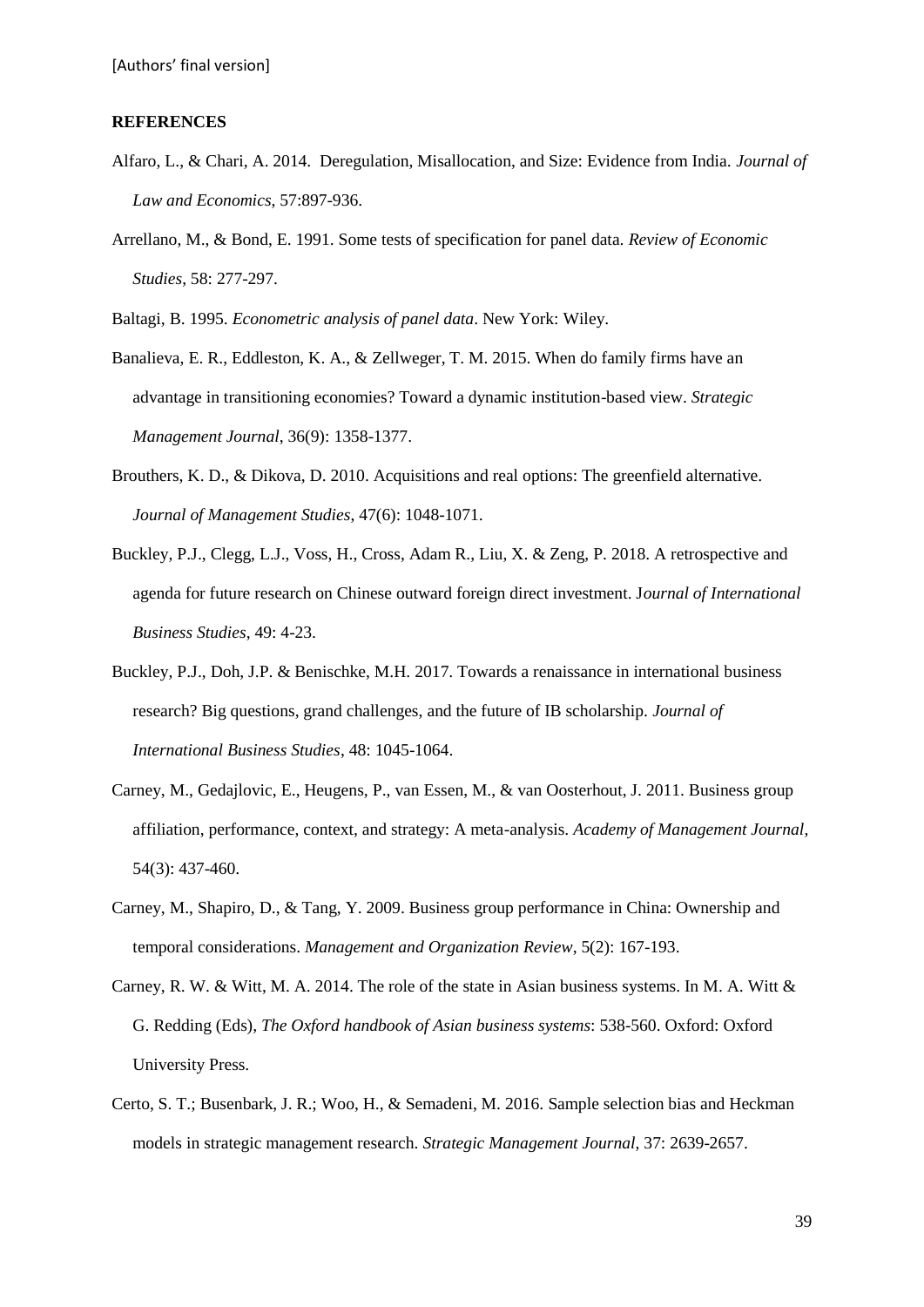- Cestone, G. & Fumagalli, C., 2005. The strategic impact of resource flexibility in business groups. *RAND Journal of Economics*, 36(1): 193-214.
- Chacar, A., Newburry, W., & Vissa, B. 2010. Bringing institutions into performance persistence research: Exploring the impact of product, financial, and labor market institutions. *Journal of International Business Studies*, 41: 1119-1140.
- Chacar, A., & Vissa, B. 2005. Are emerging economies less efficient? Performance persistence and the impact of business group affiliation. *Strategic Management Journal*, 26(10): 933-946.
- Chakrabarty, S., & Bass A. E. 2014. Institutionalizing ethics in institutional voids: Building positive ethical strength to serve women microfinance borrowers in negative contexts. *Journal of Business Ethics*, 119:529–542.
- Chang, S. J., Chung, C. N., & Mahmood, I. P. 2006. When and how does business group affiliation promote firm innovation? A tale of two emerging economies. *Organization Science*, 17(5): 637- 656.
- Chang, S. J., & Hong, J. 2000. Economic performance of group-affiliated companies in Korea: Intragroup resource sharing and internal business transactions. *Academy of Management Journal*, 43: 429-448.
- Chari, M. R. D., & David, P. 2012. Sustaining superior performance in an emerging economy: An empirical test in the Indian context. *Strategic Management Journal*, 33: 217-229.
- Chittoor, R., Kale, P., & Puranam, P. 2015. Business groups in developing capital markets: Towards a complementarity perspective. *Strategic Management Journal*, 36(9): 1277-1296.
- Choi, J., & Wang, H. 2009. Stakeholder relations and the persistence of corporate financial performance. *Strategic Management Journal*, 30(8): 895-907.
- Colpan, A. M., Hikino, T., & Lincoln, J. R. 2010. *The Oxford handbook of business groups*. Oxford: Oxford University Press.
- Cui, L., & Jiang, F. 2012. State ownership effect on firms' FDI ownership decisions under institutional pressure: A study of Chinese outward-investing firms. *Journal of International Business Studies*, 43(3): 264-284.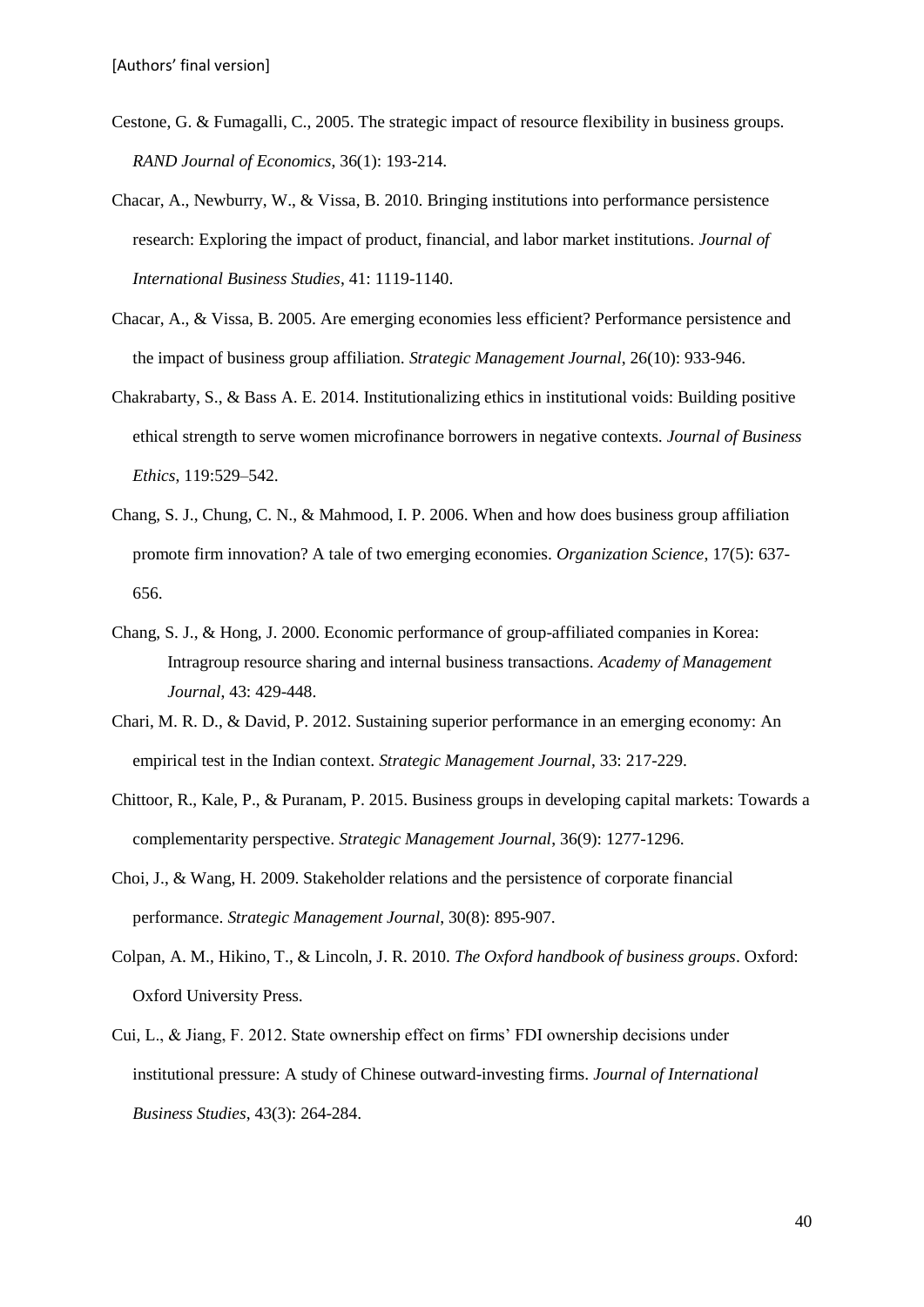- Dastidar, S. G., Fisman, R., & Khanna, T. 2008. Testing limits to policy reversal: Evidence from Indian privatizations. *Journal of Financial Economics*, 89: 513-526.
- Dawson, J. F., & Richter, A. W. 2006. Probing three-way interactions in moderated multiple regression: Development and application of a slope difference test. *Journal of Applied Psychology,*  91: 917-926.r
- Doh, J., Rodrigues, S., Saka-Helmhout, A. & Makhija, M. 2017. International business responses to institutional voids. *Journal of International Business Studies*, 48: 293-307.
- Estrin, S., Poukliakova, S., & Shapiro, D. 2009. The performance effects of business groups in Russia. *Journal of Management Studies*, 46(3): 393-420.
- Fan, G., Wang, X., & Zhu, H. 2012. *NERI Index of Marketization of China's Provinces*. Economic Science Press (in Chinese): Beijing.
- Freedom House. 2009. [https://freedomhouse.org/report/freedom-world/freedom-world-2009.](https://freedomhouse.org/report/freedom-world/freedom-world-2009) [accessed on May  $26<sup>th</sup>$ , 2018]
- Gaur, A.S., Ma, X., & Ding, Z. 2018. Home country supportiveness/unfavorableness and outward foreign direct investment from China. *Journal of International Business Studies*, 49(3): 324-345.
- Gedajlovic, E., & Shapiro, D. M. 2002. Ownership structure and firm profitability in Japan. *Academy of Management Journal*, 45(3), 565-575.
- Ghemawat, P. & Khanna, T. 1998. The nature of diversified business groups: A research design and two case studies. *The Journal of Industrial Economics*, 46(1): 35-61.
- Gopalan, R., Nanda, V. & Seru, A. 2007. Affiliated firms and financial support: Evidence from Indian business groups. *Journal of Financial Economics*, 86(3): 759-795.
- Greenwood, R., Diaz, A. M., Li, S. X., & Lorente, J. C. 2010. The multiplicity of institutional logics and the heterogeneity of organizational responses. *Organization Science*, 21(2): 521-539.
- Greenwood, R., Raynard, M., Kodeih, F., Micelotta, E. R., & Lounsbury, M. (2011). Institutional complexity and organizational responses. *The Academy of Management Annals*, 5(1), 317-371.
- Gryglewicz, S. 2011. A theory of corporate financial decisions with liquidity and solvency concerns. *Journal of Financial Economics*, 99(2): 365-384.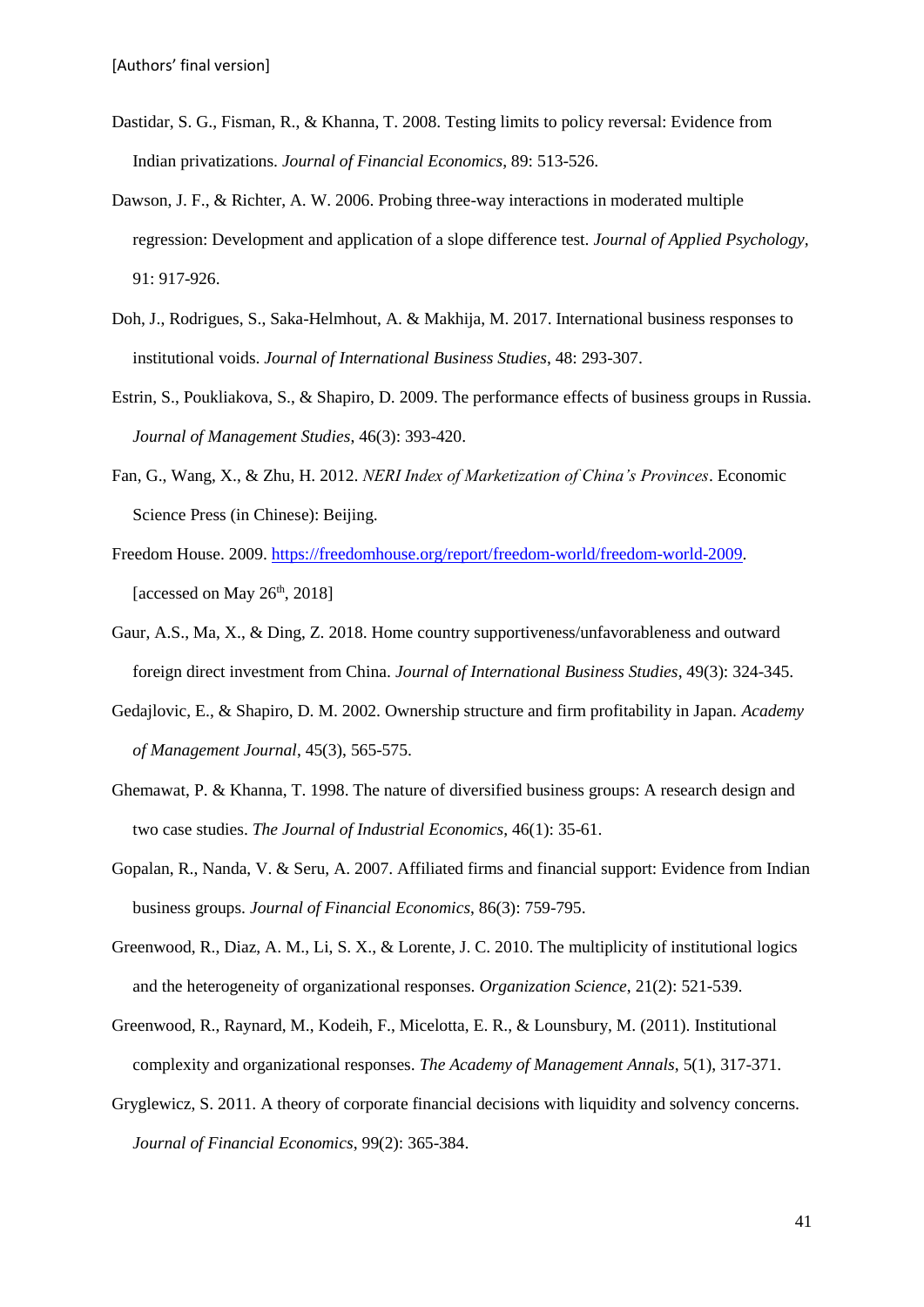- Gubbi, S. R., Aulakh, P. S., Ray, S., Sarkar, M. B., & Chittoor, R. 2010. Do international acquisitions by emerging-economy firms create shareholder value? The case of Indian firms. *Journal of International Business Studies*, 41(3): 397-418.
- Gubbi, S. R., Aulakh, P. S., & Ray, S. 2015. International search behavior of business group affiliated firms: Scope of institutional changes and intragroup heterogeneity. *Organization Science*, 26(5): 1485-1501.
- Guest, P., & Sutherland, D. 2010. The impact of business group affiliation on performance: Evidence from China's 'national champions. *Cambridge Journal of Economics*, 34(4): 617-631.
- Gulati, R., & Westphal, J.D. 1999. Cooperative or controlling? The effects of CEO-board relations and the content of interlocks on the formation of joint ventures. *Administrative Science Quarterly*, 44(3): 473–506.
- Hall, P. A., & Soskice, D. 2001. *Varieties of capitalism: The institutional foundations of comparative advantage*. Oxford: Oxford University Press.
- Hancké, B., Rhodes, M. & Thatcher, M. 2007. *Beyond varieties of capitalism: Conflict, contradictions, and complementarities in the European economy*. Oxford: Oxford University Press.
- Henisz, W.J. 2000. The institutional environment for economic growth. *Economics and Politics*, 12(1): 1-31.
- Hu, H. W., & Cui, L. 2014. Outward foreign direct investment of publicly listed firms from China: A corporate governance perspective. *International Business Review*, 23: 750-760.
- Hotho, J. J. 2014. From typology to taxonomy: A configurational analysis of national business systems and their explanatory power. *Organization Studies*, 35(5): 671-702.
- Huang, Y. 2008. *Capitalism with Chinese characteristics: Entrepreneurship and the state*. New York: Cambridge University Press.
- Jackson, G., & Deeg, R. 2008. Comparing capitalisms: Understanding institutional diversity and its implications for international business. *Journal of International Business Studies*, 39(4): 540-561.

Jeffries, I. 2006. *China: A guide to economic and political developments*. Routledge.

Jia, N., Shi, J., & Wang, Y. 2013. Coinsurance within business groups: Evidence from related party transactions in an emerging market. *Management Science*, 59(10): 2295-2313.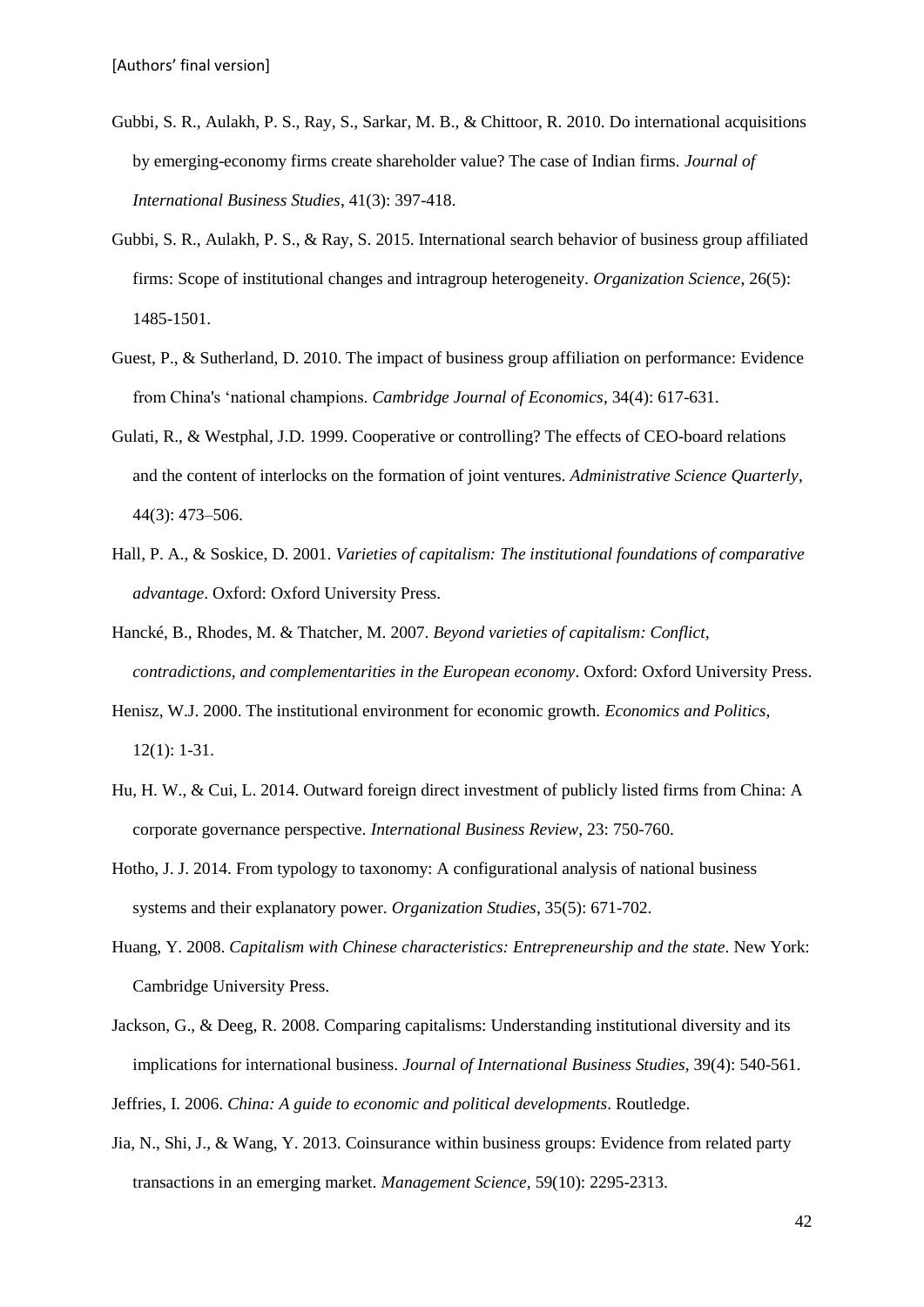- Keister, L. 2000. *Chinese business groups: The structure and impact of interfirm relations during economic development*. Oxford: Oxford University Press.
- Khanna, T., & Palepu, K. 1997. Why focused strategies may be wrong for emerging markets. *Harvard Business Review*, 75: 41-51.
- Khanna, T., & Palepu, K. 1999. Policy shocks, market intermediaries, and corporate strategy: the evolution of business groups in Chile and India. *Journal of Economic and Management Strategy*, 8: 271-310.
- Khanna, T., & Palepu, K. 2000. Is group affiliation profitable in emerging markets? An analysis of diversified Indian business groups. *Journal of Finance*, 55(2): 867-891.
- Khanna, T., & Palepu, K. 2010. *Winning in emerging markets: A road map for strategy and execution*. Boston, MA: Harvard Business Press.
- Khanna, T., & Rivkin, J. W. 2001. Estimating the performance effects of business groups in emerging markets. *Strategic Management Journal*, 22: 45-74.
- Khanna, T., & Yafeh, Y. 2005. Business groups and risk sharing around the world. *Journal of Business*, 78(1): 301-340.
- Khanna, T., & Yafeh, Y. 2007. Business groups in emerging markets: Paragons or parasites. *Journal of Economic Literature*, XLV: 331-372.
- Khanna, T. 2007. *Billions of entrepreneurs: How China and India are reshaping their futures and yours*. HBS Publishing.
- Kochanek, S. 1996. Liberalization and business lobbying in India. *Journal of Commonwealth and Comparative Politics*, 34(3): 155-173.
- Kohli, A. 2004. *State-directed development: Political power and industrialization in the global periphery*. New York: Cambridge University Press.
- Kohli. A. 2006a. Politics of economic growth in India, 1980-2005. Part I: The 1980s. *Economic and Political Weekly*, 41(13): 1251-1259.
- Kohli. A. 2006b. Politics of economic growth in India, 1980-2005. Part II: The 1990s and beyond. *Economic and Political Weekly*, 41(14): 1361-1370.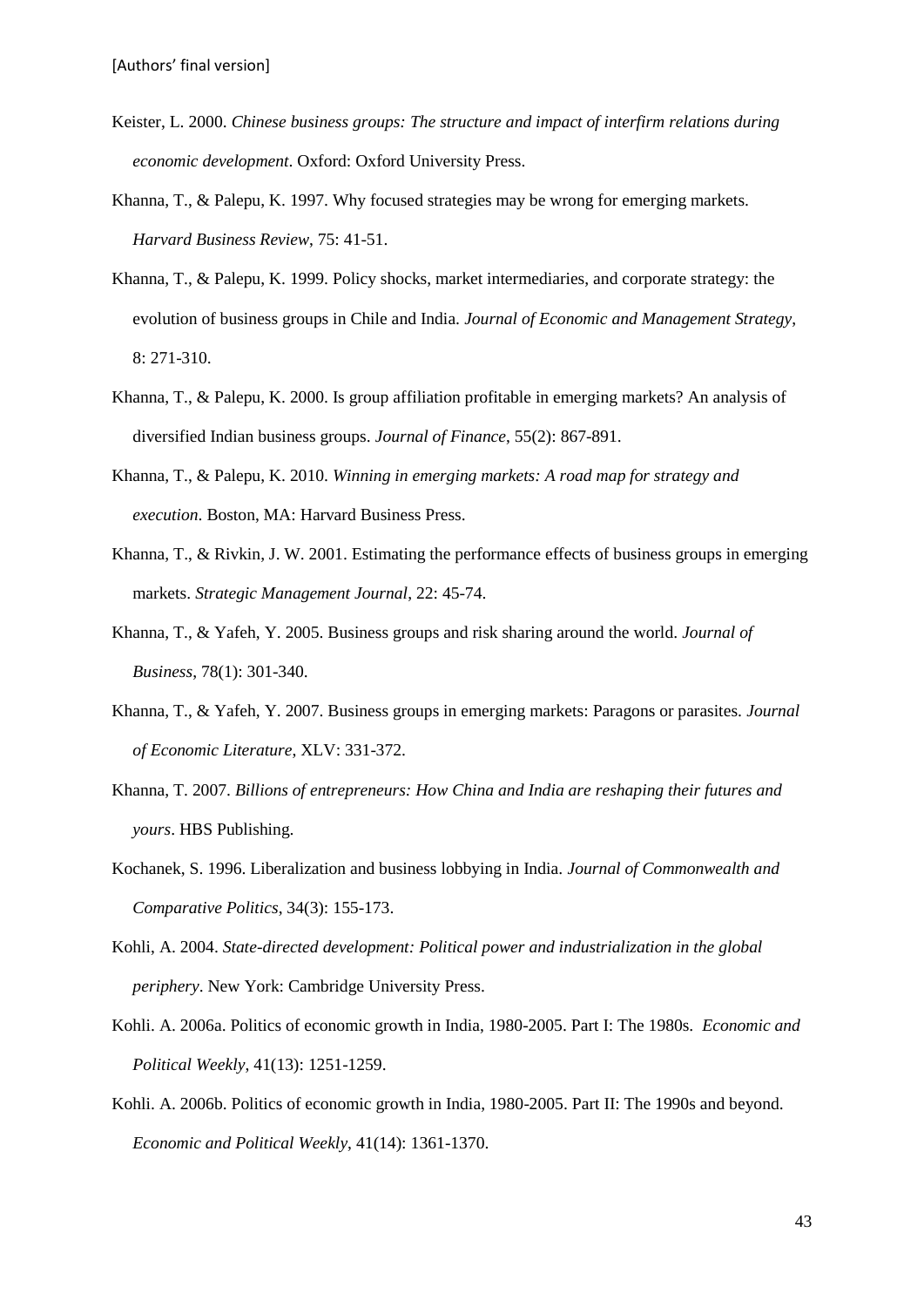- Kohli, A. 2007. State, business, and economic growth in India. *Studies in Comparative International Development*, 42: 87-114.
- Kumar, N., & Chadha, A. 2009. India's outward foreign direct investments in steel industry in a Chinese comparative perspective. *Industrial and Corporate Change*, 18: 249-267.
- Lamin, A. 2013. The business group as an information resource: An investigation of business group affiliation in the Indian software services industry. *Academy of Management Journal*, 56(5): 1487- 1509.
- Lee, J. 2009. State-owned enterprises in China: Reviewing the evidence. *OECD Working Paper on Privatisation and Corporate Governance of State Owned Assets*.
- Lee, K., & Kang, Y-S. 2010. Business groups in China. In A. Colpan, T. Hikino, & J. Lincoln (Eds), *The Oxford handbook of business groups*: 210-236. New York: Oxford University Press.
- Li, M. H., Cui, L., & Lu, J. 2014. Varieties in state capitalism: Outward FDI strategies of central and local state-owned enterprises from emerging economy countries. *Journal of International Business Studies*, 45(8): 980-1004.
- Li, M. H., Cui, L., & Lu, J. 2017. Marketized state ownership and foreign expansion of emerging market multinationals: Leveraging institutional competitive advantages. *Asia Pacific Journal of Management*, 34(1): 19-46
- Lien, Y.-C., Piesse, J., Strange, R., & Filatotchev, I. 2005. The role of corporate governance in FDI decisions: Evidence from Taiwan. *International Business Review*, 14(6): 739-763.
- Lin, L., & Milhaupt, C. J. 2013. We are the (national) champions: Understanding the mechanisms of state capitalism in China. *Stanford Law Review*, 65: 697-759.
- Lin, Z., Peng, M. W., Yang, H. B., & Sun, S. L. 2009. How do networks and learning drive M&As? An institutional comparison between China and the United States. *Strategic Management Journal*, 30: 1113-1132.
- Lincoln, J. R., Gerlach, M. L., & Ahmadjian, C. L. 1996. Keiretsu networks and corporate performance in Japan. *American Sociological Review*, 61: 67-88.
- Luo, Y., & Tung, R. L. 2007. International expansion of emerging market enterprises: A springboard perspective. *Journal of International Business Studies*, 38: 481-498.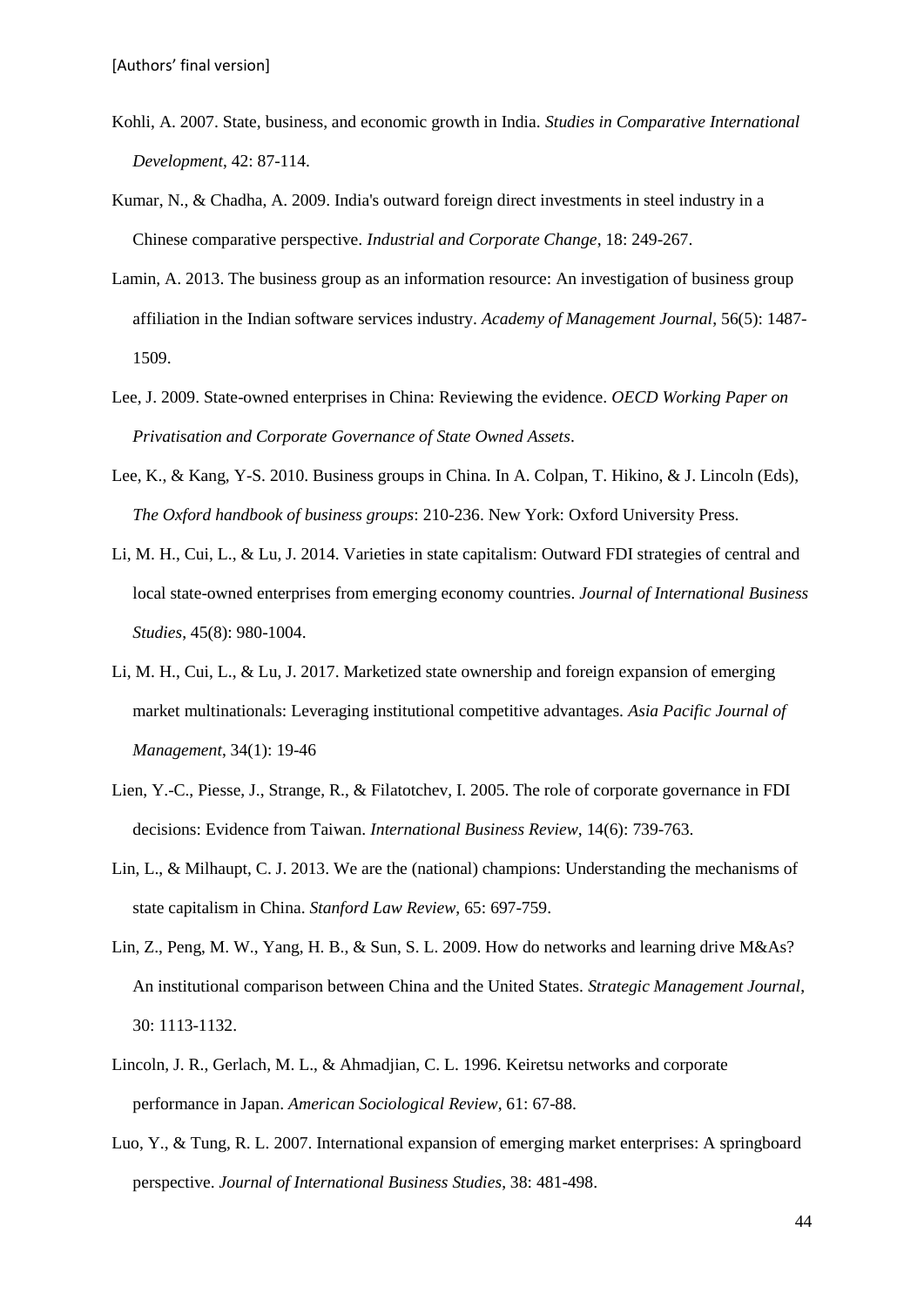- Mair, J., Marti, I., & Ventresca, M. J. 2012. Building inclusive markets in rural Bangladesh: How intermediaries work institutional voids. *Academy of Management Journal*, 55(4): 819-850.
- Majumdar, S.K., & Sen, K. 2007. The debt wish: Rent seeking by business groups and the structure of corporate borrowing in India. *Public Choice*, 130: 209-223.
- Manikandan, K. S., & Ramachandran, J. 2015. Beyond institutional voids: Business groups, incomplete markets, and organizational form. *Strategic Management Journal*, 36(4): 598-617.
- Marano, V., Tashman, P. & Kostova, T. 2017. Escaping the iron cage: Liabilities of origin and CSR reporting of emerging market multinational enterprises. *Journal of International Business Studies*, 48: 386-408.
- Miller, C. C., Washburn, N. T., & Glick, W. H. 2013. The myth of firm performance. *Organization Science*, 24(3): 948-964.
- Mishra, R.K. 2009. State owned enterprises in India: Reviewing the evidence. *OECD Working Paper on Privatisation and Corporate Governance of State Owned Assets*.
- Musacchio, A., & Lazzarini, S.G. 2012. Leviathan in business: Varieties of state capitalism and their implications for economic performance. *Harvard Business School Working Paper*, No. 12-108, June.
- Musacchio, A., Lazzarini, S.G., & Aguilera, R. 2015. New varieties of state capitalism: Strategic and governance implications. *Academy of Management Perspectives*, 29(1): 115-131.
- Nee, V., & Opper, S. 2007. On politicized capitalism. In V. Nee & R. Swedberg (Eds), *On capitalism*: 93-127. Palo Alto, CA: Stanford University Press.
- Nee, V. 1992. Organizational dynamics of market transition: Hybrid forms, property rights, and mixed economy in China. *Administrative Science Quarterly*, 37(1): 1-27.
- Nickell, S. 1981. Biases in dynamic models with fixed effects. *Econometrica*, 49(6): 1417-1426.
- Oliver, C. 1991. Strategic responses to institutional processes. *Academy of Management Review*, 16(1): 145-179.
- Peng, M. W. 2003. Institutional transitions and strategic choices. *Academy of Management Review*, 28(2): 275-296.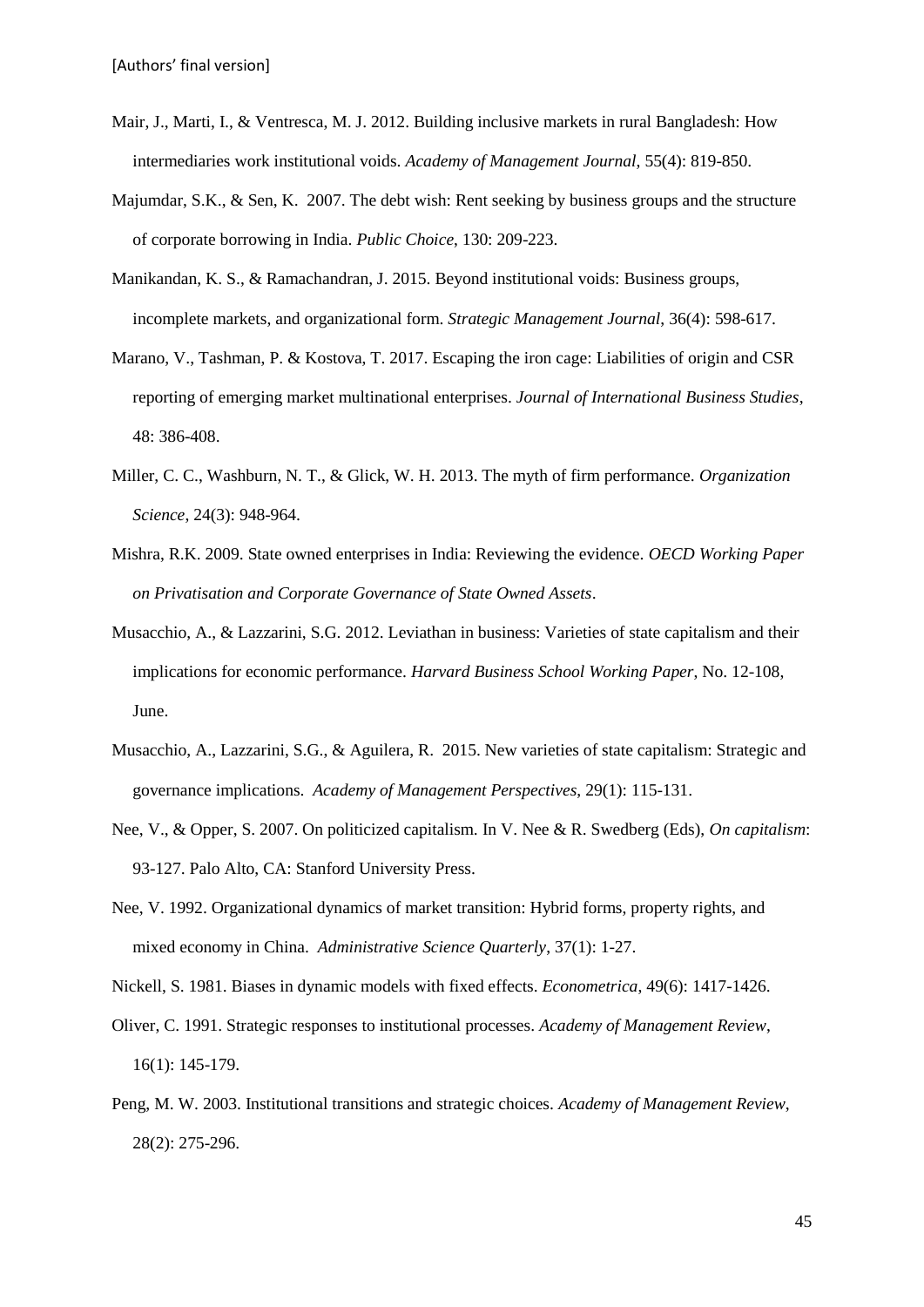- Phillips, P. C. B., & Sul, D. 2007. Bias in dynamic panel estimation with fixed effects, incidental trends and cross section dependence. *Journal of Econometrics*, 137: 162-188.
- Ramamurti, R., & Hilemann, J. 2018. What is "Chinese" about Chinese multinationals? *Journal of International Business Studies*, 49: 34-48.
- Roberts, P. W., & Dowling, G. R. 2002. Corporate reputation and sustained superior financial performance. *Strategic Management Journal*, 23(12): 1077–1093.
- Rodrick, D., & A. Subramanian. 2005. From "Hindi Growth" to productivity surge: The mystery of the Indian growth transition. *IMF Staff Papers*, 52(2): 193-228.
- Rueschemeyer, D. 2003. Can one or a few cases yield theoretical gains? In J. Mahoney & D. Ruesschemeyer (Eds), *Comparative historical analysis in the social sciences*: 305-336. New York: Cambridge University Press.
- Sarkar, J. 2010. Business groups in India. In A. Colpan, T. Hikino, & J. Lincoln (Eds), *The Oxford handbook of business groups*: 294-321. New York: Oxford University Press.
- Siegel, J. & Choudhury, P. 2012. A reexamination of tunneling and business groups: New data and new methods. *Review of Financial Studies*, 25(6): 1763-1798.
- Singh, D.A., & Gaur, A.S. 2009. Business group affiliation, firm governance, and firm performance: Evidence from China and India. *Corporate Governance: An International Review*, 17(4): 411-425.
- Suchman, M. C. 1995. Managing legitimacy: Strategic and institutional approaches. *Academy of Management Review*, 20(3): 571-610.
- Sullivan, D. 1994. Measuring the degree of internationalization of a firm. *Journal of International Business Studies*, 25(2): 325-342.
- Tallman, S., & Li, J. T. 1996. Effects of international diversity and product diversity on the performance of multinational firms. *Academy of Management Journal*, 39(1): 179-196.
- *The Economist*. 2012. The visible hand. Special Report: State Capitalism. January 21: 1-18.
- The Economist. 2016a. Tata Group: Mistry's Elephant. September 24<sup>th</sup>.
- The Economist. 2016b. Tata Group: Clash of the Tatas. November 19<sup>th</sup>.
- Whitley, R. 1999. *Divergent capitalisms: The social structuring and change in business systems*. Oxford: Oxford University Press.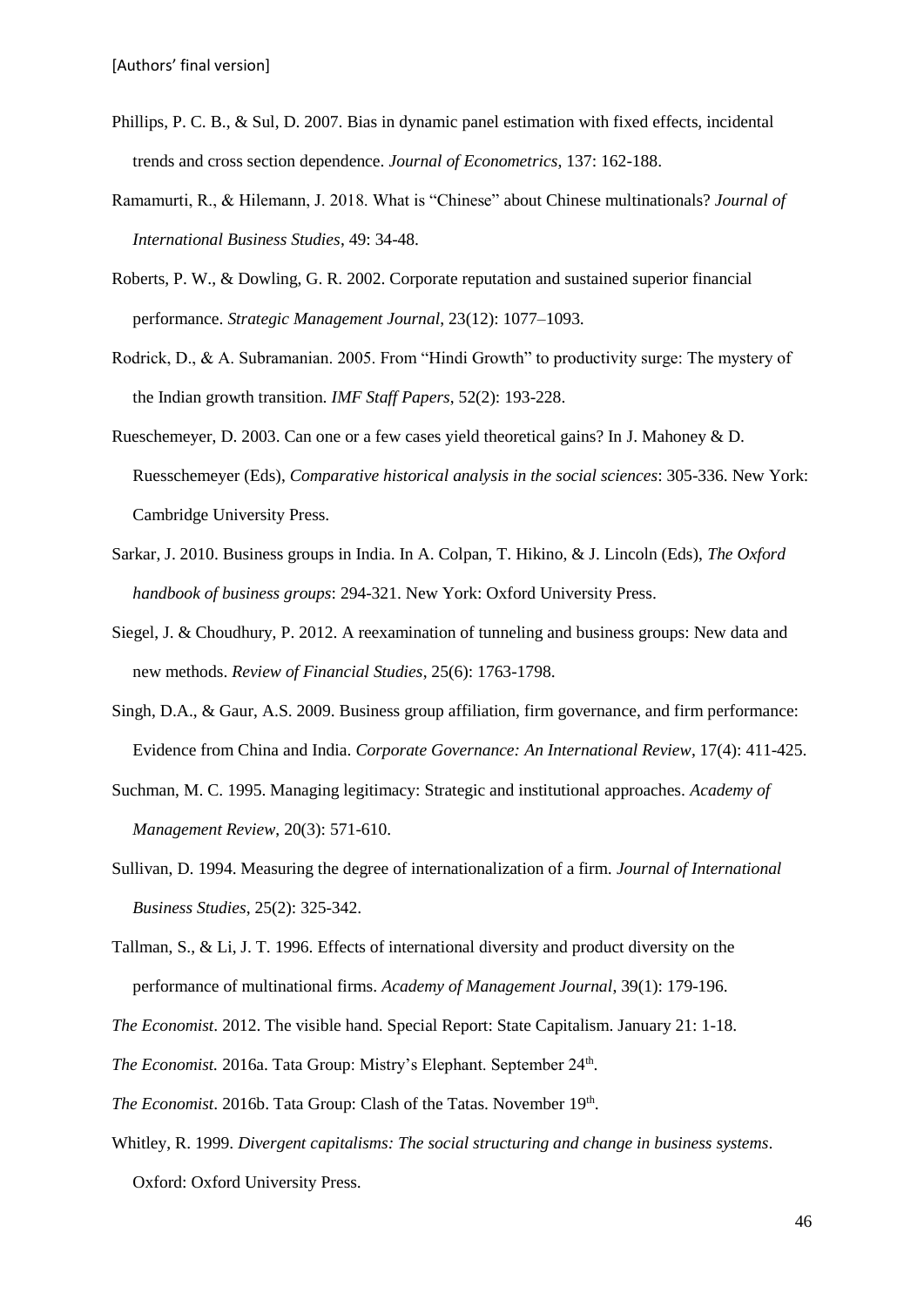- Whitley, R. 2003. *How national are business systems? The role of different state types and complementary institutions in constructing homogenous systems of economic co-ordination and control*. Manchester Business School.
- Witt, M. A., & Redding, G. 2013. Asian business systems: Institutional comparison, clusters and implications for varieties of capitalism and business systems theory. *Socio-Economic Review*, 11(2): 265-300.
- Witt, M.A., de Castro, L.R.K., Amaeshi, K., Mahroum, S., Bohle, D. & Saez, L. 2018. Mapping the business systems of 61 major economies: A taxonomy and implications for varieties of capitalism and business systems research. *Socio-Economic Review*, 16(1): 5-38.
- Xia, F., & Walker, G. 2015. How much does owner type matter for firm performance? Manufacturing firms in China 1998*–*2007**.** *Strategic Management Journal,* 36: 576–585.
- Xia, J., Ma, X., Lu, J. W., & Yiu, D. W. 2014. Outward foreign direct investment by emerging market firms: A resource dependence logic. *Strategic Management Journal,* 35(9): 1343-1363.
- Zhang, X. & Whitley, R., 2013. Changing macro-structural varieties of East Asian capitalism. *Socio-Economic Review*, 11(2): 301-336.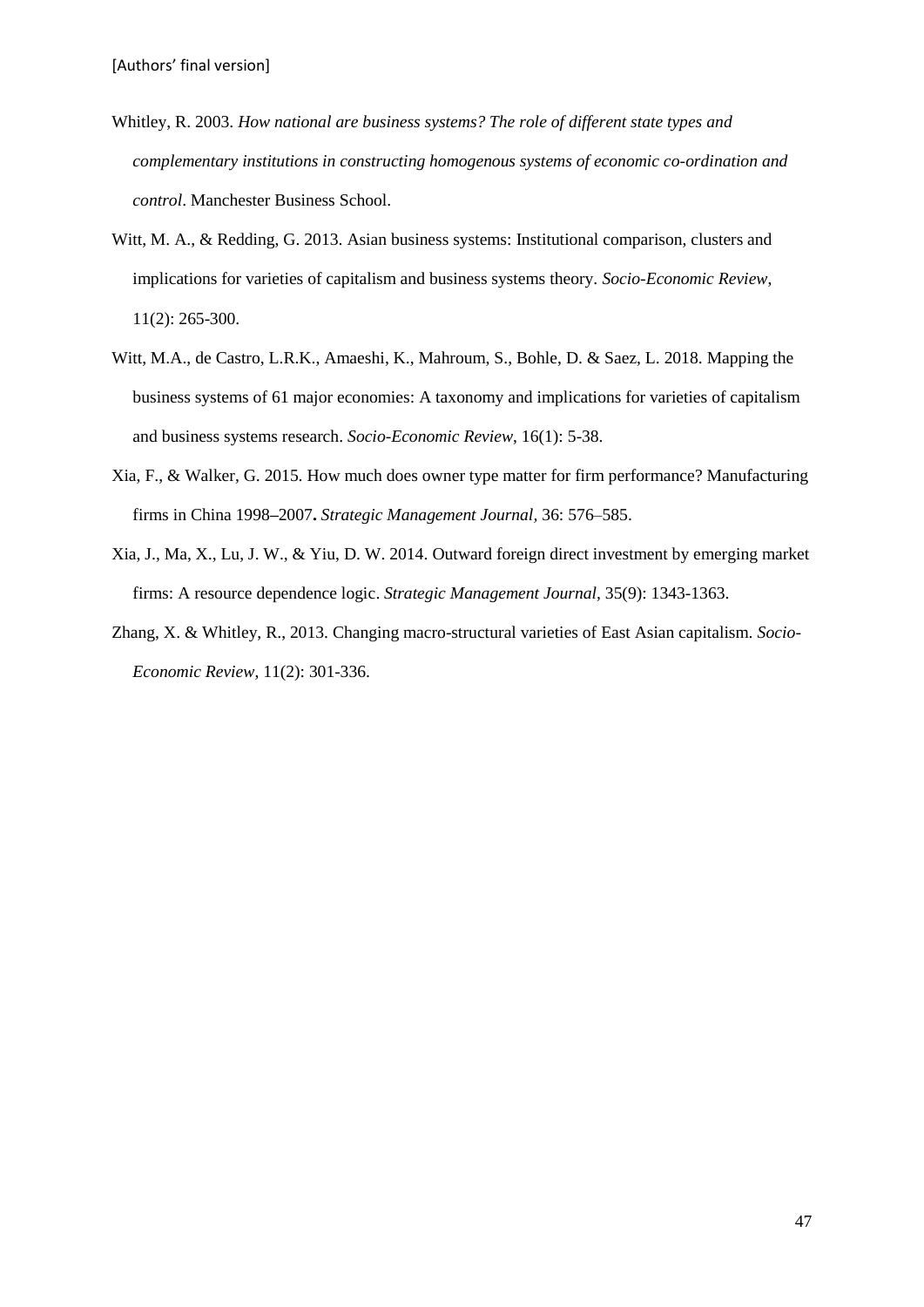# **Table 1** Sample description

|              |                                                                         | Chinese<br>Subsample | Indian<br>Subsample |
|--------------|-------------------------------------------------------------------------|----------------------|---------------------|
|              | Number of firms                                                         | 641                  | 512                 |
|              | Number of group-affiliated firms                                        | 281                  | 311                 |
|              | Percentage of group-affiliated firms                                    | 43.84%               | 60.74%              |
|              | Number of internationalized firms <sup>a</sup>                          | 468                  | 327                 |
|              | Percentage of internationalized firms                                   | 73.01%               | 63.87%              |
|              | Market capitalization, sample firm average, 2005-2010 (mil. USD)        | 728.42               | 513.45              |
|              | Market capitalization, sample firm total, 2005-2010 (bn. $\text{USD}^b$ | 2801.5               | 1577.32             |
|              | GDP, 2005-2010 (bn. $USD^{c}$                                           | 23903.61             | 7348.17             |
|              | Sample firm market cap. / GDP                                           | 11.72%               | 21.47%              |
|              |                                                                         |                      |                     |
|              | <u>NAICS 3-digit industries (usable firm-year observations):</u>        |                      |                     |
|              | Food Manufacturing                                                      | 83                   | 82                  |
|              | Beverage & Tobacco Product Manufacturing                                | 94                   | 35                  |
|              | <b>Textile Mills</b>                                                    | 49                   | 69                  |
|              | <b>Textile Product Mills</b>                                            | 79                   | 82                  |
|              | <b>Apparel Manufacturing</b>                                            | 49                   | 11                  |
| $\bullet$    | Leather & Allied Product Manufacturing                                  | $\overline{0}$       | $\overline{4}$      |
|              | <b>Wood Product Manufacturing</b>                                       | $\overline{4}$       | 8                   |
|              | <b>Paper Manufacturing</b>                                              | 74                   | 35                  |
| $\bullet$    | Printing & Related Support Activities                                   | 8                    | $\overline{0}$      |
| $\bullet$    | Petroleum & Coal Products Manufacturing                                 | 23                   | 27                  |
| $\bullet$    | <b>Chemical Manufacturing</b>                                           | 621                  | 445                 |
|              | Plastics & Rubber Products Manufacturing                                | 56                   | 54                  |
| $\bullet$    | Nonmetallic Mineral Product Manufacturing                               | 128                  | 131                 |
|              | Primary Metal Manufacturing                                             | 139                  | 171                 |
|              | <b>Fabricated Metal Product Manufacturing</b>                           | 63                   | 82                  |
|              | <b>Machinery Manufacturing</b>                                          | 286                  | 144                 |
|              | Computer & Electronic Product Manufacturing                             | 192                  | 47                  |
|              | Electrical Equipment, Appliance, & Component Manufacturing              | 149                  | 84                  |
|              | <b>Transportation Equipment Manufacturing</b>                           | 198                  | 108                 |
|              | Furniture & Related Product Manufacturing                               | 8                    | $\overline{0}$      |
|              | Miscellaneous Manufacturing                                             | 11                   | 12                  |
| <b>Total</b> |                                                                         | 2314                 | 1631                |

# Notes:

*<sup>a</sup>* Firms with foreign sales or foreign subsidiaries recorded in at least one year during the 2005-2010 period.

<sup>*b*</sup> Because of missing data for certain firm-year observations, we use estimated values based on the average market capitalization in each country-year.

*<sup>c</sup>* Data from the World Bank (www.data.worldbank.org, accessed April 10, 2015).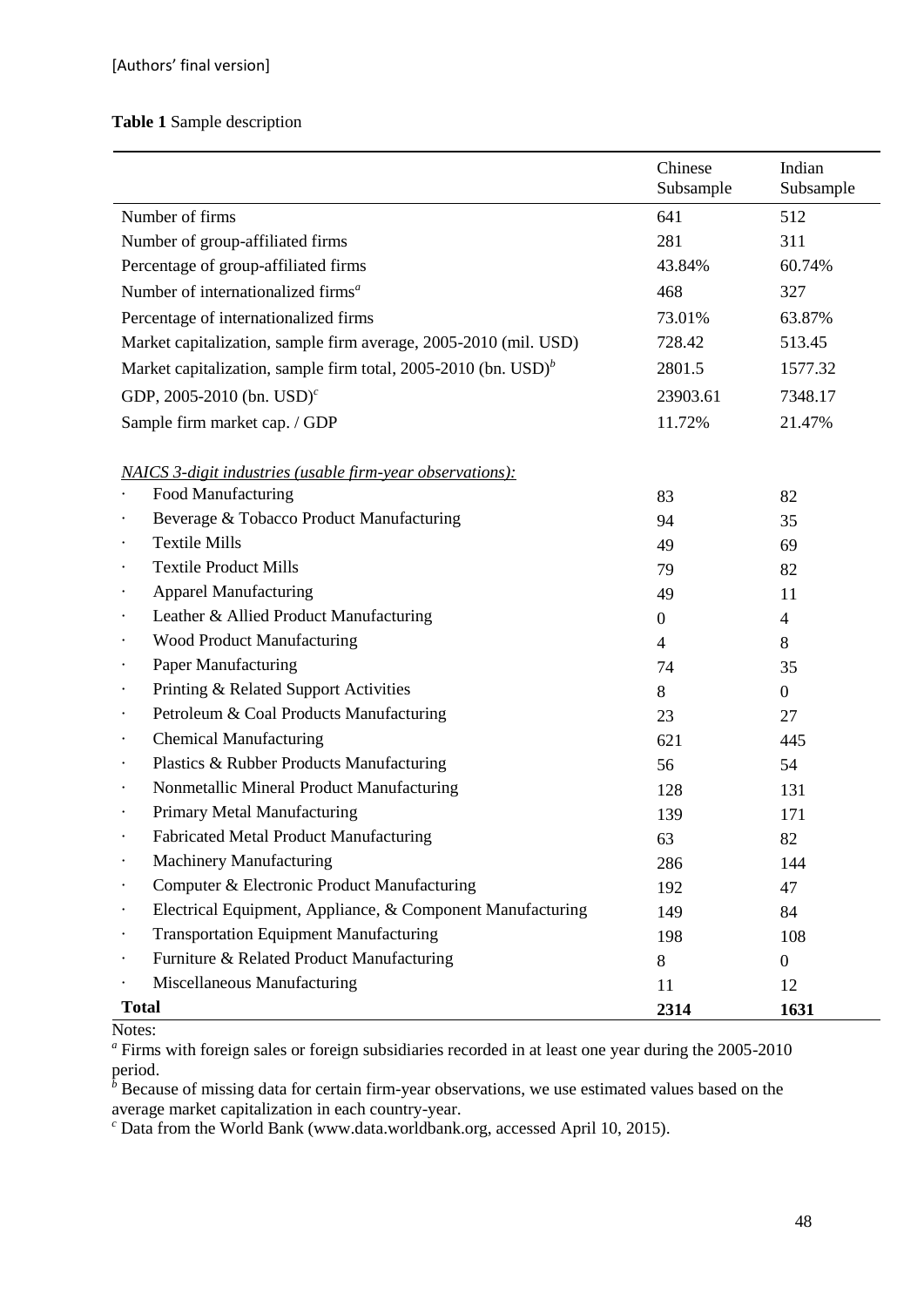**Table 2** Descriptive statistics and correlations

|                             | <b>Variables</b>                  | <b>Mean</b> | S.D.  | $\mathbf{1}$ | $\boldsymbol{2}$ | 3        | $\overline{\mathbf{4}}$ | 5        | 6       | $\overline{7}$ | 8        | $\boldsymbol{9}$ | 10      | 11       | 12      | 13            | 14      | 15      |
|-----------------------------|-----------------------------------|-------------|-------|--------------|------------------|----------|-------------------------|----------|---------|----------------|----------|------------------|---------|----------|---------|---------------|---------|---------|
|                             | Panel A Full sample $(N=1875)$    |             |       |              |                  |          |                         |          |         |                |          |                  |         |          |         |               |         |         |
|                             | <b>FSR</b>                        | 0.06        | 0.06  | 1.00         |                  |          |                         |          |         |                |          |                  |         |          |         |               |         |         |
| $\mathcal{D}_{\mathcal{L}}$ | $FSR_{t-1}$                       | 0.07        | 0.06  | $0.50*$      | 1.00             |          |                         |          |         |                |          |                  |         |          |         |               |         |         |
| 3                           | Firm size                         | 12.78       | 0.99  | $-0.03$      | $0.08*$          | 1.00     |                         |          |         |                |          |                  |         |          |         |               |         |         |
|                             | Firm age                          | 22.90       | 19.79 | $-0.04$      | $-0.05*$         | $-0.11*$ | 1.00                    |          |         |                |          |                  |         |          |         |               |         |         |
|                             | IPO age                           | 9.34        | 5.22  | $-0.01$      | $-0.01$          | $0.05*$  | $0.17*$                 | 1.00     |         |                |          |                  |         |          |         |               |         |         |
|                             | Sales growth                      | 9.30        | 40.00 | 0.00         | $-0.12*$         | $0.24*$  | 0.00                    | $-0.03$  | 1.00    |                |          |                  |         |          |         |               |         |         |
|                             | Leverage                          | 0.23        | 0.18  | $0.51*$      | $0.29*$          | $0.04*$  | 0.03                    | 0.02     | $-0.02$ | 1.00           |          |                  |         |          |         |               |         |         |
| 8                           | <b>State</b>                      | 0.44        | 0.50  | $0.04*$      | $0.07*$          | $0.10*$  | $-0.41*$                | $0.07*$  | $-0.03$ | $-0.02$        | 1.00     |                  |         |          |         |               |         |         |
| 9                           | IND ownership                     | 13.83       | 21.80 | $-0.05*$     | $-0.03$          | $-0.15*$ | $0.36*$                 | $-0.10*$ | 0.03    | $0.06*$        | $-0.53*$ | 1.00             |         |          |         |               |         |         |
| 10                          | SFI ownership                     | 9.69        | 11.34 | 0.02         | 0.01             | $-0.08*$ | $0.38*$                 | $0.05*$  | $-0.02$ | 0.04           | $-0.29*$ | $0.17*$          | 1.00    |          |         |               |         |         |
| 11                          | FOR ownership                     | 4.50        | 13.97 | 0.01         | $-0.01$          | $-0.03$  | $0.22*$                 | 0.01     | 0.04    | 0.00           | $-0.18*$ | 0.00             | $0.05*$ | 1.00     |         |               |         |         |
| 12                          | Market power                      | 0.19        | 0.29  | $-0.04$      | $-0.04$          | $0.32*$  | $0.10*$                 | $-0.03$  | $0.08*$ | 0.00           | $-0.12*$ | $0.13*$          | $0.08*$ | 0.04     | 1.00    |               |         |         |
| 13                          | <b>BG</b> size                    | 1.67        | 4.61  | $-0.02$      | $-0.01$          | 0.02     | 0.04                    | 0.04     | $-0.01$ | $-0.03$        | $0.10*$  | $-0.09*$         | $0.11*$ | $-0.04$  | 0.01    | 1.00          |         |         |
| 14                          | <b>BG</b> diversification         | 3.20        | 5.16  | 0.03         | 0.00             | $-0.05*$ | $0.31*$                 | $0.08*$  | $-0.03$ | 0.04           | $-0.16*$ | $0.05*$          | $0.28*$ | $-0.09*$ |         | $0.05*$ 0.55* | 1.00    |         |
| 15                          | <b>BG</b>                         | 0.51        | 0.50  | 0.04         | 0.02             | 0.01     | $0.10*$                 | 0.04     | $-0.01$ | 0.03           | 0.04     | $-0.01$          | $0.16*$ | $-0.15*$ | 0.01    | $0.36*$       | $0.62*$ | 1.00    |
| 16                          | <b>INT</b>                        | 0.32        | 1.96  | 0.02         | 0.01             | $-0.02$  | $0.08*$                 | 0.02     | 0.00    | 0.00           | $-0.04$  | 0.00             | $0.18*$ | 0.01     | $-0.02$ | $0.08*$       | $0.16*$ | $0.05*$ |
|                             | Panel B Chinese sample $(N=1125)$ |             |       |              |                  |          |                         |          |         |                |          |                  |         |          |         |               |         |         |
|                             | <b>FSR</b>                        | 0.06        | 0.06  | 1.00         |                  |          |                         |          |         |                |          |                  |         |          |         |               |         |         |
| $\mathcal{D}_{\mathcal{L}}$ | $FSR_{t-1}$                       | 0.07        | 0.06  | $0.52*$      | 1.00             |          |                         |          |         |                |          |                  |         |          |         |               |         |         |
| 3                           | Firm size                         | 12.97       | 0.98  | 0.01         | $0.08*$          | 1.00     |                         |          |         |                |          |                  |         |          |         |               |         |         |
|                             | Firm age                          | 12.34       | 5.01  | $-0.03$      | 0.00             | 0.01     | 1.00                    |          |         |                |          |                  |         |          |         |               |         |         |
|                             | IPO age                           | 9.62        | 3.22  | $-0.04$      | $-0.01$          | $-0.01$  | $0.40*$                 | 1.00     |         |                |          |                  |         |          |         |               |         |         |
| 6                           | Sales growth                      | 8.47        | 36.62 | $-0.01$      | $-0.14*$         | $0.18*$  | 0.00                    | $-0.06$  | 1.00    |                |          |                  |         |          |         |               |         |         |
|                             | Leverage                          | 0.22        | 0.19  | $0.44*$      | $0.28*$          | $0.10*$  | $-0.01$                 | 0.00     | $-0.02$ | 1.00           |          |                  |         |          |         |               |         |         |
| 8                           | <b>State</b>                      | 0.70        | 0.46  | 0.01         | 0.06             | $-0.05$  | $-0.08*$                | $0.10*$  | $-0.01$ | 0.00           | 1.00     |                  |         |          |         |               |         |         |
| 9                           | IND ownership                     | 0.93        | 5.31  | 0.04         | 0.04             | $-0.01$  | $0.17*$                 | $-0.14*$ | $-0.03$ | 0.01           | $-0.23*$ | 1.00             |         |          |         |               |         |         |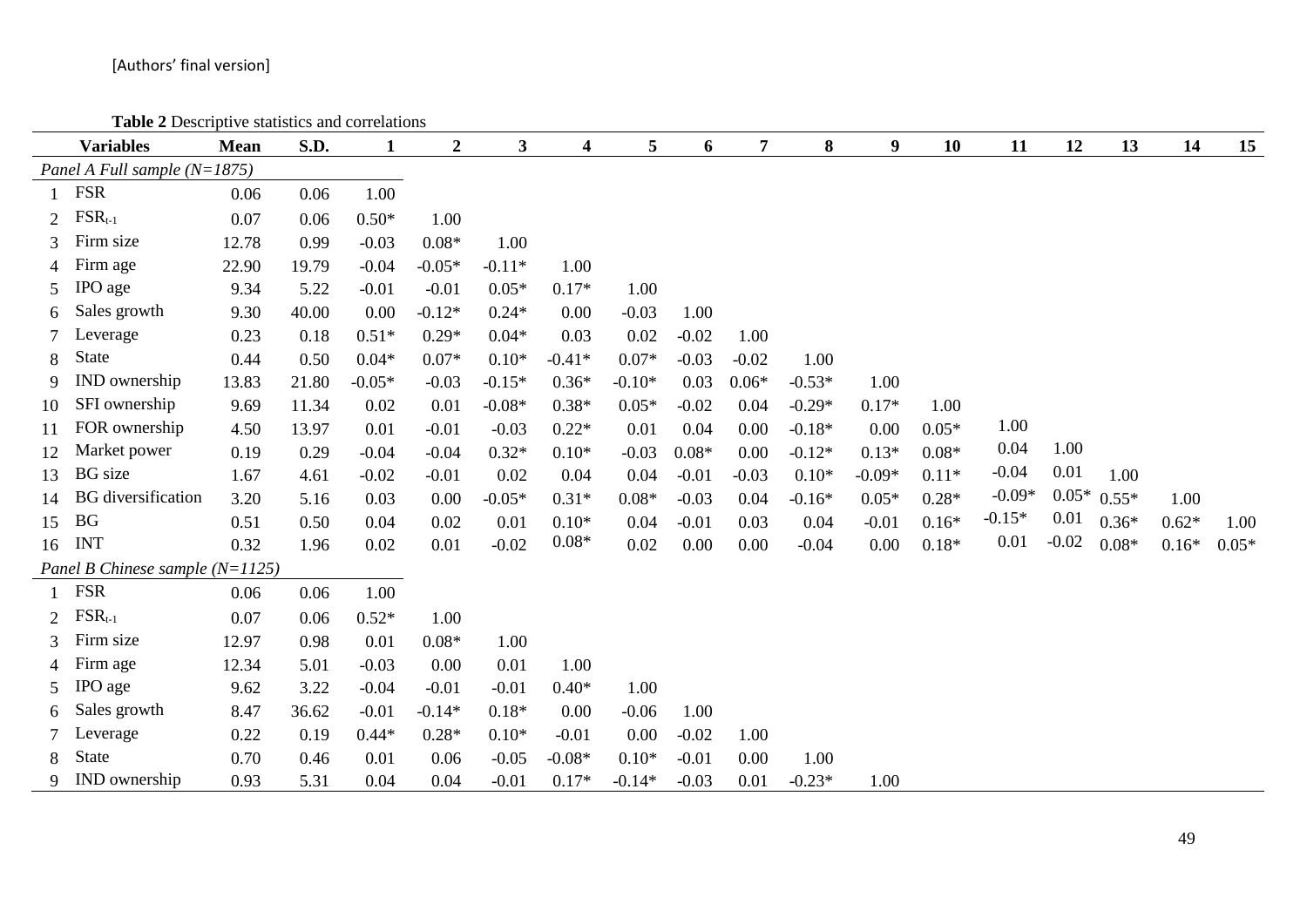#### **Table 2**

(Continued)

| 10                          | SFI ownership                   | 5.29  | 7.59  | 0.04     | $0.06*$  | 0.02    | $-0.01$  | 0.03     | $-0.02$ | 0.05    | 0.04     | $-0.02$  | 1.00     |          |         |         |         |         |
|-----------------------------|---------------------------------|-------|-------|----------|----------|---------|----------|----------|---------|---------|----------|----------|----------|----------|---------|---------|---------|---------|
|                             | FOR ownership                   | 1.83  | 6.95  | 0.02     | $-0.02$  | 0.03    | $-0.01$  | $-0.01$  | 0.02    | 0.02    | $-0.04$  | $-0.04$  | $-0.03$  | 1.00     |         |         |         |         |
|                             | Market power                    | 0.14  | 0.25  | $-0.05$  | $-0.03$  | $0.35*$ | 0.00     | $-0.01$  | $0.12*$ | 0.01    | 0.00     | $-0.02$  | $-0.05$  | 0.01     | 1.00    |         |         |         |
| 13                          | <b>BG</b> size                  | 1.87  | 4.59  | $-0.05$  | $-0.02$  | 0.01    | $-0.03$  | $0.08*$  | 0.01    | $-0.05$ | $0.16*$  | $-0.06*$ | $0.09*$  | $-0.02$  | 0.05    | 1.00    |         |         |
| 14                          | <b>BG</b> diversification       | 2.08  | 3.04  | 0.06     | 0.05     | $-0.02$ | $-0.07*$ | 0.06     | $-0.01$ | 0.02    | $0.16*$  | $-0.10*$ | $0.10*$  | $-0.01$  | $0.06*$ | $0.46*$ | 1.00    |         |
| 15                          | <b>BG</b>                       | 0.48  | 0.50  | 0.04     | 0.04     | 0.02    | $-0.14*$ | $-0.02$  | 0.03    | 0.02    | $0.26*$  | $-0.13*$ | $0.12*$  | $-0.01$  | 0.02    | $0.44*$ | $0.73*$ | 1.00    |
| 16                          | <b>INT</b>                      | 0.25  | 1.12  | 0.02     | 0.00     | 0.00    | $0.08*$  | $0.11*$  | $-0.01$ | 0.01    | 0.00     | 0.00     | $0.13*$  | $0.15*$  | 0.00    | 0.03    | 0.02    | 0.00    |
|                             | Panel C Indian sample $(N=750)$ |       |       |          |          |         |          |          |         |         |          |          |          |          |         |         |         |         |
|                             | <b>FSR</b>                      | 0.05  | 0.06  | 1.00     |          |         |          |          |         |         |          |          |          |          |         |         |         |         |
| $\mathcal{D}_{\mathcal{L}}$ | $FSR_{t-1}$                     | 0.06  | 0.06  | $0.47*$  | 1.00     |         |          |          |         |         |          |          |          |          |         |         |         |         |
| 3                           | Firm size                       | 12.52 | 0.95  | $-0.10*$ | 0.05     | 1.00    |          |          |         |         |          |          |          |          |         |         |         |         |
|                             | Firm age                        | 37.05 | 23.10 | $-0.02$  | $-0.03$  | 0.06    | 1.00     |          |         |         |          |          |          |          |         |         |         |         |
|                             | IPO age                         | 8.90  | 7.26  | 0.01     | $-0.02$  | $0.08*$ | $0.28*$  | 1.00     |         |         |          |          |          |          |         |         |         |         |
| 6                           | Sales growth                    | 10.47 | 44.40 | 0.02     | $-0.09*$ | $0.34*$ | $-0.02$  | $-0.01$  | 1.00    |         |          |          |          |          |         |         |         |         |
|                             | Leverage                        | 0.23  | 0.15  | $0.65*$  | $0.32*$  | $-0.03$ | 0.01     | 0.04     | $-0.02$ | 1.00    |          |          |          |          |         |         |         |         |
| 8                           | State                           | 0.06  | 0.24  | 0.03     | 0.00     | $-0.02$ | 0.05     | 0.04     | $-0.04$ | 0.01    | 1.00     |          |          |          |         |         |         |         |
| 9                           | IND ownership                   | 32.42 | 23.11 | $-0.04$  | 0.01     | 0.01    | $-0.21*$ | $-0.09*$ | 0.04    | $0.08*$ | $-0.24*$ | 1.00     |          |          |         |         |         |         |
| 10                          | SFI ownership                   | 16.02 | 12.76 | 0.05     | 0.02     | 0.04    | $0.15*$  | $0.11*$  | $-0.04$ | $-0.01$ | $-0.03$  | $-0.32*$ | 1.00     |          |         |         |         |         |
|                             | FOR ownership                   | 8.34  | 19.54 | 0.03     | 0.01     | 0.01    | $0.11*$  | 0.03     | 0.04    | $-0.01$ | $-0.07$  | $-0.26*$ | $-0.08*$ | 1.00     |         |         |         |         |
| 12                          | Market power                    | 0.26  | 0.33  | $-0.01$  | $-0.02$  | $0.44*$ | $-0.04$  | $-0.03$  | $0.10*$ | $-0.02$ | 0.00     | $-0.01$  | 0.02     | $-0.01$  | 1.00    |         |         |         |
| 13                          | <b>BG</b> size                  | 1.41  | 4.63  | 0.01     | 0.01     | 0.01    | $0.15*$  | 0.02     | $-0.04$ | 0.01    | $-0.07*$ | $-0.12*$ | $0.20*$  | $-0.08*$ | $-0.07$ | 1.00    |         |         |
| 14                          | <b>BG</b> diversification       | 4.70  | 6.78  | 0.03     | $-0.01$  | 0.02    | $0.24*$  | $0.12*$  | $-0.05$ | 0.04    | $-0.15*$ | $-0.22*$ | $0.22*$  | $-0.19*$ | $-0.04$ | $0.73*$ | 1.00    |         |
| 15                          | <b>BG</b>                       | 0.55  | 0.50  | 0.05     | 0.01     | 0.04    | $0.16*$  | $0.10*$  | $-0.05$ | 0.03    | $-0.24*$ | $-0.13*$ | $0.16*$  | $-0.29*$ | $-0.03$ | $0.28*$ | $0.64*$ | 1.00    |
| 16                          | <b>INT</b>                      | 0.42  | 2.70  | 0.02     | 0.03     | $-0.01$ | $0.07*$  | 0.00     | $-0.01$ | $-0.01$ | $-0.02$  | $-0.06$  | $0.19*$  | $-0.04$  | $-0.04$ | $0.33*$ | $0.19*$ | $0.08*$ |

Notes: \* *p* < 0.05. Correlations reported are for the main effects and not for the interaction terms.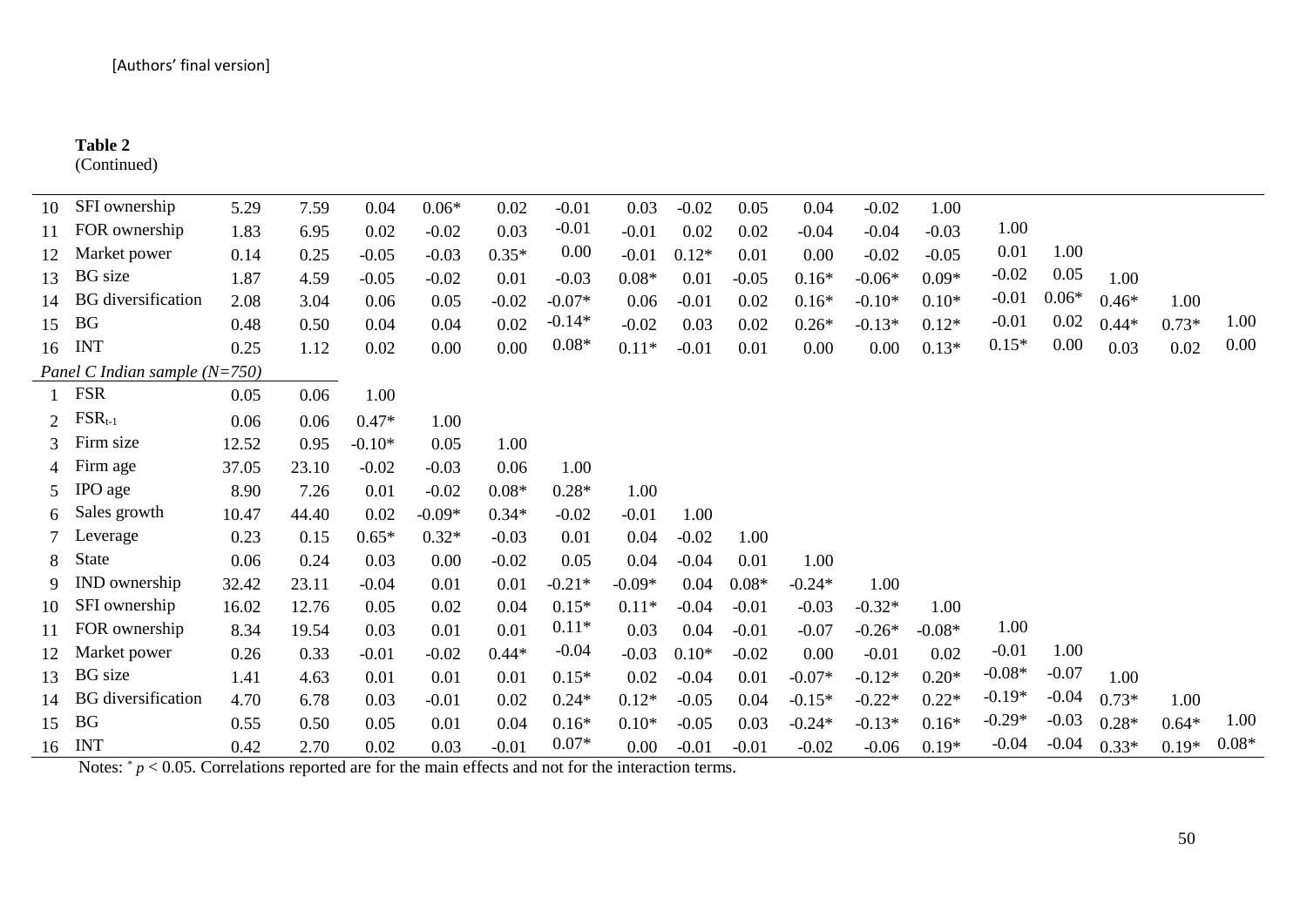[Authors' final version] **Table 3** Hypothesis test using random-effect dynamic panel models

| <b>Full Sample</b><br>Model <sub>2</sub><br>Model4<br>Model <sub>5</sub><br>Model6<br>Model1<br>Model <sub>3</sub><br>$8.06***$<br>$6.83***$<br>$5.91***$<br>$12.45***$<br>$6.56***$<br>$13.27***$<br>Intercept<br>(1.86)<br>(1.85)<br>(1.97)<br>(4.07)<br>(2.10)<br>(2.65)<br>$-0.46***$<br>$-0.98***$<br>$-0.41***$<br>$-0.42**$<br>$-0.97**$<br>$-0.20$<br>Firm size<br>(0.14)<br>(0.14)<br>(0.15)<br>(0.32)<br>(0.16)<br>(0.21)<br>$-0.02^{\dagger}$<br>$-0.02$<br>0.00<br>0.00<br>$-0.02$<br>0.00<br>Firm age<br>(0.01)<br>(0.01)<br>(0.02)<br>(0.03)<br>(0.01)<br>(0.01)<br>0.01<br>0.01<br>0.01<br>$-0.01$<br>$-0.05$<br>0.02<br>IPO age<br>(0.03)<br>(0.03)<br>(0.03)<br>(0.07)<br>(0.05)<br>(0.02)<br>$0.0003^{***}\,$<br>$0.0003^{***}\,$<br>$0.0003^{***}\,$<br>$0.01***$<br>0.00<br>0.00<br>Sales growth<br>(0.0001)<br>(0.0001)<br>(0.00)<br>(0.00)<br>(0.0001)<br>(0.002)<br>$0.16\sp{*}^{***}$<br>$0.17***$<br>$0.16***$<br>$0.06^{\dagger}$<br>$-0.03$<br>$-0.06$<br>Leverage<br>(0.18)<br>(0.04)<br>(0.03)<br>(0.03)<br>(0.03)<br>(0.03)<br>$-0.21$<br>$-0.16$<br>0.10<br>$-0.24$<br>0.44<br>$-0.12$<br><b>State</b><br>(0.35)<br>(0.87)<br>(0.37)<br>(0.96)<br>(0.37)<br>(0.40)<br>$0.57*$<br>$-0.78*$<br>$3.17***$<br>$2.37^{\dagger}$<br>0.07<br>0.06<br>$State{\times}FSR_{t-1}$<br>(0.28)<br>(0.35)<br>(0.37)<br>(0.35)<br>(1.29)<br>(1.03)<br>0.01<br>$-0.01$<br>0.01<br>$-0.01$<br>0.02<br>0.00<br>IND ownership<br>(0.01)<br>(0.01)<br>(0.01)<br>(0.02)<br>(0.03)<br>(0.01)<br>0.01<br>0.02<br>0.01<br>0.03<br>0.01<br>0.02<br>SFI ownership<br>(0.01)<br>(0.01)<br>(0.03)<br>(0.02)<br>(0.01)<br>(0.02)<br>$0.02^{\dagger}$<br>$0.05^{\dagger}$<br>0.01<br>0.01<br>0.02<br>0.02<br>FOR ownership<br>(0.01)<br>(0.01)<br>(0.01)<br>(0.03)<br>(0.02)<br>(0.01)<br>$-0.39$<br>0.83<br>$-0.34$<br>$-0.08$<br>$-0.18$<br>0.79<br>Market power<br>(0.48)<br>(0.51)<br>(0.48)<br>(1.12)<br>(0.62)<br>(0.59)<br>$-0.06^{\dagger}$<br>$-0.01$<br>$-0.01$<br>$-0.01$<br>$-0.01$<br>0.00<br><b>BG</b> size<br>(0.03)<br>(0.01)<br>(0.02)<br>(0.01)<br>(0.01)<br>(0.06)<br>0.05<br>0.02<br>0.01<br>0.06<br>0.06<br>0.02<br><b>BG</b> diversification<br>(0.04)<br>(0.04)<br>(0.04)<br>(0.07)<br>(0.07)<br>(0.05)<br>$0.44***$<br>$0.47***$<br>$0.53***$<br>$0.55***$<br>$0.37***$<br>$0.38***$<br>$FSR_{t-1}$<br>(0.04)<br>(0.03)<br>(0.04)<br>(0.04)<br>(0.10)<br>(0.06)<br>$1.67*$<br>$-0.98^{\dagger}$<br>$-0.31$<br>0.98<br>1.79<br>0.86<br><b>BG</b><br>(0.71)<br>(0.43)<br>(0.67)<br>(1.60)<br>(0.56)<br>(0.66)<br>$0.14***$<br>$-0.16*$<br>$BG \times FSR_{t-1}$<br>$0.10*$<br>$-0.03$<br>0.00<br>$-0.11$<br>(0.04)<br>(0.07)<br>(0.17)<br>(0.05)<br>(0.07)<br>(0.07)<br>$1.77***$<br>$1.95***$<br>China<br>0.50<br>(0.68)<br>(0.72)<br>(1.55)<br>$-2.01**$<br>$-1.43*$<br>$-0.47$<br>$China \times BG$<br>(0.64)<br>(0.68)<br>(1.46)<br>$-0.01$<br>$-0.07$<br>$China \times FSR_{t-1}$<br>$-0.22$<br>(0.08)<br>(0.08)<br>(0.19)<br>$3.34***$<br>$2.04**$<br>$ChinaxBG\times FSRt-1$<br>$-0.53$<br>(0.65)<br>(0.70)<br>(1.54)<br>$-0.86*$<br><b>INT</b><br>$-0.28$<br>(0.40)<br>(0.38)<br>$1.09*$<br>$-0.32$<br><b>INT×BG</b><br>(0.32)<br>(0.43)<br>$0.12^{\dagger}$<br>0.05<br>$INT\times FSR_{t-1}$<br>(0.07)<br>(0.04)<br>$0.09*$<br>$-0.16^{\dagger}$<br>$INT\times BG\times FSR_{t-1}$<br>(0.09)<br>(0.04)<br>Year dummies<br>Yes<br>Yes<br>Yes<br>Yes<br>Yes<br>Yes<br>$768.65***$<br>$792.10***$<br>$663.99***$<br>$165.17***$<br>$438.61***$<br>$219.58***$<br>Wald $\chi$ 2<br>$\,N$ | <b>Tuble of Hypothesis test using rundom cricet a finality panel models</b> |      |      | Domestic | International | China | India |
|---------------------------------------------------------------------------------------------------------------------------------------------------------------------------------------------------------------------------------------------------------------------------------------------------------------------------------------------------------------------------------------------------------------------------------------------------------------------------------------------------------------------------------------------------------------------------------------------------------------------------------------------------------------------------------------------------------------------------------------------------------------------------------------------------------------------------------------------------------------------------------------------------------------------------------------------------------------------------------------------------------------------------------------------------------------------------------------------------------------------------------------------------------------------------------------------------------------------------------------------------------------------------------------------------------------------------------------------------------------------------------------------------------------------------------------------------------------------------------------------------------------------------------------------------------------------------------------------------------------------------------------------------------------------------------------------------------------------------------------------------------------------------------------------------------------------------------------------------------------------------------------------------------------------------------------------------------------------------------------------------------------------------------------------------------------------------------------------------------------------------------------------------------------------------------------------------------------------------------------------------------------------------------------------------------------------------------------------------------------------------------------------------------------------------------------------------------------------------------------------------------------------------------------------------------------------------------------------------------------------------------------------------------------------------------------------------------------------------------------------------------------------------------------------------------------------------------------------------------------------------------------------------------------------------------------------------------------------------------------------------------------------------------------------------------------------------------------------------------------------------------------------------------------------------------------------------------------------------------------------------------------------------------------------------------------------------------------------------------------------------------------------------------------------------------------------------------------------------------------------------------------------|-----------------------------------------------------------------------------|------|------|----------|---------------|-------|-------|
|                                                                                                                                                                                                                                                                                                                                                                                                                                                                                                                                                                                                                                                                                                                                                                                                                                                                                                                                                                                                                                                                                                                                                                                                                                                                                                                                                                                                                                                                                                                                                                                                                                                                                                                                                                                                                                                                                                                                                                                                                                                                                                                                                                                                                                                                                                                                                                                                                                                                                                                                                                                                                                                                                                                                                                                                                                                                                                                                                                                                                                                                                                                                                                                                                                                                                                                                                                                                                                                                                                                     |                                                                             |      |      |          |               |       |       |
|                                                                                                                                                                                                                                                                                                                                                                                                                                                                                                                                                                                                                                                                                                                                                                                                                                                                                                                                                                                                                                                                                                                                                                                                                                                                                                                                                                                                                                                                                                                                                                                                                                                                                                                                                                                                                                                                                                                                                                                                                                                                                                                                                                                                                                                                                                                                                                                                                                                                                                                                                                                                                                                                                                                                                                                                                                                                                                                                                                                                                                                                                                                                                                                                                                                                                                                                                                                                                                                                                                                     |                                                                             |      |      |          |               |       |       |
|                                                                                                                                                                                                                                                                                                                                                                                                                                                                                                                                                                                                                                                                                                                                                                                                                                                                                                                                                                                                                                                                                                                                                                                                                                                                                                                                                                                                                                                                                                                                                                                                                                                                                                                                                                                                                                                                                                                                                                                                                                                                                                                                                                                                                                                                                                                                                                                                                                                                                                                                                                                                                                                                                                                                                                                                                                                                                                                                                                                                                                                                                                                                                                                                                                                                                                                                                                                                                                                                                                                     |                                                                             |      |      |          |               |       |       |
|                                                                                                                                                                                                                                                                                                                                                                                                                                                                                                                                                                                                                                                                                                                                                                                                                                                                                                                                                                                                                                                                                                                                                                                                                                                                                                                                                                                                                                                                                                                                                                                                                                                                                                                                                                                                                                                                                                                                                                                                                                                                                                                                                                                                                                                                                                                                                                                                                                                                                                                                                                                                                                                                                                                                                                                                                                                                                                                                                                                                                                                                                                                                                                                                                                                                                                                                                                                                                                                                                                                     |                                                                             |      |      |          |               |       |       |
|                                                                                                                                                                                                                                                                                                                                                                                                                                                                                                                                                                                                                                                                                                                                                                                                                                                                                                                                                                                                                                                                                                                                                                                                                                                                                                                                                                                                                                                                                                                                                                                                                                                                                                                                                                                                                                                                                                                                                                                                                                                                                                                                                                                                                                                                                                                                                                                                                                                                                                                                                                                                                                                                                                                                                                                                                                                                                                                                                                                                                                                                                                                                                                                                                                                                                                                                                                                                                                                                                                                     |                                                                             |      |      |          |               |       |       |
|                                                                                                                                                                                                                                                                                                                                                                                                                                                                                                                                                                                                                                                                                                                                                                                                                                                                                                                                                                                                                                                                                                                                                                                                                                                                                                                                                                                                                                                                                                                                                                                                                                                                                                                                                                                                                                                                                                                                                                                                                                                                                                                                                                                                                                                                                                                                                                                                                                                                                                                                                                                                                                                                                                                                                                                                                                                                                                                                                                                                                                                                                                                                                                                                                                                                                                                                                                                                                                                                                                                     |                                                                             |      |      |          |               |       |       |
|                                                                                                                                                                                                                                                                                                                                                                                                                                                                                                                                                                                                                                                                                                                                                                                                                                                                                                                                                                                                                                                                                                                                                                                                                                                                                                                                                                                                                                                                                                                                                                                                                                                                                                                                                                                                                                                                                                                                                                                                                                                                                                                                                                                                                                                                                                                                                                                                                                                                                                                                                                                                                                                                                                                                                                                                                                                                                                                                                                                                                                                                                                                                                                                                                                                                                                                                                                                                                                                                                                                     |                                                                             |      |      |          |               |       |       |
|                                                                                                                                                                                                                                                                                                                                                                                                                                                                                                                                                                                                                                                                                                                                                                                                                                                                                                                                                                                                                                                                                                                                                                                                                                                                                                                                                                                                                                                                                                                                                                                                                                                                                                                                                                                                                                                                                                                                                                                                                                                                                                                                                                                                                                                                                                                                                                                                                                                                                                                                                                                                                                                                                                                                                                                                                                                                                                                                                                                                                                                                                                                                                                                                                                                                                                                                                                                                                                                                                                                     |                                                                             |      |      |          |               |       |       |
|                                                                                                                                                                                                                                                                                                                                                                                                                                                                                                                                                                                                                                                                                                                                                                                                                                                                                                                                                                                                                                                                                                                                                                                                                                                                                                                                                                                                                                                                                                                                                                                                                                                                                                                                                                                                                                                                                                                                                                                                                                                                                                                                                                                                                                                                                                                                                                                                                                                                                                                                                                                                                                                                                                                                                                                                                                                                                                                                                                                                                                                                                                                                                                                                                                                                                                                                                                                                                                                                                                                     |                                                                             |      |      |          |               |       |       |
|                                                                                                                                                                                                                                                                                                                                                                                                                                                                                                                                                                                                                                                                                                                                                                                                                                                                                                                                                                                                                                                                                                                                                                                                                                                                                                                                                                                                                                                                                                                                                                                                                                                                                                                                                                                                                                                                                                                                                                                                                                                                                                                                                                                                                                                                                                                                                                                                                                                                                                                                                                                                                                                                                                                                                                                                                                                                                                                                                                                                                                                                                                                                                                                                                                                                                                                                                                                                                                                                                                                     |                                                                             |      |      |          |               |       |       |
|                                                                                                                                                                                                                                                                                                                                                                                                                                                                                                                                                                                                                                                                                                                                                                                                                                                                                                                                                                                                                                                                                                                                                                                                                                                                                                                                                                                                                                                                                                                                                                                                                                                                                                                                                                                                                                                                                                                                                                                                                                                                                                                                                                                                                                                                                                                                                                                                                                                                                                                                                                                                                                                                                                                                                                                                                                                                                                                                                                                                                                                                                                                                                                                                                                                                                                                                                                                                                                                                                                                     |                                                                             |      |      |          |               |       |       |
|                                                                                                                                                                                                                                                                                                                                                                                                                                                                                                                                                                                                                                                                                                                                                                                                                                                                                                                                                                                                                                                                                                                                                                                                                                                                                                                                                                                                                                                                                                                                                                                                                                                                                                                                                                                                                                                                                                                                                                                                                                                                                                                                                                                                                                                                                                                                                                                                                                                                                                                                                                                                                                                                                                                                                                                                                                                                                                                                                                                                                                                                                                                                                                                                                                                                                                                                                                                                                                                                                                                     |                                                                             |      |      |          |               |       |       |
|                                                                                                                                                                                                                                                                                                                                                                                                                                                                                                                                                                                                                                                                                                                                                                                                                                                                                                                                                                                                                                                                                                                                                                                                                                                                                                                                                                                                                                                                                                                                                                                                                                                                                                                                                                                                                                                                                                                                                                                                                                                                                                                                                                                                                                                                                                                                                                                                                                                                                                                                                                                                                                                                                                                                                                                                                                                                                                                                                                                                                                                                                                                                                                                                                                                                                                                                                                                                                                                                                                                     |                                                                             |      |      |          |               |       |       |
|                                                                                                                                                                                                                                                                                                                                                                                                                                                                                                                                                                                                                                                                                                                                                                                                                                                                                                                                                                                                                                                                                                                                                                                                                                                                                                                                                                                                                                                                                                                                                                                                                                                                                                                                                                                                                                                                                                                                                                                                                                                                                                                                                                                                                                                                                                                                                                                                                                                                                                                                                                                                                                                                                                                                                                                                                                                                                                                                                                                                                                                                                                                                                                                                                                                                                                                                                                                                                                                                                                                     |                                                                             |      |      |          |               |       |       |
|                                                                                                                                                                                                                                                                                                                                                                                                                                                                                                                                                                                                                                                                                                                                                                                                                                                                                                                                                                                                                                                                                                                                                                                                                                                                                                                                                                                                                                                                                                                                                                                                                                                                                                                                                                                                                                                                                                                                                                                                                                                                                                                                                                                                                                                                                                                                                                                                                                                                                                                                                                                                                                                                                                                                                                                                                                                                                                                                                                                                                                                                                                                                                                                                                                                                                                                                                                                                                                                                                                                     |                                                                             |      |      |          |               |       |       |
|                                                                                                                                                                                                                                                                                                                                                                                                                                                                                                                                                                                                                                                                                                                                                                                                                                                                                                                                                                                                                                                                                                                                                                                                                                                                                                                                                                                                                                                                                                                                                                                                                                                                                                                                                                                                                                                                                                                                                                                                                                                                                                                                                                                                                                                                                                                                                                                                                                                                                                                                                                                                                                                                                                                                                                                                                                                                                                                                                                                                                                                                                                                                                                                                                                                                                                                                                                                                                                                                                                                     |                                                                             |      |      |          |               |       |       |
|                                                                                                                                                                                                                                                                                                                                                                                                                                                                                                                                                                                                                                                                                                                                                                                                                                                                                                                                                                                                                                                                                                                                                                                                                                                                                                                                                                                                                                                                                                                                                                                                                                                                                                                                                                                                                                                                                                                                                                                                                                                                                                                                                                                                                                                                                                                                                                                                                                                                                                                                                                                                                                                                                                                                                                                                                                                                                                                                                                                                                                                                                                                                                                                                                                                                                                                                                                                                                                                                                                                     |                                                                             |      |      |          |               |       |       |
|                                                                                                                                                                                                                                                                                                                                                                                                                                                                                                                                                                                                                                                                                                                                                                                                                                                                                                                                                                                                                                                                                                                                                                                                                                                                                                                                                                                                                                                                                                                                                                                                                                                                                                                                                                                                                                                                                                                                                                                                                                                                                                                                                                                                                                                                                                                                                                                                                                                                                                                                                                                                                                                                                                                                                                                                                                                                                                                                                                                                                                                                                                                                                                                                                                                                                                                                                                                                                                                                                                                     |                                                                             |      |      |          |               |       |       |
|                                                                                                                                                                                                                                                                                                                                                                                                                                                                                                                                                                                                                                                                                                                                                                                                                                                                                                                                                                                                                                                                                                                                                                                                                                                                                                                                                                                                                                                                                                                                                                                                                                                                                                                                                                                                                                                                                                                                                                                                                                                                                                                                                                                                                                                                                                                                                                                                                                                                                                                                                                                                                                                                                                                                                                                                                                                                                                                                                                                                                                                                                                                                                                                                                                                                                                                                                                                                                                                                                                                     |                                                                             |      |      |          |               |       |       |
|                                                                                                                                                                                                                                                                                                                                                                                                                                                                                                                                                                                                                                                                                                                                                                                                                                                                                                                                                                                                                                                                                                                                                                                                                                                                                                                                                                                                                                                                                                                                                                                                                                                                                                                                                                                                                                                                                                                                                                                                                                                                                                                                                                                                                                                                                                                                                                                                                                                                                                                                                                                                                                                                                                                                                                                                                                                                                                                                                                                                                                                                                                                                                                                                                                                                                                                                                                                                                                                                                                                     |                                                                             |      |      |          |               |       |       |
|                                                                                                                                                                                                                                                                                                                                                                                                                                                                                                                                                                                                                                                                                                                                                                                                                                                                                                                                                                                                                                                                                                                                                                                                                                                                                                                                                                                                                                                                                                                                                                                                                                                                                                                                                                                                                                                                                                                                                                                                                                                                                                                                                                                                                                                                                                                                                                                                                                                                                                                                                                                                                                                                                                                                                                                                                                                                                                                                                                                                                                                                                                                                                                                                                                                                                                                                                                                                                                                                                                                     |                                                                             |      |      |          |               |       |       |
|                                                                                                                                                                                                                                                                                                                                                                                                                                                                                                                                                                                                                                                                                                                                                                                                                                                                                                                                                                                                                                                                                                                                                                                                                                                                                                                                                                                                                                                                                                                                                                                                                                                                                                                                                                                                                                                                                                                                                                                                                                                                                                                                                                                                                                                                                                                                                                                                                                                                                                                                                                                                                                                                                                                                                                                                                                                                                                                                                                                                                                                                                                                                                                                                                                                                                                                                                                                                                                                                                                                     |                                                                             |      |      |          |               |       |       |
|                                                                                                                                                                                                                                                                                                                                                                                                                                                                                                                                                                                                                                                                                                                                                                                                                                                                                                                                                                                                                                                                                                                                                                                                                                                                                                                                                                                                                                                                                                                                                                                                                                                                                                                                                                                                                                                                                                                                                                                                                                                                                                                                                                                                                                                                                                                                                                                                                                                                                                                                                                                                                                                                                                                                                                                                                                                                                                                                                                                                                                                                                                                                                                                                                                                                                                                                                                                                                                                                                                                     |                                                                             |      |      |          |               |       |       |
|                                                                                                                                                                                                                                                                                                                                                                                                                                                                                                                                                                                                                                                                                                                                                                                                                                                                                                                                                                                                                                                                                                                                                                                                                                                                                                                                                                                                                                                                                                                                                                                                                                                                                                                                                                                                                                                                                                                                                                                                                                                                                                                                                                                                                                                                                                                                                                                                                                                                                                                                                                                                                                                                                                                                                                                                                                                                                                                                                                                                                                                                                                                                                                                                                                                                                                                                                                                                                                                                                                                     |                                                                             |      |      |          |               |       |       |
|                                                                                                                                                                                                                                                                                                                                                                                                                                                                                                                                                                                                                                                                                                                                                                                                                                                                                                                                                                                                                                                                                                                                                                                                                                                                                                                                                                                                                                                                                                                                                                                                                                                                                                                                                                                                                                                                                                                                                                                                                                                                                                                                                                                                                                                                                                                                                                                                                                                                                                                                                                                                                                                                                                                                                                                                                                                                                                                                                                                                                                                                                                                                                                                                                                                                                                                                                                                                                                                                                                                     |                                                                             |      |      |          |               |       |       |
|                                                                                                                                                                                                                                                                                                                                                                                                                                                                                                                                                                                                                                                                                                                                                                                                                                                                                                                                                                                                                                                                                                                                                                                                                                                                                                                                                                                                                                                                                                                                                                                                                                                                                                                                                                                                                                                                                                                                                                                                                                                                                                                                                                                                                                                                                                                                                                                                                                                                                                                                                                                                                                                                                                                                                                                                                                                                                                                                                                                                                                                                                                                                                                                                                                                                                                                                                                                                                                                                                                                     |                                                                             |      |      |          |               |       |       |
|                                                                                                                                                                                                                                                                                                                                                                                                                                                                                                                                                                                                                                                                                                                                                                                                                                                                                                                                                                                                                                                                                                                                                                                                                                                                                                                                                                                                                                                                                                                                                                                                                                                                                                                                                                                                                                                                                                                                                                                                                                                                                                                                                                                                                                                                                                                                                                                                                                                                                                                                                                                                                                                                                                                                                                                                                                                                                                                                                                                                                                                                                                                                                                                                                                                                                                                                                                                                                                                                                                                     |                                                                             |      |      |          |               |       |       |
|                                                                                                                                                                                                                                                                                                                                                                                                                                                                                                                                                                                                                                                                                                                                                                                                                                                                                                                                                                                                                                                                                                                                                                                                                                                                                                                                                                                                                                                                                                                                                                                                                                                                                                                                                                                                                                                                                                                                                                                                                                                                                                                                                                                                                                                                                                                                                                                                                                                                                                                                                                                                                                                                                                                                                                                                                                                                                                                                                                                                                                                                                                                                                                                                                                                                                                                                                                                                                                                                                                                     |                                                                             |      |      |          |               |       |       |
|                                                                                                                                                                                                                                                                                                                                                                                                                                                                                                                                                                                                                                                                                                                                                                                                                                                                                                                                                                                                                                                                                                                                                                                                                                                                                                                                                                                                                                                                                                                                                                                                                                                                                                                                                                                                                                                                                                                                                                                                                                                                                                                                                                                                                                                                                                                                                                                                                                                                                                                                                                                                                                                                                                                                                                                                                                                                                                                                                                                                                                                                                                                                                                                                                                                                                                                                                                                                                                                                                                                     |                                                                             |      |      |          |               |       |       |
|                                                                                                                                                                                                                                                                                                                                                                                                                                                                                                                                                                                                                                                                                                                                                                                                                                                                                                                                                                                                                                                                                                                                                                                                                                                                                                                                                                                                                                                                                                                                                                                                                                                                                                                                                                                                                                                                                                                                                                                                                                                                                                                                                                                                                                                                                                                                                                                                                                                                                                                                                                                                                                                                                                                                                                                                                                                                                                                                                                                                                                                                                                                                                                                                                                                                                                                                                                                                                                                                                                                     |                                                                             |      |      |          |               |       |       |
|                                                                                                                                                                                                                                                                                                                                                                                                                                                                                                                                                                                                                                                                                                                                                                                                                                                                                                                                                                                                                                                                                                                                                                                                                                                                                                                                                                                                                                                                                                                                                                                                                                                                                                                                                                                                                                                                                                                                                                                                                                                                                                                                                                                                                                                                                                                                                                                                                                                                                                                                                                                                                                                                                                                                                                                                                                                                                                                                                                                                                                                                                                                                                                                                                                                                                                                                                                                                                                                                                                                     |                                                                             |      |      |          |               |       |       |
|                                                                                                                                                                                                                                                                                                                                                                                                                                                                                                                                                                                                                                                                                                                                                                                                                                                                                                                                                                                                                                                                                                                                                                                                                                                                                                                                                                                                                                                                                                                                                                                                                                                                                                                                                                                                                                                                                                                                                                                                                                                                                                                                                                                                                                                                                                                                                                                                                                                                                                                                                                                                                                                                                                                                                                                                                                                                                                                                                                                                                                                                                                                                                                                                                                                                                                                                                                                                                                                                                                                     |                                                                             |      |      |          |               |       |       |
|                                                                                                                                                                                                                                                                                                                                                                                                                                                                                                                                                                                                                                                                                                                                                                                                                                                                                                                                                                                                                                                                                                                                                                                                                                                                                                                                                                                                                                                                                                                                                                                                                                                                                                                                                                                                                                                                                                                                                                                                                                                                                                                                                                                                                                                                                                                                                                                                                                                                                                                                                                                                                                                                                                                                                                                                                                                                                                                                                                                                                                                                                                                                                                                                                                                                                                                                                                                                                                                                                                                     |                                                                             |      |      |          |               |       |       |
|                                                                                                                                                                                                                                                                                                                                                                                                                                                                                                                                                                                                                                                                                                                                                                                                                                                                                                                                                                                                                                                                                                                                                                                                                                                                                                                                                                                                                                                                                                                                                                                                                                                                                                                                                                                                                                                                                                                                                                                                                                                                                                                                                                                                                                                                                                                                                                                                                                                                                                                                                                                                                                                                                                                                                                                                                                                                                                                                                                                                                                                                                                                                                                                                                                                                                                                                                                                                                                                                                                                     |                                                                             |      |      |          |               |       |       |
|                                                                                                                                                                                                                                                                                                                                                                                                                                                                                                                                                                                                                                                                                                                                                                                                                                                                                                                                                                                                                                                                                                                                                                                                                                                                                                                                                                                                                                                                                                                                                                                                                                                                                                                                                                                                                                                                                                                                                                                                                                                                                                                                                                                                                                                                                                                                                                                                                                                                                                                                                                                                                                                                                                                                                                                                                                                                                                                                                                                                                                                                                                                                                                                                                                                                                                                                                                                                                                                                                                                     |                                                                             |      |      |          |               |       |       |
|                                                                                                                                                                                                                                                                                                                                                                                                                                                                                                                                                                                                                                                                                                                                                                                                                                                                                                                                                                                                                                                                                                                                                                                                                                                                                                                                                                                                                                                                                                                                                                                                                                                                                                                                                                                                                                                                                                                                                                                                                                                                                                                                                                                                                                                                                                                                                                                                                                                                                                                                                                                                                                                                                                                                                                                                                                                                                                                                                                                                                                                                                                                                                                                                                                                                                                                                                                                                                                                                                                                     |                                                                             |      |      |          |               |       |       |
|                                                                                                                                                                                                                                                                                                                                                                                                                                                                                                                                                                                                                                                                                                                                                                                                                                                                                                                                                                                                                                                                                                                                                                                                                                                                                                                                                                                                                                                                                                                                                                                                                                                                                                                                                                                                                                                                                                                                                                                                                                                                                                                                                                                                                                                                                                                                                                                                                                                                                                                                                                                                                                                                                                                                                                                                                                                                                                                                                                                                                                                                                                                                                                                                                                                                                                                                                                                                                                                                                                                     |                                                                             |      |      |          |               |       |       |
|                                                                                                                                                                                                                                                                                                                                                                                                                                                                                                                                                                                                                                                                                                                                                                                                                                                                                                                                                                                                                                                                                                                                                                                                                                                                                                                                                                                                                                                                                                                                                                                                                                                                                                                                                                                                                                                                                                                                                                                                                                                                                                                                                                                                                                                                                                                                                                                                                                                                                                                                                                                                                                                                                                                                                                                                                                                                                                                                                                                                                                                                                                                                                                                                                                                                                                                                                                                                                                                                                                                     |                                                                             |      |      |          |               |       |       |
|                                                                                                                                                                                                                                                                                                                                                                                                                                                                                                                                                                                                                                                                                                                                                                                                                                                                                                                                                                                                                                                                                                                                                                                                                                                                                                                                                                                                                                                                                                                                                                                                                                                                                                                                                                                                                                                                                                                                                                                                                                                                                                                                                                                                                                                                                                                                                                                                                                                                                                                                                                                                                                                                                                                                                                                                                                                                                                                                                                                                                                                                                                                                                                                                                                                                                                                                                                                                                                                                                                                     |                                                                             |      |      |          |               |       |       |
|                                                                                                                                                                                                                                                                                                                                                                                                                                                                                                                                                                                                                                                                                                                                                                                                                                                                                                                                                                                                                                                                                                                                                                                                                                                                                                                                                                                                                                                                                                                                                                                                                                                                                                                                                                                                                                                                                                                                                                                                                                                                                                                                                                                                                                                                                                                                                                                                                                                                                                                                                                                                                                                                                                                                                                                                                                                                                                                                                                                                                                                                                                                                                                                                                                                                                                                                                                                                                                                                                                                     |                                                                             |      |      |          |               |       |       |
|                                                                                                                                                                                                                                                                                                                                                                                                                                                                                                                                                                                                                                                                                                                                                                                                                                                                                                                                                                                                                                                                                                                                                                                                                                                                                                                                                                                                                                                                                                                                                                                                                                                                                                                                                                                                                                                                                                                                                                                                                                                                                                                                                                                                                                                                                                                                                                                                                                                                                                                                                                                                                                                                                                                                                                                                                                                                                                                                                                                                                                                                                                                                                                                                                                                                                                                                                                                                                                                                                                                     |                                                                             |      |      |          |               |       |       |
|                                                                                                                                                                                                                                                                                                                                                                                                                                                                                                                                                                                                                                                                                                                                                                                                                                                                                                                                                                                                                                                                                                                                                                                                                                                                                                                                                                                                                                                                                                                                                                                                                                                                                                                                                                                                                                                                                                                                                                                                                                                                                                                                                                                                                                                                                                                                                                                                                                                                                                                                                                                                                                                                                                                                                                                                                                                                                                                                                                                                                                                                                                                                                                                                                                                                                                                                                                                                                                                                                                                     |                                                                             |      |      |          |               |       |       |
|                                                                                                                                                                                                                                                                                                                                                                                                                                                                                                                                                                                                                                                                                                                                                                                                                                                                                                                                                                                                                                                                                                                                                                                                                                                                                                                                                                                                                                                                                                                                                                                                                                                                                                                                                                                                                                                                                                                                                                                                                                                                                                                                                                                                                                                                                                                                                                                                                                                                                                                                                                                                                                                                                                                                                                                                                                                                                                                                                                                                                                                                                                                                                                                                                                                                                                                                                                                                                                                                                                                     |                                                                             |      |      |          |               |       |       |
|                                                                                                                                                                                                                                                                                                                                                                                                                                                                                                                                                                                                                                                                                                                                                                                                                                                                                                                                                                                                                                                                                                                                                                                                                                                                                                                                                                                                                                                                                                                                                                                                                                                                                                                                                                                                                                                                                                                                                                                                                                                                                                                                                                                                                                                                                                                                                                                                                                                                                                                                                                                                                                                                                                                                                                                                                                                                                                                                                                                                                                                                                                                                                                                                                                                                                                                                                                                                                                                                                                                     |                                                                             |      |      |          |               |       |       |
|                                                                                                                                                                                                                                                                                                                                                                                                                                                                                                                                                                                                                                                                                                                                                                                                                                                                                                                                                                                                                                                                                                                                                                                                                                                                                                                                                                                                                                                                                                                                                                                                                                                                                                                                                                                                                                                                                                                                                                                                                                                                                                                                                                                                                                                                                                                                                                                                                                                                                                                                                                                                                                                                                                                                                                                                                                                                                                                                                                                                                                                                                                                                                                                                                                                                                                                                                                                                                                                                                                                     |                                                                             |      |      |          |               |       |       |
|                                                                                                                                                                                                                                                                                                                                                                                                                                                                                                                                                                                                                                                                                                                                                                                                                                                                                                                                                                                                                                                                                                                                                                                                                                                                                                                                                                                                                                                                                                                                                                                                                                                                                                                                                                                                                                                                                                                                                                                                                                                                                                                                                                                                                                                                                                                                                                                                                                                                                                                                                                                                                                                                                                                                                                                                                                                                                                                                                                                                                                                                                                                                                                                                                                                                                                                                                                                                                                                                                                                     |                                                                             |      |      |          |               |       |       |
|                                                                                                                                                                                                                                                                                                                                                                                                                                                                                                                                                                                                                                                                                                                                                                                                                                                                                                                                                                                                                                                                                                                                                                                                                                                                                                                                                                                                                                                                                                                                                                                                                                                                                                                                                                                                                                                                                                                                                                                                                                                                                                                                                                                                                                                                                                                                                                                                                                                                                                                                                                                                                                                                                                                                                                                                                                                                                                                                                                                                                                                                                                                                                                                                                                                                                                                                                                                                                                                                                                                     |                                                                             |      |      |          |               |       |       |
|                                                                                                                                                                                                                                                                                                                                                                                                                                                                                                                                                                                                                                                                                                                                                                                                                                                                                                                                                                                                                                                                                                                                                                                                                                                                                                                                                                                                                                                                                                                                                                                                                                                                                                                                                                                                                                                                                                                                                                                                                                                                                                                                                                                                                                                                                                                                                                                                                                                                                                                                                                                                                                                                                                                                                                                                                                                                                                                                                                                                                                                                                                                                                                                                                                                                                                                                                                                                                                                                                                                     |                                                                             |      |      |          |               |       |       |
|                                                                                                                                                                                                                                                                                                                                                                                                                                                                                                                                                                                                                                                                                                                                                                                                                                                                                                                                                                                                                                                                                                                                                                                                                                                                                                                                                                                                                                                                                                                                                                                                                                                                                                                                                                                                                                                                                                                                                                                                                                                                                                                                                                                                                                                                                                                                                                                                                                                                                                                                                                                                                                                                                                                                                                                                                                                                                                                                                                                                                                                                                                                                                                                                                                                                                                                                                                                                                                                                                                                     |                                                                             |      |      |          |               |       |       |
|                                                                                                                                                                                                                                                                                                                                                                                                                                                                                                                                                                                                                                                                                                                                                                                                                                                                                                                                                                                                                                                                                                                                                                                                                                                                                                                                                                                                                                                                                                                                                                                                                                                                                                                                                                                                                                                                                                                                                                                                                                                                                                                                                                                                                                                                                                                                                                                                                                                                                                                                                                                                                                                                                                                                                                                                                                                                                                                                                                                                                                                                                                                                                                                                                                                                                                                                                                                                                                                                                                                     |                                                                             |      |      |          |               |       |       |
|                                                                                                                                                                                                                                                                                                                                                                                                                                                                                                                                                                                                                                                                                                                                                                                                                                                                                                                                                                                                                                                                                                                                                                                                                                                                                                                                                                                                                                                                                                                                                                                                                                                                                                                                                                                                                                                                                                                                                                                                                                                                                                                                                                                                                                                                                                                                                                                                                                                                                                                                                                                                                                                                                                                                                                                                                                                                                                                                                                                                                                                                                                                                                                                                                                                                                                                                                                                                                                                                                                                     |                                                                             |      |      |          |               |       |       |
|                                                                                                                                                                                                                                                                                                                                                                                                                                                                                                                                                                                                                                                                                                                                                                                                                                                                                                                                                                                                                                                                                                                                                                                                                                                                                                                                                                                                                                                                                                                                                                                                                                                                                                                                                                                                                                                                                                                                                                                                                                                                                                                                                                                                                                                                                                                                                                                                                                                                                                                                                                                                                                                                                                                                                                                                                                                                                                                                                                                                                                                                                                                                                                                                                                                                                                                                                                                                                                                                                                                     |                                                                             |      |      |          |               |       |       |
|                                                                                                                                                                                                                                                                                                                                                                                                                                                                                                                                                                                                                                                                                                                                                                                                                                                                                                                                                                                                                                                                                                                                                                                                                                                                                                                                                                                                                                                                                                                                                                                                                                                                                                                                                                                                                                                                                                                                                                                                                                                                                                                                                                                                                                                                                                                                                                                                                                                                                                                                                                                                                                                                                                                                                                                                                                                                                                                                                                                                                                                                                                                                                                                                                                                                                                                                                                                                                                                                                                                     |                                                                             | 1814 | 1814 | 1601     | 213           | 1125  | 689   |

Notes: Standard errors in parentheses.  $\dagger$ , \*, \*\*, and \*\*\* denote statistical significance at 10%, 5%, 1%, and 0.1%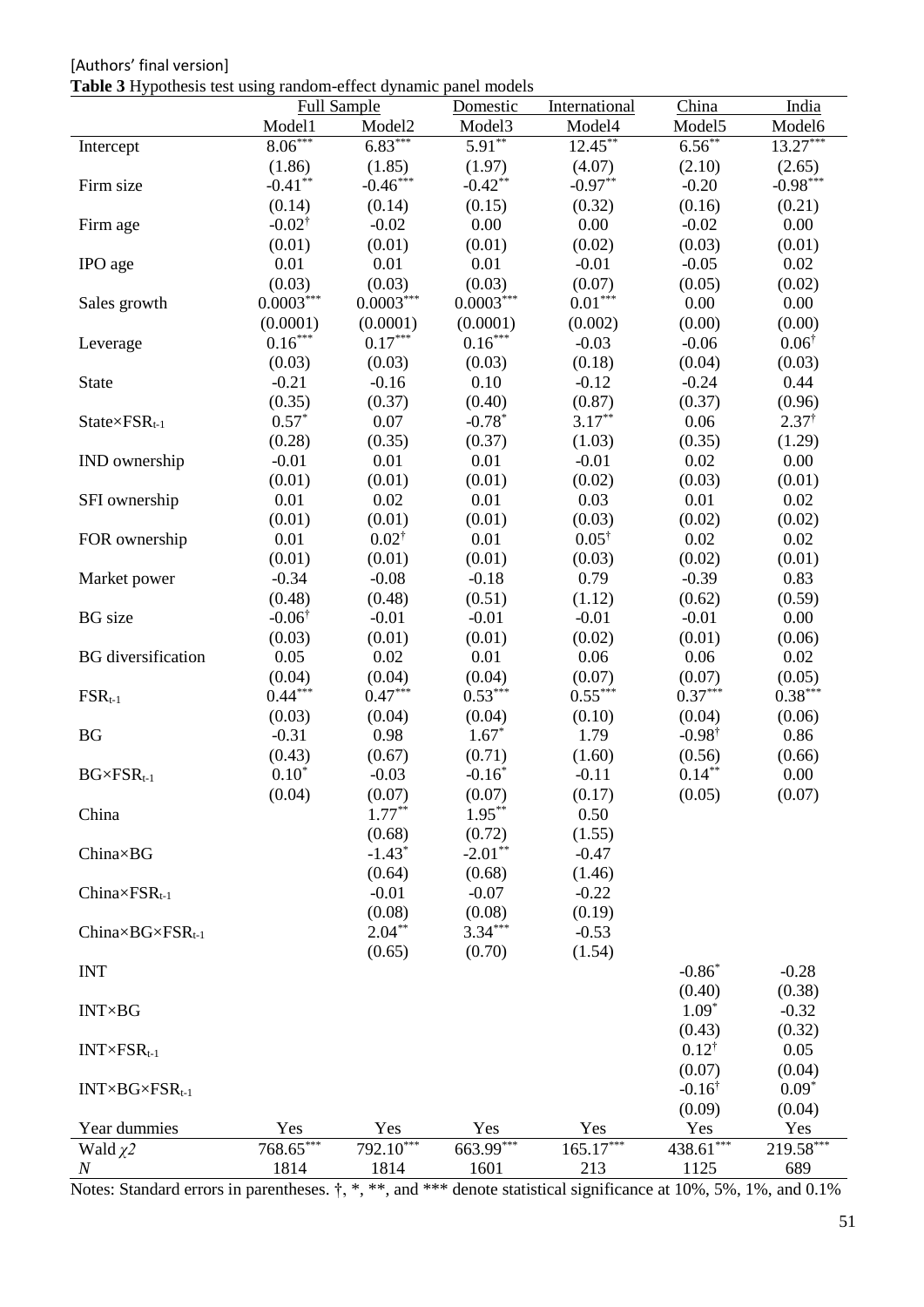[Authors' final version] levels, respectively (two-tailed tests).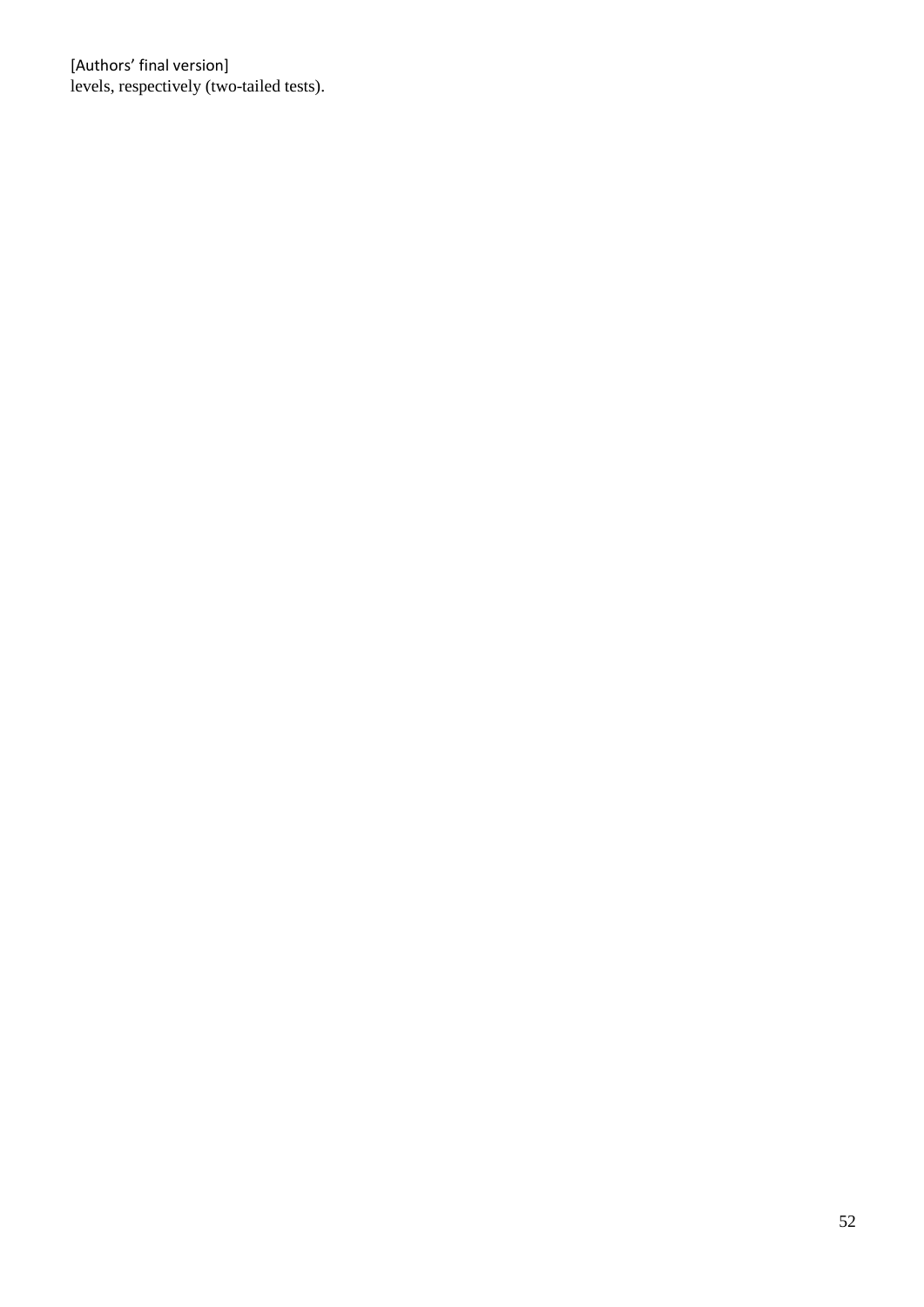**Table 4** Robustness tests using a subsample of privately owned listed firms

|                                    |                    | <b>Full Sample</b>    | Domestic         | International      | China              | India                      |
|------------------------------------|--------------------|-----------------------|------------------|--------------------|--------------------|----------------------------|
|                                    | Model1             | Model <sub>2</sub>    | Model3           | Model4             | Model <sub>5</sub> | Model6                     |
| Intercept                          | $10.37***$         | $9.55***$             | $7.63***$        | 6.52               | 2.38               | $13.95***$                 |
|                                    | (2.37)             | (2.35)                | (2.55)           | (4.90)             | (3.23)             | (2.75)                     |
| Firm size                          | $-0.57***$         | $-0.68***$            | $-0.53**$        | $-0.97*$           | $-0.19$            | $-1.04***$                 |
|                                    | (0.18)             | (0.18)                | (0.20)           | (0.39)             | (0.24)             | (0.22)                     |
| Firm age                           | $-0.02^{\dagger}$  | $-0.01$               | 0.00             | $-0.01$            | 0.03               | 0.00                       |
|                                    | (0.01)             | (0.01)                | (0.01)           | (0.02)             | (0.05)             | (0.01)                     |
| IPO age                            | 0.03               | 0.02                  | 0.02             | 0.04               | $-0.05$            | 0.02                       |
|                                    | (0.03)             | (0.03)                | (0.03)           | (0.07)             | (0.08)             | (0.03)                     |
| Sales growth                       | $0.0002^{***}$     | $0.0003***$           | $0.0002\sp{***}$ | 0.00               | 0.00               | $0.0003^{***}\,$           |
|                                    | (0.0001)           | (0.0001)              | (0.0001)         | (0.00)             | (0.00)             | (0.0001)                   |
| Leverage                           | $0.28***$          | $0.30^{\ast\ast\ast}$ | $0.30***$        | $23.41***$         | $18.69***$         | $0.05^{\dagger}$           |
|                                    | (0.03)             | (0.03)                | (0.03)           | (2.42)             | (1.88)             | (0.03)                     |
| <b>IND</b> ownership               | $-0.01$            | 0.01                  | 0.02             | 0.02               | 0.03               | 0.01                       |
|                                    | (0.01)             | (0.01)                | (0.01)           | (0.02)             | (0.03)             | (0.01)                     |
| SFI ownership                      | $-0.01$            | 0.02                  | 0.01             | $0.08*$            | 0.03               | 0.02                       |
|                                    | (0.01)             | (0.02)                | (0.02)           | (0.04)             | (0.03)             | (0.02)                     |
| FOR ownership                      | 0.01               | $0.02*$               | $0.02^{\dagger}$ | $0.07*$            | 0.02               | $0.02*$                    |
|                                    | (0.01)             | (0.01)                | (0.01)           | (0.03)             | (0.03)             | (0.01)                     |
| Market power                       | 0.11               | 0.44                  | 0.33             | $-0.98$            | $-0.08$            | 0.92                       |
|                                    | (0.56)             | (0.56)                | (0.61)           | (1.29)             | (0.97)             | (0.61)                     |
| <b>BG</b> size                     | 0.00               | $-0.02$               | $-0.06$          | 0.04               | $0.33*$            | $-0.01$                    |
|                                    | (0.05)             | (0.06)                | (0.07)           | (0.08)             | (0.15)             | (0.06)                     |
| <b>BG</b> diversification          | 0.01               | 0.04                  | 0.05             | $-0.10$            | $-0.08$            | 0.03                       |
|                                    | (0.05)             | (0.05)                | (0.06)           | (0.08)             | (0.15)             | (0.05)                     |
| $FSR_{t-1}$                        | $0.35***$          | $0.36***$             | $0.34***$        | $0.24*$            | $0.19***$          | $0.38***$                  |
|                                    | (0.04)             | (0.04)                | (0.04)           | (0.10)             | (0.05)             | (0.06)                     |
| <b>BG</b>                          | $-0.12$            | 0.75                  | 0.27             | $4.18***$          | $-1.29$            | 0.94                       |
|                                    | (0.56)             | (0.70)                | (0.76)           | (1.57)             | (1.17)             | (0.67)                     |
| $BG \times FSR_{t-1}$              | $0.15***$          | 0.03                  | 0.08             | $-0.27$            | $0.21*$            | $-0.003$                   |
|                                    | (0.05)             | (0.08)                | (0.08)           | (0.18)             | (0.10)             | (0.07)                     |
| China                              |                    | $2.27**$              | $2.42**$         | $3.08^{\dagger}$   |                    |                            |
|                                    |                    | (0.75)                | (0.81)           | (1.66)             |                    |                            |
| China×BG                           |                    | $-1.02$               | $-1.56$          | $-2.39$            |                    |                            |
|                                    |                    | (0.86)                | (0.96)           | (1.79)             |                    |                            |
| $China \times FSR_{t-1}$           |                    | $-0.06$               | $-0.01$          | $-0.47*$           |                    |                            |
|                                    |                    | (0.08)                | (0.08)           | (0.20)             |                    |                            |
| China $\times BG \times FSR_{t-1}$ |                    | $3.13***$             | $3.84***$        | $-2.84$            |                    |                            |
|                                    |                    | (0.85)                | (0.94)           | (1.90)             |                    |                            |
| <b>INT</b>                         |                    |                       |                  |                    | $-0.01$            | $-0.32$                    |
|                                    |                    |                       |                  |                    | (0.42)             | (0.39)                     |
| INT <sub>×</sub> BG                |                    |                       |                  |                    | $0.95*$            | $-0.31$                    |
|                                    |                    |                       |                  |                    |                    |                            |
|                                    |                    |                       |                  |                    | (1.15)<br>$-0.09$  | (0.33)<br>$0.06^{\dagger}$ |
| $INT\times FSR_{t-1}$              |                    |                       |                  |                    |                    |                            |
|                                    |                    |                       |                  |                    | (0.08)             | (0.04)                     |
| $INT\times BG\times FSR_{t-1}$     |                    |                       |                  |                    | $-0.51***$         | $0.09*$                    |
|                                    |                    |                       |                  |                    | (0.19)<br>Yes      | (0.04)                     |
| Year dummies                       | Yes<br>$413.18***$ | Yes<br>$455.28***$    | Yes              | Yes<br>$177.84***$ | $281.86***$        | Yes                        |
| Wald $\chi$ 2                      |                    |                       | $438.75***$      |                    |                    | $203.45***$                |
| $\it N$                            | 949                | 949                   | 822              | 121                | 295                | 654                        |

Notes: Standard errors are presented in parentheses.  $\dagger$ , \*, \*\*, and \*\*\* denote statistical significance at 10%, 5%, 1%, 0.1% levels, respectively (two-tailed tests).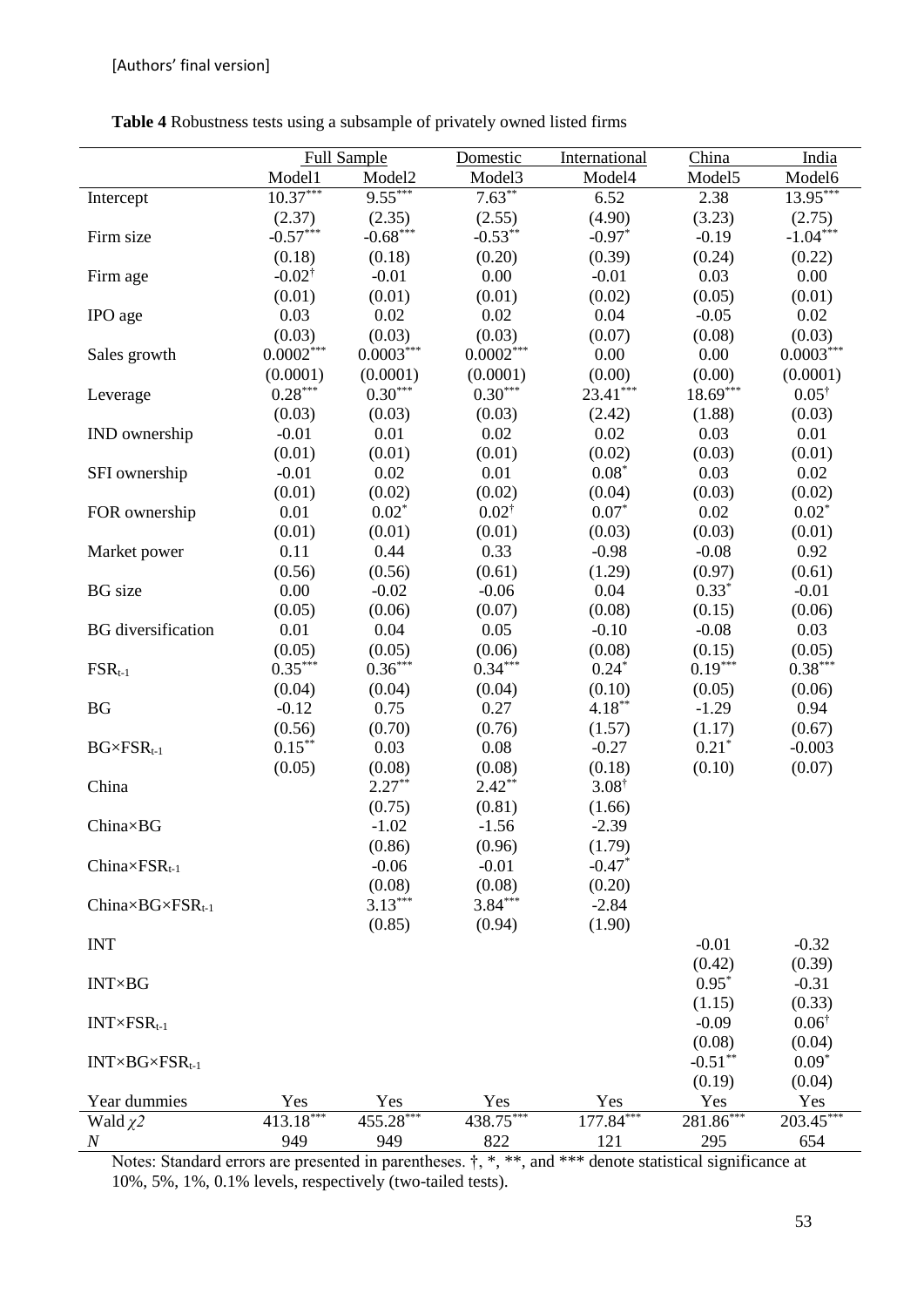|                                    |                      | <b>Full Sample</b>   |                      | China       | India       |
|------------------------------------|----------------------|----------------------|----------------------|-------------|-------------|
|                                    | Model1               | Model <sub>2</sub>   | Model3               | Model4      | Model5      |
| Intercept                          | $64.57***$           | $65.48***$           | $63.08***$           | $63.66***$  | $64.82***$  |
|                                    | (5.44)               | (5.46)               | (5.55)               | (7.37)      | (8.34)      |
| Firm size                          | $-1.92***$           | $-1.88***$           | $-1.96***$           | $-1.77***$  | $-2.09***$  |
|                                    | (0.42)               | (0.42)               | (0.43)               | (0.56)      | (0.66)      |
| Firm age                           | 0.00                 | 0.00                 | 0.00                 | 0.00        | 0.00        |
|                                    | (0.02)               | (0.02)               | (0.03)               | (0.10)      | (0.02)      |
| Sales growth                       | 0.00                 | 0.00                 | 0.00                 | 0.00        | 0.00        |
|                                    | (0.00)               | (0.00)               | (0.00)               | (0.00)      | (0.00)      |
| Net profit margin                  | $0.50***$            | $0.51***$            | $0.49***$            | $0.52***$   | $0.49***$   |
|                                    | (0.04)               | (0.04)               | (0.04)               | (0.05)      | (0.06)      |
| <b>State</b>                       | $-0.59$              | $-0.46$              | $-0.58$              | 0.25        | $-0.98$     |
|                                    | (0.98)               | (0.98)               | (1.04)               | (1.20)      | (2.62)      |
| IND ownership                      | $-0.06***$           | $-0.06***$           | $-0.04$              | $0.24*$     | $-0.06*$    |
|                                    | (0.02)               | (0.02)               | (0.03)               | (0.10)      | (0.03)      |
| SFI ownership                      | 0.02                 | 0.02                 | 0.03                 | $-0.04$     | 0.07        |
|                                    | (0.04)               | (0.04)               | (0.04)               | (0.07)      | (0.05)      |
| FOR ownership                      | 0.02                 | 0.02                 | 0.03                 | 0.06        | 0.02        |
|                                    | (0.03)               | (0.03)               | (0.03)               | (0.07)      | (0.03)      |
| Market power                       | $-2.52^{\dagger}$    | $-2.61^{\dagger}$    | $-2.34$              | $-2.46$     | $-2.68$     |
|                                    | (1.44)               | (1.44)               | (1.46)               | (2.22)      | (1.91)      |
| <b>BG</b> size                     | 0.04                 | 0.04                 | 0.04                 | 0.03        | 0.14        |
|                                    | (0.03)               | (0.03)               | (0.03)               | (0.03)      | (0.18)      |
| <b>BG</b> diversification          | $-0.21$ <sup>*</sup> | $-0.21$ <sup>*</sup> | $-0.21^{\dagger}$    | 0.06        | $-0.35*$    |
|                                    | (0.11)               | (0.11)               | (0.11)               | (0.27)      | (0.16)      |
| $FSR_{t-1}$                        | $0.21***$            | $-0.06$              | $0.25*$              | $-0.11$     | $0.45***$   |
|                                    | (0.07)               | (0.09)               | (0.11)               | (0.11)      | (0.17)      |
| <b>BG</b>                          |                      | 0.60                 | $3.02^{\dagger}$     | $-0.66$     | $3.48*$     |
|                                    |                      | (1.07)               | (1.68)               | (1.65)      | (1.70)      |
| $BG \times FSR_{t-1}$              |                      | $2.28*$              | $-3.44$ <sup>*</sup> | $2.75*$     | $-3.38*$    |
|                                    |                      | (0.96)               | (1.70)               | (1.10)      | (1.41)      |
| China                              |                      |                      | 2.38                 |             |             |
|                                    |                      |                      | (1.94)               |             |             |
| China×BG                           |                      |                      | $-3.07$              |             |             |
|                                    |                      |                      | (1.94)               |             |             |
| $China \times FSR_{t-1}$           |                      |                      | $-0.46*$             |             |             |
|                                    |                      |                      | (0.19)               |             |             |
| China $\times BG \times FSR_{t-1}$ |                      |                      | $6.79***$            |             |             |
|                                    |                      |                      | (2.17)               |             |             |
| Year dummies                       | Yes                  | Yes                  | Yes                  | Yes         | Yes         |
| Wald $\chi$ 2                      | 262.18***            | $263.01***$          | 274.17***            | $154.66***$ | $124.51***$ |
| $\boldsymbol{N}$                   | 1872                 | 1872                 | 1872                 | 1123        | 749         |

**Table 5** Supplementary test of resource allocation mechanisms using a solvency ratio as the dependent variable

Notes: Standard errors are presented in parentheses.  $\dagger$ , \*, \*\*, and \*\*\* denote statistical significance at 10%, 5%, 1%, and 0.1% levels, respectively (two-tailed tests).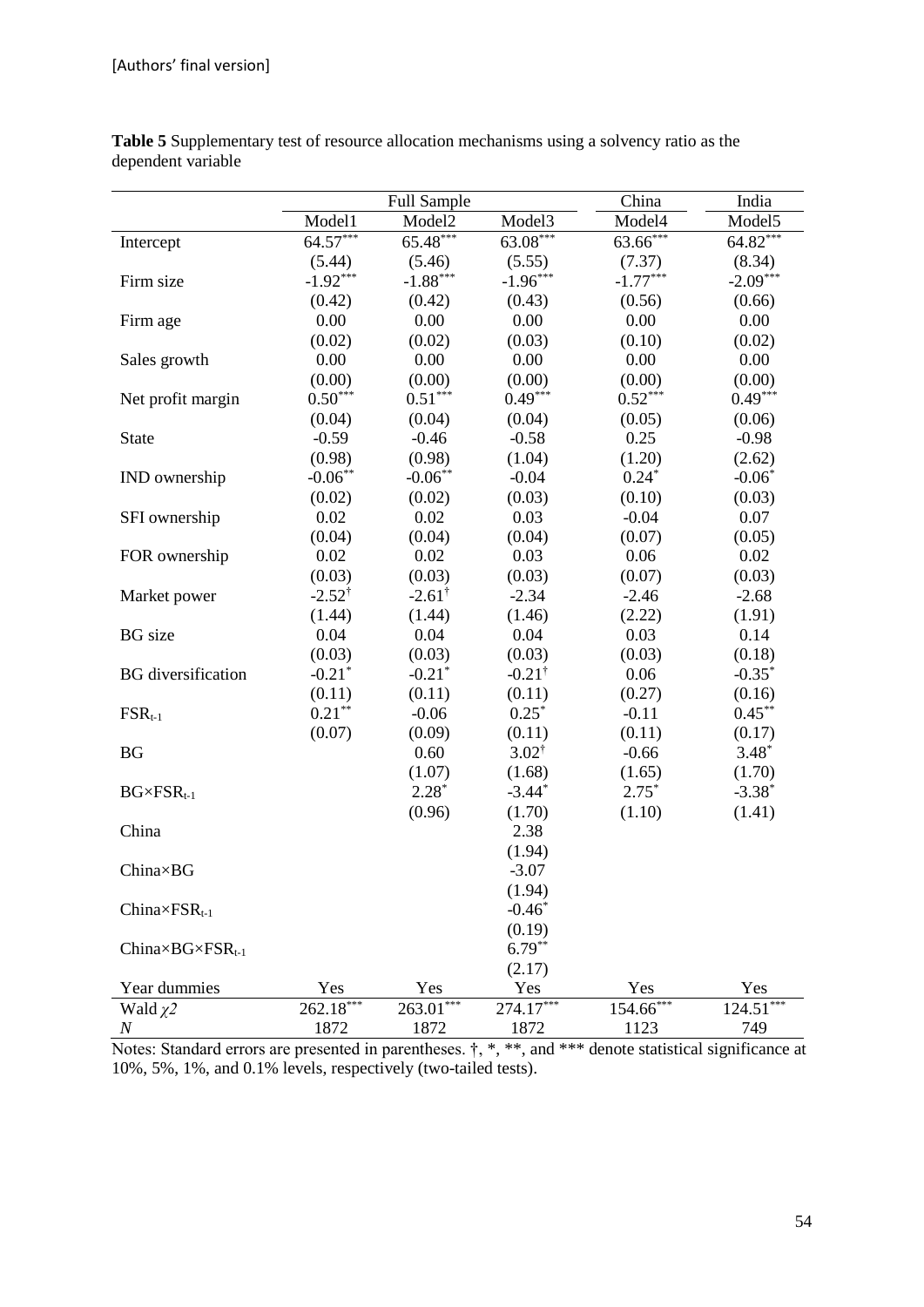|                               | Full sample      | China                            | India            | Full sample      | China            | India            |
|-------------------------------|------------------|----------------------------------|------------------|------------------|------------------|------------------|
|                               | Model 1          | Model 2                          | Model 3          | Model 4          | Model 5          | Model 6          |
| Intercept                     | $5.636*$         | $5.401*$                         | 13.48            | $7.618***$       | $6.090*$         | $14.05***$       |
|                               | (2.754)          | (2.474)                          | (9.358)          | (1.875)          | (2.527)          | (2.706)          |
| Firm size                     | $-0.289$         | $-0.163$                         | $-1.381*$        | $-0.475***$      | $-0.195$         | $-1.017***$      |
|                               | (0.182)          | (0.185)                          | (0.702)          | (0.144)          | (0.189)          | (0.216)          |
| Firm age                      | $-0.015$         | $-0.025$                         | $-0.016$         | $-0.004$         | $-0.034$         | $-0.002$         |
|                               | (0.024)          | (0.038)                          | (0.026)          | (0.009)          | (0.039)          | (0.008)          |
| IPO age                       | $-0.036$         | $-0.063$                         | 0.020            | 0.004            | $-0.069$         | 0.032            |
|                               | (0.046)          | (0.059)                          | (0.071)          | (0.025)          | (0.061)          | (0.025)          |
| Sales growth                  | 0.001            | 0.001                            | 0.008            | $0.0003***$      | 0.001            | $0.0003***$      |
|                               | (0.001)          | (0.001)                          | (0.007)          | (0.0001)         | (0.001)          | (0.0001)         |
| Leverage                      | $-0.009$         | $-0.016$                         | $22.53***$       | $0.167***$       | $-0.013$         | $0.302***$       |
|                               | (0.045)          | (0.045)                          | (4.362)          | (0.027)          | (0.045)          | (0.032)          |
| State                         | $-0.298$         | $-0.359$                         | 2.127            | $-0.439$         | $-0.130$         | 0.233            |
|                               | (0.414)          | (0.419)                          | (2.317)          | (0.355)          | (0.437)          | (0.971)          |
| $State{\times}FSR_{t-1}$      | $-0.046$         | 0.050                            | $-3.515$         | $0.636*$         | $-0.119$         | $2.829*$         |
|                               | (0.373)          | (0.381)                          | (7.701)          | (0.280)          | (0.402)          | (1.295)          |
| IND ownership                 | 0.011            | 0.042                            | 0.011            | 0.004            | 0.044            | 0.004            |
|                               | (0.023)          | (0.033)                          | (0.029)          | (0.009)          | (0.034)<br>0.021 | (0.009)          |
| SFI ownership                 | 0.035            | 0.020                            | $0.120*$         | 0.014            |                  | 0.011            |
|                               | (0.020)<br>0.022 | (0.022)<br>0.019                 | (0.054)<br>0.003 | (0.013)<br>0.014 | (0.022)<br>0.027 | (0.016)<br>0.017 |
| FOR ownership                 | (0.021)          | (0.024)                          | (0.036)          | (0.010)          | (0.024)          | (0.011)          |
| Market power                  | $-0.383$         | $-0.613$                         | $-0.874$         | $-0.136$         | $-0.685$         | 0.775            |
|                               | (0.687)          | (0.715)                          | (2.110)          | (0.479)          | (0.730)          | (0.602)          |
| <b>BG</b> size                | $-0.065$         | $-0.060$                         | $-0.075$         | $-0.065$         | $-0.048$         | $-0.028$         |
|                               | (0.041)          | (0.042)                          | (0.173)          | (0.033)          | (0.045)          | (0.056)          |
| <b>BG</b> diversification     | 0.045            | 0.072                            | $-0.013$         | 0.062            | 0.060            | 0.037            |
|                               | (0.069)          | (0.083)                          | (0.143)          | (0.039)          | (0.087)          | (0.050)          |
| $FSR_{t-1}$                   | $0.560***$       | $0.521***$                       | $0.392**$        | $0.439***$       | $0.496***$       | $0.345***$       |
|                               | (0.044)          | (0.046)                          | (0.135)          | (0.032)          | (0.047)          | (0.049)          |
| <b>BG</b>                     | 0.248            | 0.276                            | $-0.190$         | $1.512*$         | 1.714            | $1.603*$         |
|                               | (0.473)          | (0.515)                          | (1.551)          | (0.593)          | (0.885)          | (0.810)          |
| China                         | 0.737            |                                  |                  | 1.318*           |                  |                  |
|                               | (1.309)          |                                  |                  | (0.589)          |                  |                  |
| Debt tie                      | $-0.371***$      | $\textbf{-0.807}^{\ast\ast\ast}$ | 0.165            |                  |                  |                  |
|                               | (0.107)          | (0.136)                          | (0.283)          |                  |                  |                  |
| Debt tie $\times FSR_{t-1}$   | $0.634***$       | $1.457***$                       | $-0.104$         |                  |                  |                  |
|                               | (0.180)          | (0.240)                          | (0.261)          |                  |                  |                  |
| Equity tie                    |                  |                                  |                  | $-0.042**$       | $-0.070***$      | $-0.033*$        |
|                               |                  |                                  |                  | (0.013)          | (0.021)          | (0.016)          |
| Equity tie $\times FSR_{t-1}$ |                  |                                  |                  | $0.002*$         | $0.005***$       | 0.002            |
|                               |                  |                                  |                  | (0.001)          | (0.001)          | (0.001)          |
| Year dummies                  | Yes              | Yes                              | Yes              | Yes              | Yes              | Yes              |
| Wald $\chi$ 2                 | 521.53***        | 532.24***                        | 106.99***        | 785.44***        | 493.97***        | 364.44***        |
| $\boldsymbol{N}$              | 1191             | 1125                             | 66               | 1814             | 1125             | 689              |

**Table 6** Supplementary test of resource allocation mechanisms using firm performance (adjusted ROA) as the dependent variable

Notes: Standard errors in parentheses.  $\dagger$ , \*, \*\*, and \*\*\* denote statistical significance at 10%, 5%, 1%, and 0.1% levels, respectively (two-tailed tests).